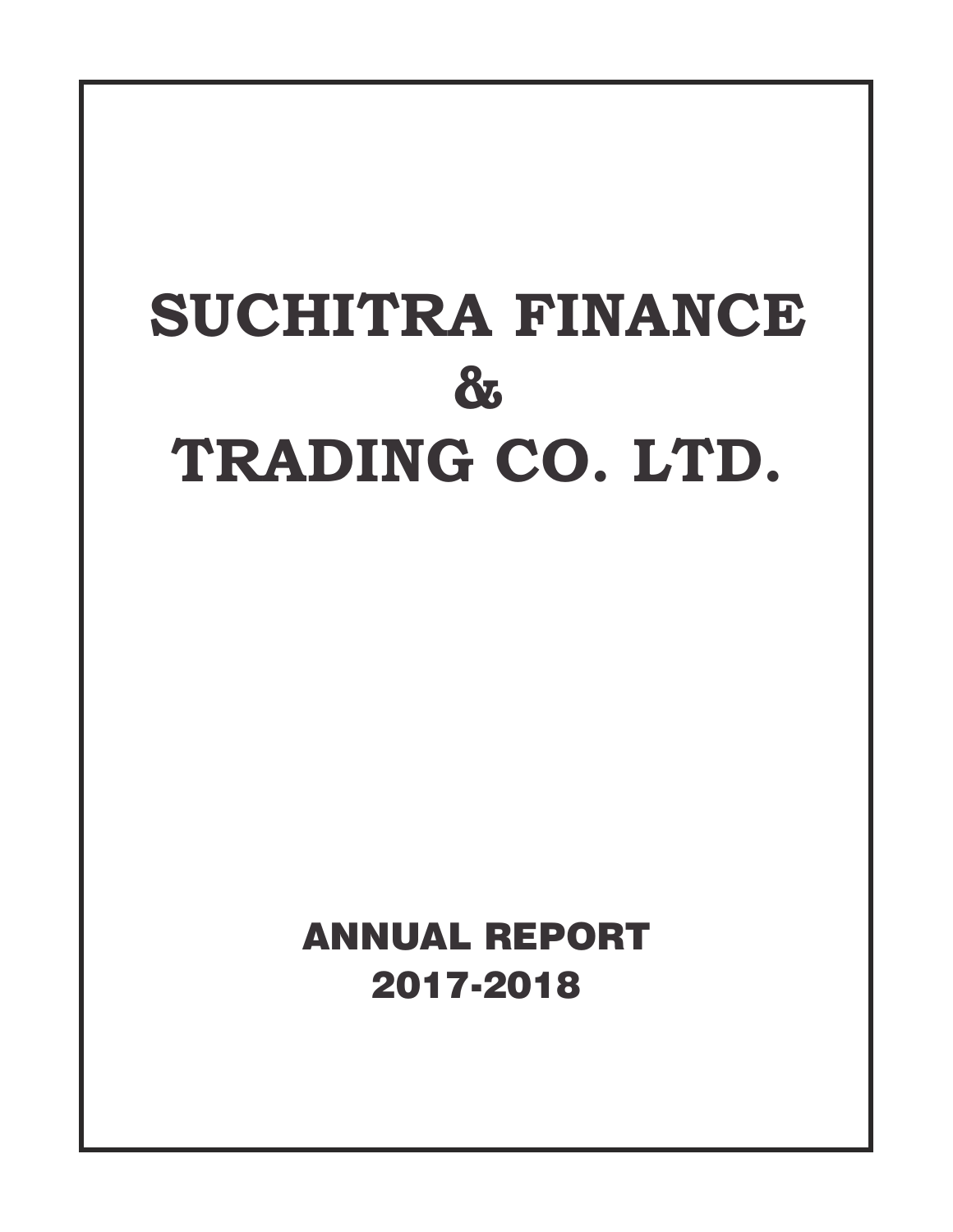#### **Forward- looking statements:**

The report contains forward-looking statements that involve risks and uncertainties. When used in this discussion, the words like 'plans', 'expects', 'anticipates', 'believes', 'intends', 'estimates' or any other similar expressions as they relate to Company or its business are intended to identify such forward-looking statements. Forward Looking statements are based on certain assumptions and expectations of future events. The Company's actual results, performance or achievements could differ materially from those expressed or implied in such forward-looking statements. The Company undertakes no obligation or responsibility to publicly amend, update, modify or revise any forward-looking statements, on the basis of any new information, future event, subsequent development or otherwise.

#### **CONTENTS:**

- 1. Corporate Information
- 2. Notice
- 3. Directors' Report
- 4. Report on Corporate Governance
- 5. Management Discussion and Analysis
- 6. Certificate by CEO/CFO
- 7. Auditor's Certificate on Corporate Governance
- 8. Auditors' Report
- 9. Balance Sheet
- 10. Statement of Profit and Loss
- 11. Cash Flow Statement
- 12. Significant Accounting Policies & Notes on Financial statements
- 13. Attendance Slips/ Proxy Forms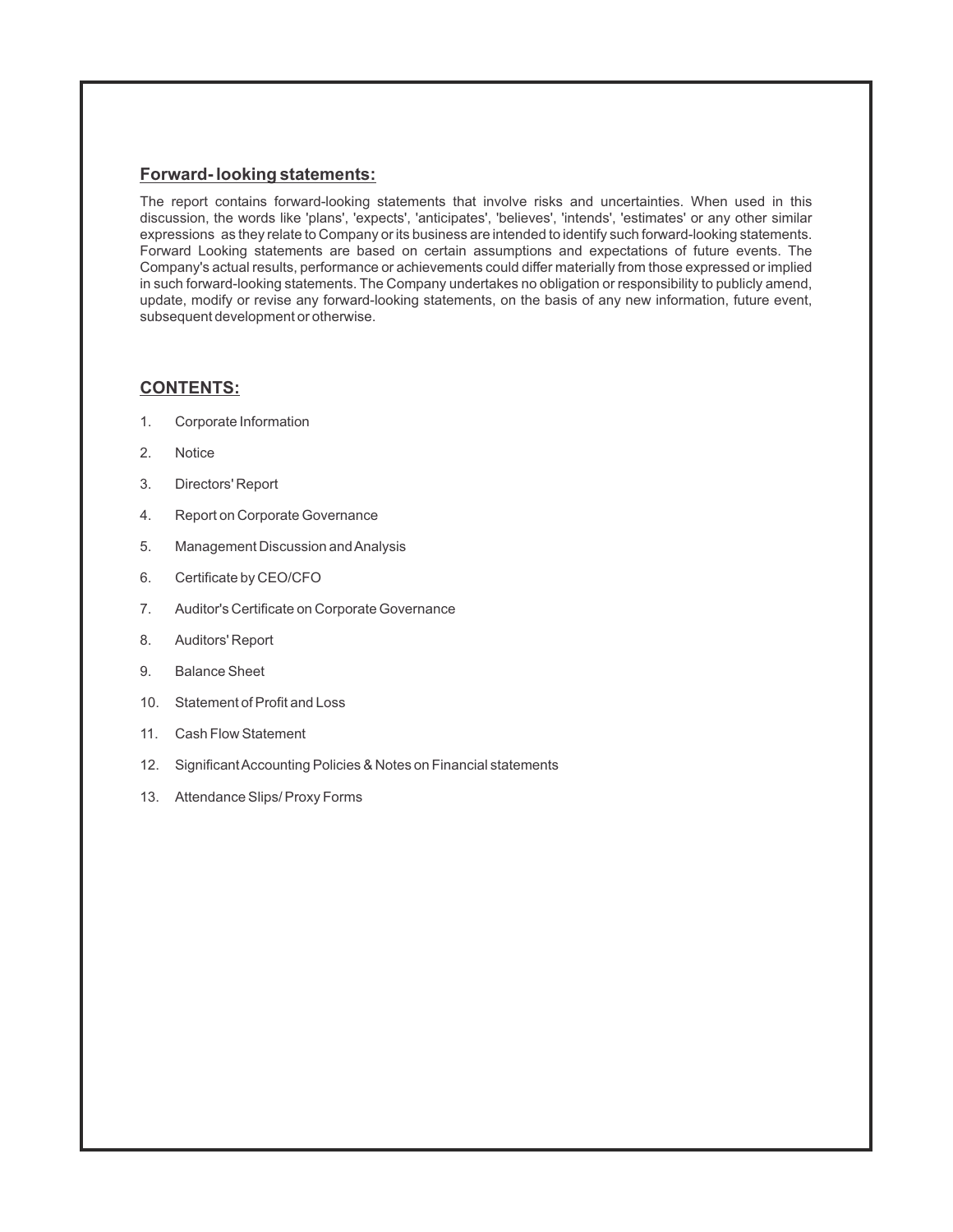# **CORPORATE INFORMATION**

CIN: L65910MH1981PLC234305

## **BOARD OF DIRECTORS:**

- 
- 2. Mrs. Anjana Soni Thakur Whole Time Director
- 3. Mr. Mahesh C. Lakhotiya Non- Executive Director
- 
- 
- 1. Mr. Vinod Kumar Sodani Chairman & Non Executive Director
	-
	-
- 4. Mr. Ratan Lal Samriya  **Andependent Director**
- 5. Mr. Arjun Agal **-** Independent Director

#### **COMPANY SECRETARY :**

Mr. Govinda Soni

#### **CHIEF FINANCIAL OFFICER :**

Ms. Antima Soni

#### **AUDITORS :**

M/s. S. S. Rathi & Co., Chartered Accountants 502, Shree Shiv dutta Apartment, Near Lalit Restaurant, Station Road, Goregaon (W), Mumbai - 400062

#### **BANKER'S NAME :**

Corporation Bank HDFC Bank

#### **REGISTRAR & SHARE TRANSFER AGENT :**

M/s. Niche Technologies Pvt. Ltd., D-511, Bagree Market, 5th Floor, 71, B.R.B. Basu Road, Kolkata - 700001

## **REGISTERED OFFICE ADDRESS :**

B/306-309, Dynasty Business Park, Opp. Sangam Cinema, A. K. Road, Andheri (E), Mumbai (M.H.) - 400059 Phone No: 022-61115222 Fax No: 022-28227865 Email Id:- suchitra@sangamgroup.com Website: www.sftc.co.in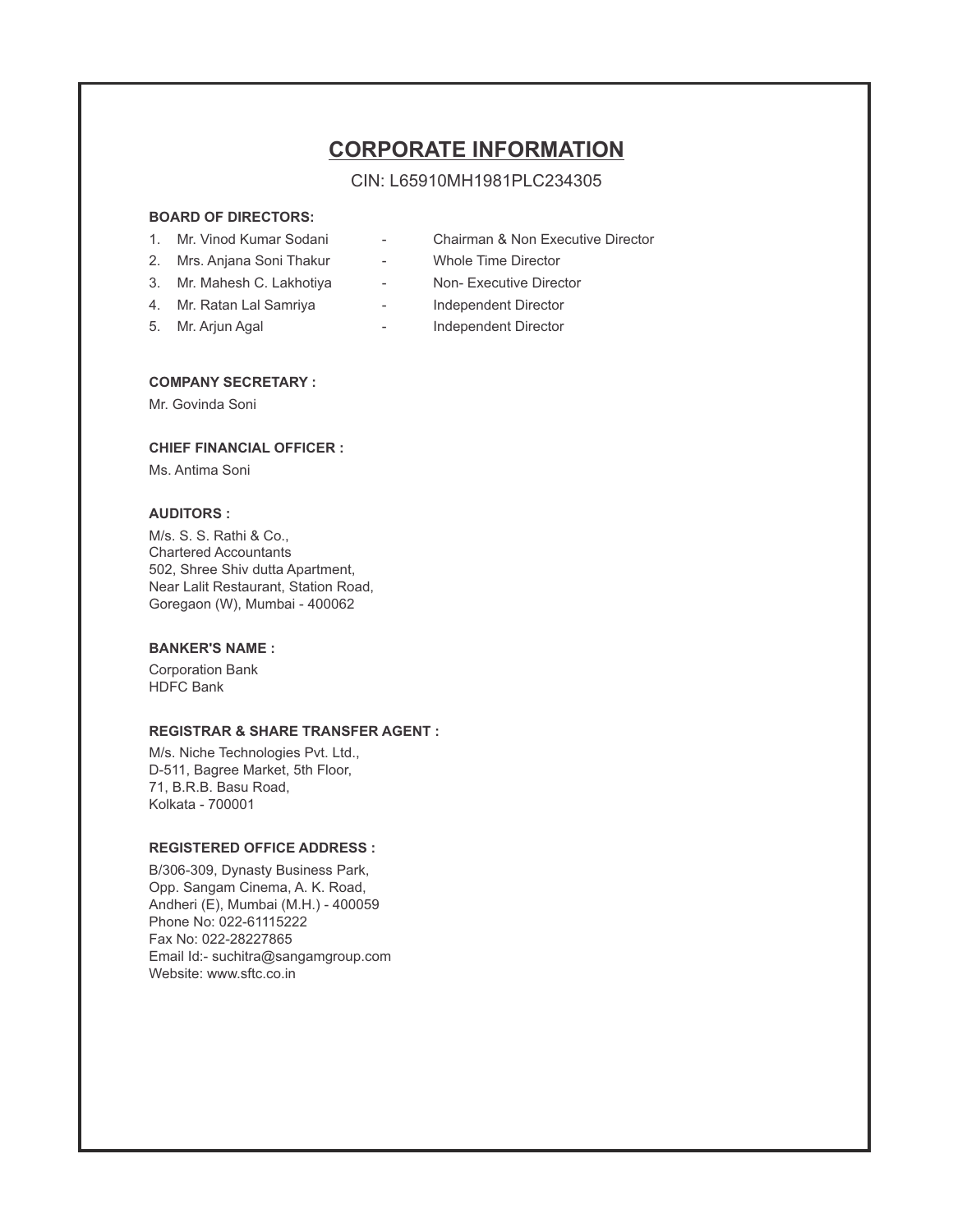# **DIRECTORS' PROFILE**

| <b>MR. V. K. SODANI</b>           | Mr. V. K. Sodani, is the Chairman and the Non-Executive Director of the<br>company and a Fellow Member of the Institute of Chartered Accountants<br>of India. He is also the President of Mewar Institute of Commerce &<br>Industry since 2011 besides Memberships in several esteemed<br>organizations. He has experience in varied areas such as Audit,<br>Accounts, Treasury, capital markets, Corporate finance, Project finance<br>and general management. |
|-----------------------------------|-----------------------------------------------------------------------------------------------------------------------------------------------------------------------------------------------------------------------------------------------------------------------------------------------------------------------------------------------------------------------------------------------------------------------------------------------------------------|
| <b>MRS. ANJANA SONI THAKUR</b>    | She is the Whole Time Director of the company. She has completed her<br>graduation from Bentley College, U.K. and has a Degree in Masters in<br>Business Administration from University of Phoenix, Boston. She has<br>experience in Risk management, System administration and Corporate<br>Governance.                                                                                                                                                        |
| <b>MR. MAHESH CHAND LAKHOTIYA</b> | Mr. Mahesh Chand Lakhotiya, is a Bachelor of commerce and having vast<br>experience in Business and Financial Management.                                                                                                                                                                                                                                                                                                                                       |
| <b>MR. RATAN LAL SAMRIYA</b>      | Mr. Ratan Lal Samriya has been appointed as Independent Director of the<br>Company and he has Completed his B.A. and has rich experience in<br>accounts field.                                                                                                                                                                                                                                                                                                  |
| <b>MR. ARJUN AGAL</b>             | Mr. Arjun Agal has been appointed as Independent Director of the<br>Company. He is a Member of the Institute of Chartered Accountants of<br>India and he has completed his graduation from MDS University, Ajmer<br>having rich & varied experience in Corporate Finance and Business<br>Management.                                                                                                                                                            |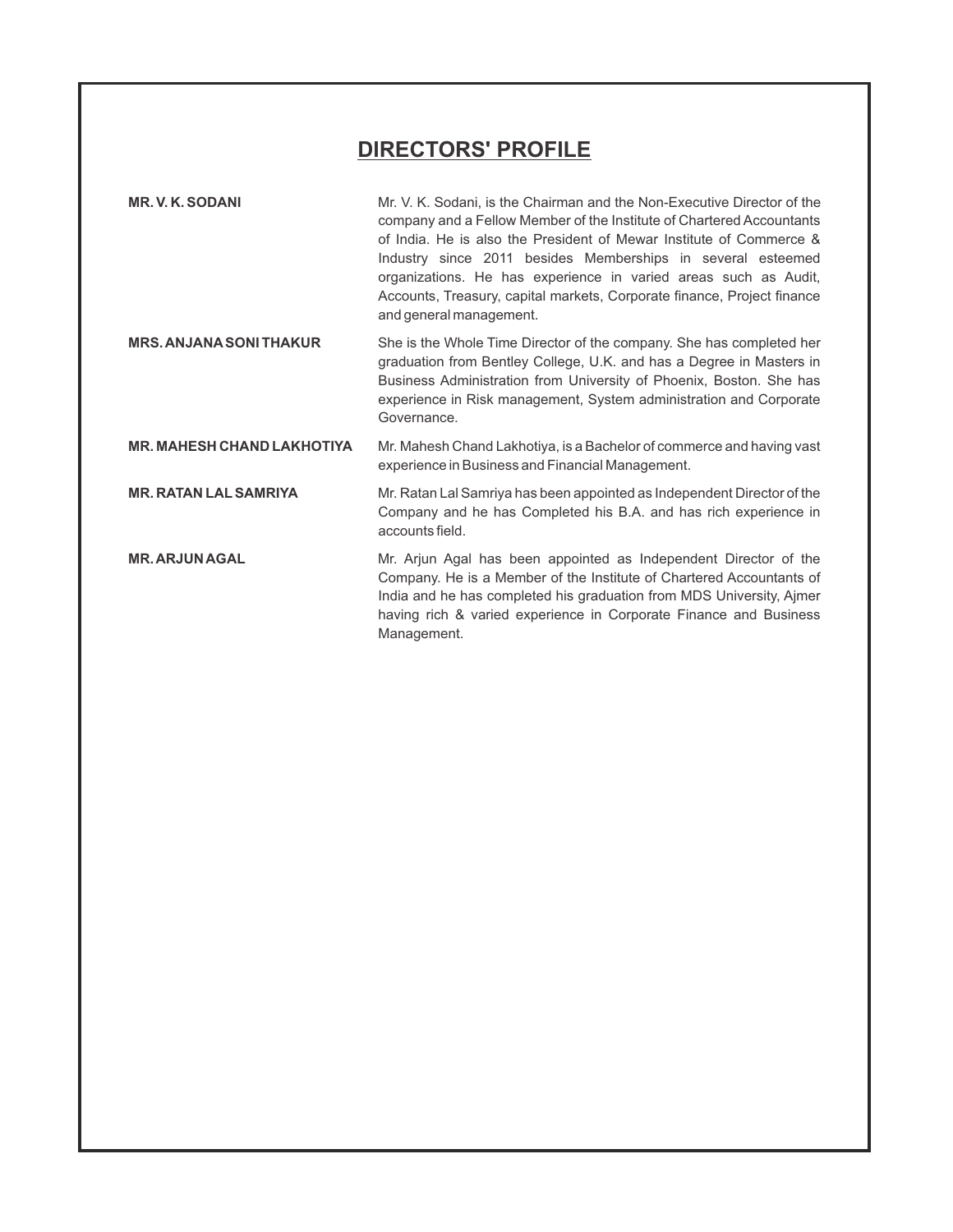# **NOTICE OF ANNUAL GENERAL MEETING**

**NOTICE** is hereby given that the **Thirty Fifth Annual General Meeting** (AGM) of **Suchitra Finance & Trading Co. Ltd.** will be held at its registered office of the Company at B/306-309, Dynasty Business Park, Opp. Sangam cinema, A. K. Road, **th** Andheri (E), Mumbai (M.H.) - 400059 on Friday, the **28 September, 2018** at 11:00 a.m. to transact, with or without modification(s) the following business:

#### **ORDINARY BUSINESS**:

- To receive, consider and adopt the Audited Financial Statements of the Company consisting of the Balance **st** Sheet as at **March 31 , 2018**, the Statement of Profit and Loss and Cash Flow Statement for the year ended on that date and the Explanatory Notes annexed to, and forming part of, any of the said documents together with the reports of the Board of Directors and the Auditors thereon.
- 2. To confirm the payment of final dividend of Rs. 1.20/- per equity share for the financial year ended 31<sup>st</sup> March, 2018.
- 3. To appoint a Director in place of **Mr. Vinod Kumar Sodani (DIN : 00403740)** who retires by rotation and being eligible, offers himself for re-appointment.
- 4. To consider and if thought fit, to pass, the following resolution as **Ordinary Resolution:**

**"RESOLVED THAT** pursuant to the provision of Section 139 and other applicable provisions, if any, of the Companies Act, 2013 and the Companies (Audit and Auditors) rules, 2014, as amended from time to time, Chartered Accountants, Mumbai be and is hereby appointed as Statutory Auditors of the Company to hold office from the conclusion of 35<sup>th</sup> Annual General Meeting until the conclusion of the 40th Annual General Meeting to be held for the financial year ending  $31<sup>st</sup>$  March, 2023 (Subject to ratification by the members at every AGM held after this AGM) and to audit the financial statement of the Company for the financial year 2018-19 to 2022-23 at such remuneration as may be mutually agreed between the Board of Directors of the Company and the Statutory Auditors."

#### **SPECIAL BUSINESS:**

5. To consider and if thought fit, to pass with or without modification(s), if any, the following resolution as **Special Resolution:**

**"RESOLVED THAT** pursuant to the provisions of Section 180(1)(c) of the Companies Act, 2013 (including any statutory modification or re-enactment thereto from time to time) and other applicable provisions, Articles of Association of the Company and subject to such approvals, consents, sanctions and permissions as may be necessary, the consent of the Company be and is hereby accorded to the Board of Directors of the Company (hereinafter called "the Board") to borrow from time to time of such sum(s) of money(ies), secured or unsecured, as it may deem requisite, notwithstanding that money(ies) to be borrowed together with the money(ies) already borrowed by the Company (apart from temporary loans

obtained from the Company's bankers in the ordinary course of business) would exceed the aggregate of the paid up share capital of the Company and its free reserves, provided that the total amount up to which money(ies) may be borrowed shall not exceed the sum Rs. 500 crore (Rupees Five Hundred Crore Only) outstanding at any point of time.

**RESOLVED FURTHER THAT** the Board, any Director or any Person(s) as may be authorized by the Board be and are hereby severally authorized to take such actions and steps to sign all such forms and returns and other documents and to do all such acts, deeds and things as may be necessary to give effect to the above resolution."

6. To consider and if thought fit, to pass with or without modification(s), if any, the following resolution as Special Resolution:

**"RESOLVED THAT** pursuant to the provisions of Section 186 and other applicable provisions, if any, of the Companies Act, 2013 and the Rules made thereunder (including any statutory modification(s) or reenactment(s) thereof, for the time being in force), consent of the Company be and is hereby given to the Board of Directors of the Company ("Board"), any Director of the Company ("Director") and/or any person(s) as may be authorized by Board ("Authorized Person(s)") to make any loan(s) to any person(s) and/or body corporate(s), give any guarantee(s) and/or provide security in connection with a loan(s) to any body corporate(s) and/or any other person(s) and/or acquire by way of subscription, purchase or otherwise the securities of any body corporate(s), provided that the principal amount of such loan(s) made /to be made by the Company, the loan(s) for which the guarantee(s) and/or security have been/will be provided by the Company and/or such investment(s) by the Company shall not exceed Rs. 500 crore (Rupees Five Hundred Crores Only) in the aggregate, notwithstanding that such loan(s), guarantee(s), security and/or the investments made/provided and/or to be made/provided by the Company shall be in excess of any or all the limits specified in, inter alia, sub-section (2) of the said section 186 and proviso's thereto.

**RESOLVED FURTHER THAT** the Board, the Director and/or the Authorized Person(s) be and are hereby severally authorized to take from time to time all decisions and steps necessary, expedient or proper, in respect of the loan(s) to be made, guarantee(s) and/or security to be given in connection with loan(s) to any body corporate(s) and/or any other person(s) and/or the investments to be made including the timing, the amount and other terms and conditions of such transactions and also to take all other decisions including varying any of them, either in part or in full, as it/he/she may, in its/her/his absolute discretion, deem appropriate, subject to the limits specified above, take such actions and steps, including delegation of authority, as may be necessary and to settle all matters arising out of and thereto, and to sign and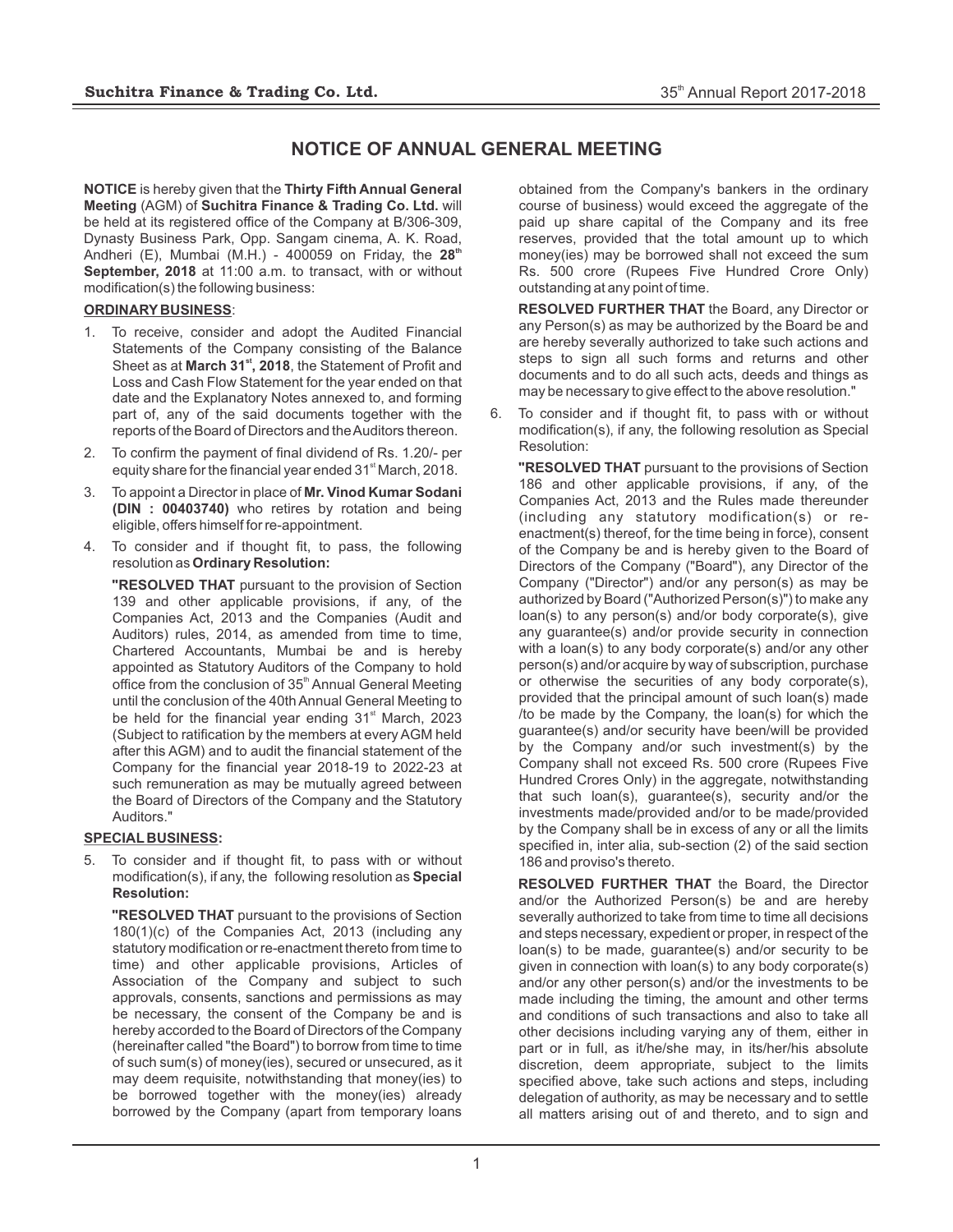execute deeds, applications, agreements, undertakings, documents, amendments and/or writings that may be required, on behalf of the Company and generally to do all such acts, deeds, matters and things as may be necessary, proper, expedient or incidental for giving effect to this resolution."

7. To consider and if thought fit, to pass, with or without modification(s), the following resolution as an Special Resolution:

**"RESOLVED THAT** pursuant to the provisions of Sections 196, 197, 198, 203 and other applicable provisions of the Companies Act, 2013 read with Schedule V and the Companies (Appointment and Remuneration of Managerial Personnel) Rules, 2014 (including any statutory modification(s) or re-enactment(s) thereof for the time being in force), consent of the Company be and is hereby accorded to the re-appointment of Mrs. Anjana Soni Thakur (DIN: 00401469) as Whole Time Director of the Company for a period of 5 (five) years with effect from  $01<sup>st</sup>$  June, 2018 upto 31 $<sup>st</sup>$  May, 2023 at a remuneration of</sup> Rs. 2,00,000/- (Rupees Two Lakhs) per month for this

financial year and same will be increase subject to approval of board of directors of the Company as and when required, Mrs. Anjana Soni Thakur is liable to retire by rotation.

**RESOLVED FURTHER THAT** any member of the Board be and is hereby severally authorized to do all acts and take all such steps as may be necessary, proper or expedient to give effect to this resolution."

#### **For and on behalf of Board of Directors For Suchitra Finance & Trading Co. Ltd.**

Date: 01<sup>st</sup> September, 2018 Chairman<br>Place: Mumbai (DIN: 00403740)

Vinod Kumar Sodani (DIN: 00403740)

**CIN: L65910MH1981PLC234305**

#### **REGISTERED OFFICE:**

B/306-309, Dynasty Business Park, Opp. Sangam cinema, Andheri (E), Mumbai - 400059 Email id: suchitra@sangamgroup.com, website: www.sftc.co.in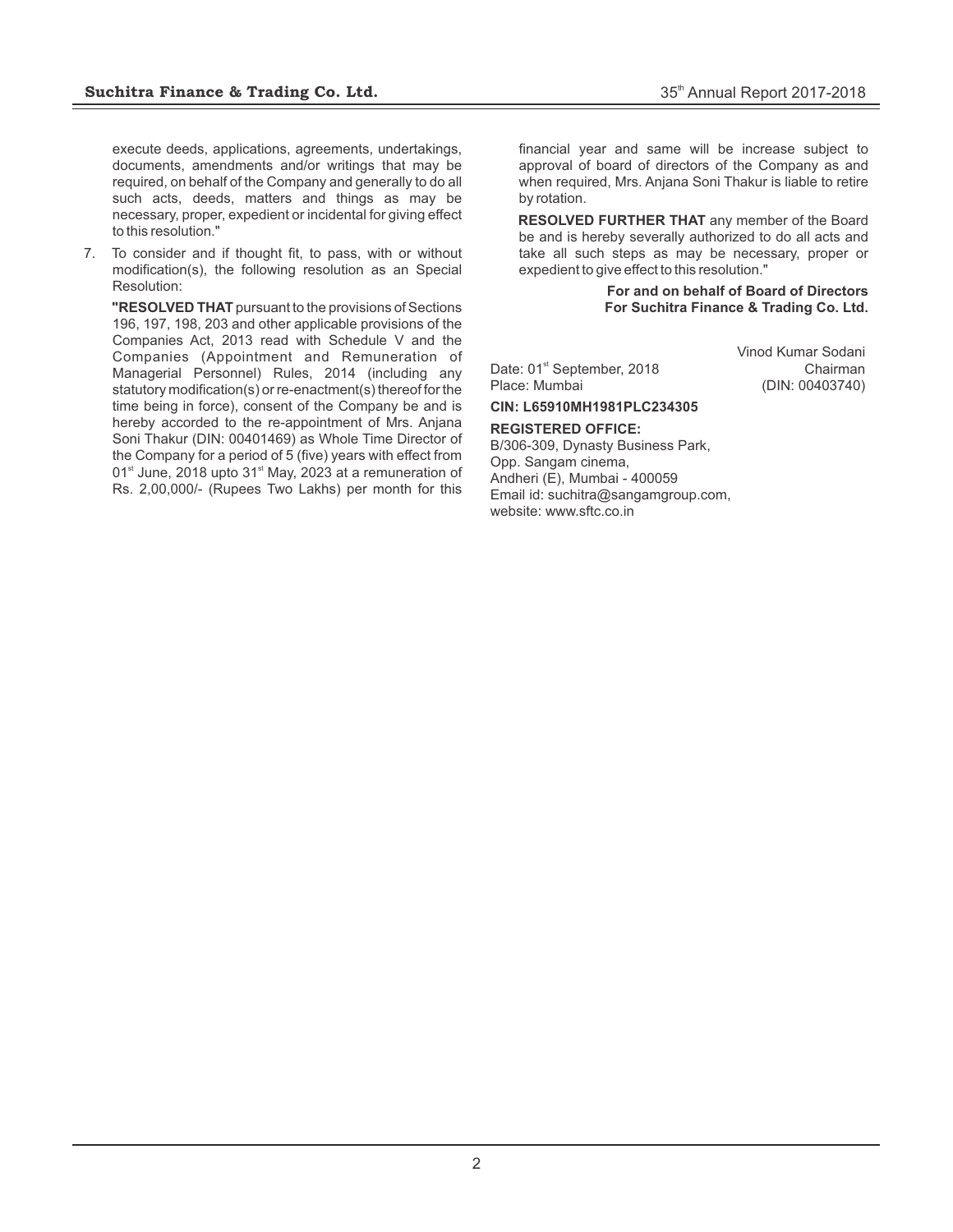#### **NOTES:**

1. **A MEMBER ENTITLED TO ATTEND AND VOTE AT THE MEETING IS ENTITLED TO APPOINT ONE OR MORE PROXIES TO ATTEND AND VOTE INSTEAD OF HIMSELF AND THE PROXY NEED NOT BE A MEMBER OF THE COMPANY.**

**THE INSTRUMENT APPOINTING A PROXY SHOULD HOWEVER BE DEPOSITED AT THE REGISTERED OFFICE OF THE COMPANY DULY COMPLETED NOT L E S S T H A N 4 8 H O U R S B E F O R E T H E COMMENCEMENT OF THE MEETING.**

Pursuant to the Provision of Section 105 of the Companies Act, 2013 and rules framed there under, a person can act as a proxy on behalf of members not exceeding fifty and holding in the aggregate not more than ten percent of the total share capital of the Company carrying voting rights. A member holding more than ten percent of the total share capital of the Company carrying voting rights may appoint a single person as proxy and such person shall not act as a proxy for any other person or shareholder.

- 2. The business set out in the Notice will be transacted through electronic voting system and the Company is providing facility for voting by electronic means. Instructions and other information relating to e-voting are given in this Notice under Note No. 19. The Company will also send communication relating to remote e-voting which inter alia would contain details about User ID and password along with a copy of this Notice to the members, separately.
- 3. The Statement pursuant to Section 102(1) of the Companies Act, 2013 with respect to the special business set out in the Notice is annexed.
- 4. Corporate members intending to send their authorized representatives to attend the Meeting pursuant to Section 113 of the Companies Act, 2013 are requested to send to the Company a certified copy of the relevant Board Resolution together with their respective specimen signatures authorizing their representative(s) to attend and vote on their behalf at the Meeting.
- 5. In case of joint holders attending the Meeting, only such joint holder who is higher in order of names will be entitled to vote.
- 6. A statement giving the details of the Directors seeking appointed / reappointed, nature of their expertise in specific functional areas, names of the companies in which they hold directorships, memberships / chairmanships for Board / Committees, shareholding and relationship between Directors inter-se as stipulated in Regulation 36 of the SEBI (Listing obligation and Disclosure Requirements), 2015 are provided in the Annexure.
- 7. Pursuant to Regulation 42 of the SEBI (Listing obligation and Disclosure Requirements), 2015, The Register of Members & Share Transfer Books will be closed from Saturday,  $22<sup>nd</sup>$  September, 2018 to Friday, the  $28<sup>th</sup>$ September, 2018 (both days inclusive).
- 8. The Securities and Exchange Board of India (SEBI) has mandated the submission of Permanent Account Number (PAN) by every participant in securities market. Members holding shares in electronic form are, therefore, requested to submit their PAN to the Depository Participants with whom they maintain their De-mat accounts. Members holding shares in physical form should submit their PAN to the Registrar /Company.
- 9. Members desirous of seeking any information concerning the Accounts of the Company are requested to address their queries in writing to the Company at least seven days before the date of the meeting so that the requested information can be made available at the time of the meeting.
- 10. Members / Proxies are requested to please bring their copies of the Annual Report to the meeting.
- 11. The Company's shares are listed on BSE Limited and The Calcutta Stock Exchange Ltd.
- 12. Members holding shares in physical form are requested to notify immediately any change in their address with PIN CODE to the Registrar and Transfer Agent of the Company at the address given below AND in case their shares are held in De-mat, this information should be passed on directly to their respective Depository Participants and not to the Company.

M/s. Niche Technologies Private Limited D-511, Bagree market, 5th Floor, 71 B.R.B. Basu Road, Kolkata- 700 001 Tel: 033-2234-3576 Email: nichetechpl@nichetechpl.com

- 13. Members/Proxies holding their Shares in Physical mode are requested to fill the enclosed attendance slip and handover the same at the entrance with signature. In the absence thereof, they may not be admitted to the meeting venue.
- 14. Members who are holding shares in dematerialized form are requested to bring their Client ID and DP ID numbers for easy identification at the meeting.
- 15. In all correspondence with the Company, members are requested to quote their Folio Number and in case their shares are held in De-mat form, they must quote their DP ID and Client ID Number.
- **16. Members who have not registered their e-mail addresses so far, are requested to register their e-mail address for receiving all communication including Annual Report, Notices, Circulars, etc. from the Company electronically.**
- 17. The Dividend on Equity Shares, if declared at the Annual General Meeting of the Company will be payable on or after 03<sup>rd</sup> October, 2018 to those Share holders:
	- (a) Whose names appear as member in the Register of Member of the Company after giving effect to valid share transfers in physical form lodged with the Company / Registrar and Transfer Agent on or before 21<sup>st</sup> September, 2018.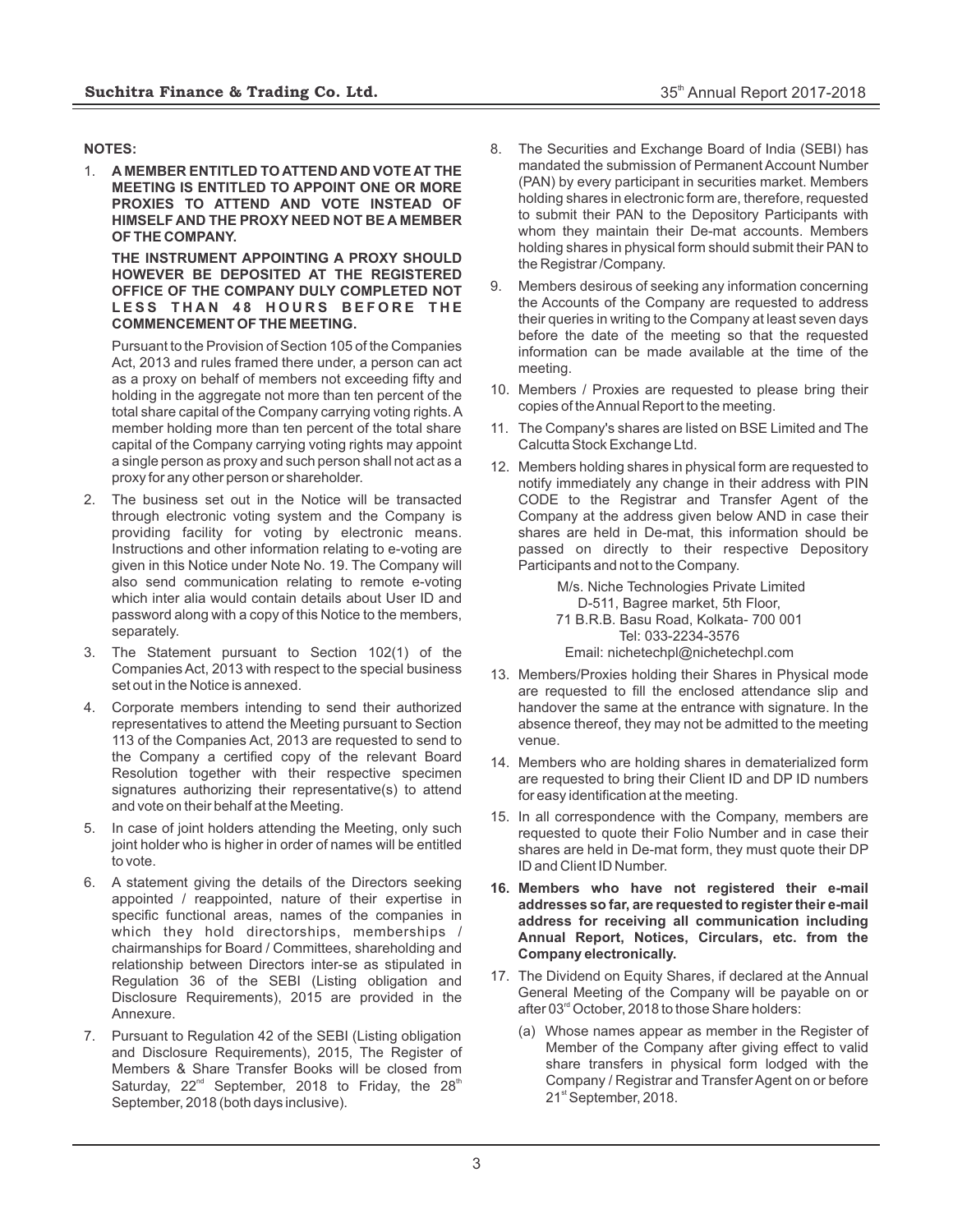- (b) Whose names appear as Beneficial Owners in the List of Beneficial Owners on 21<sup>st</sup> September, 2018 furnished by National Securities Depository Limited (NSDL) and Central Depository Service (India) Limited (CDSL) for this purpose.
- 18. (a) Members are informed that in order to avoid fraudulent encashment of Dividend warrants they should send to the Registrar and Transfer Agent of the Company at the address given above under the Signature of the Sole/First Joint holder the information relating to Name and Address of the Banker along with the PIN Code Number and Bank Account Number to print on the Dividend Warrants.
	- (b) Members desirous of availing the facility of Electronic Credit of Dividend are requested to send the ECS Form to the Registrar and Transfer Agent of the Company at the address given above.
	- (c) Members holding shares in dematerialized form and desirous to change or correct the bank account details should send the same immediately to the concerned Depository Participant. Members are also requested to give MICR Code to the Depository Participant.

#### **19. VOTING THROUGH ELECTRONIC MEANS:**

- I. In compliance with provisions of Section 108 of the Companies Act, 2013, Rule 20 of the Companies (Management and Administration) Rules, 2014 as amended by the Companies (Management and Administration) Amendment Rules, 2015 and regulation 44 of the SEBI (Listing Obligations and Disclosure Requirements), Regulations, 2015, the Company is pleased to provide members facility to exercise their right to vote on resolutions proposed to be considered at the Annual General Meeting (AGM) by electronic means and the business may be transacted through e-Voting Services. The facility of casting the votes by the members using an electronic voting system from a place other than venue of the AGM ("remote e-voting") will be provided by Central Depository Services (India) Limited (CDSL).
- II. The facility for voting through ballot paper shall be made available at the AGM and the members attending the meeting who have not cast their vote by remote e-voting shall be able to exercise their right at the meeting through ballot paper. The members who have cast their vote by remote e-voting prior to the AGM may also attend the AGM but shall not be entitled to cast their vote again.

#### **III. The process and manner for remote e-voting are as under:**

**th** (i) The remote e-voting period commences on **25 September, 2018 at 9:00 a.m. (IST)** and ends **th** on **27 September, 2018 at 5:00 p.m. (IST)**. During this period members' of the Company, holding shares either in physical form or in **st** dematerialized form, as on the cut-off date of **21 September, 2018** may cast their vote by remote

e-voting. The remote e-voting module shall be disabled by CDSL for voting thereafter. Once the vote on a resolution is cast by the member, the member shall not be allowed to change it subsequently.

- (ii) The shareholders should log on to the e-voting website www.evotingindia.com during the voting period.
- (iii) Click on "Shareholders" tab.
- (iv) Now Enter your User ID
	- a. For CDSL: 16 digits beneficiary ID,
	- b. For NSDL: 8 Character DP ID followed by 8 Digits Client ID,
	- c. Members holding shares in Physical Form should enter Folio Number registered with the Company.
- (v) Next enter the Image Verification as displayed and Click on Login.
- (vi) If you are holding shares in demat form and had logged on to www.evotingindia.com and voted on an earlier voting of any company, then your existing password is to be used.
- (vii) If you are a first time user follow the steps given below:

|                                  | For Members holding shares in Demat Form and Physical Form                                                                                                                                                                                                                           |
|----------------------------------|--------------------------------------------------------------------------------------------------------------------------------------------------------------------------------------------------------------------------------------------------------------------------------------|
| <b>PAN</b>                       | Enter your 10 digit alpha-numeric PAN issued by Income<br>Tax Department (Applicable for both demat shareholders<br>as well as physical shareholders)                                                                                                                                |
|                                  | Members who have not updated their PAN with the<br>Company/Depository Participant are requested to use<br>the first two letters of their name and the 8 digits of the<br>sequence number in the PAN field.                                                                           |
|                                  | In case the sequence number is less than 8 digits<br>enter the applicable number of 0's before the number<br>after the first two characters of the name in CAPITAL<br>letters. Eg. If your name is Ramesh Kumar with<br>sequence number 1 then enter RA00000001 in the<br>PAN field. |
| <b>DOB</b>                       | Enter the Date of Birth as recorded in your demat account<br>with the depository or in the company records for your folio<br>in dd/mm/yyyy format.                                                                                                                                   |
| <b>Bank</b><br>Account<br>Number | Enter the Bank Account Number as recorded in your<br>demat account with the depository or in the company<br>records for your folio.                                                                                                                                                  |
| (DBD)                            | Please Enter the DOB or Bank Account Number in<br>order to Login                                                                                                                                                                                                                     |
|                                  | If both the details are not recorded with the depository<br>or company please enter the member id / folio number<br>in the Dividend Bank details field as mentioned in<br>instruction (iv).                                                                                          |

- (viii) After entering these details appropriately, click on "SUBMIT" tab.
- (ix) Members holding shares in physical form will then directly reach the Company selection screen. However, members holding shares in demat form will now reach 'Password Creation' menu wherein they are required to mandatorily enter their login password in the new password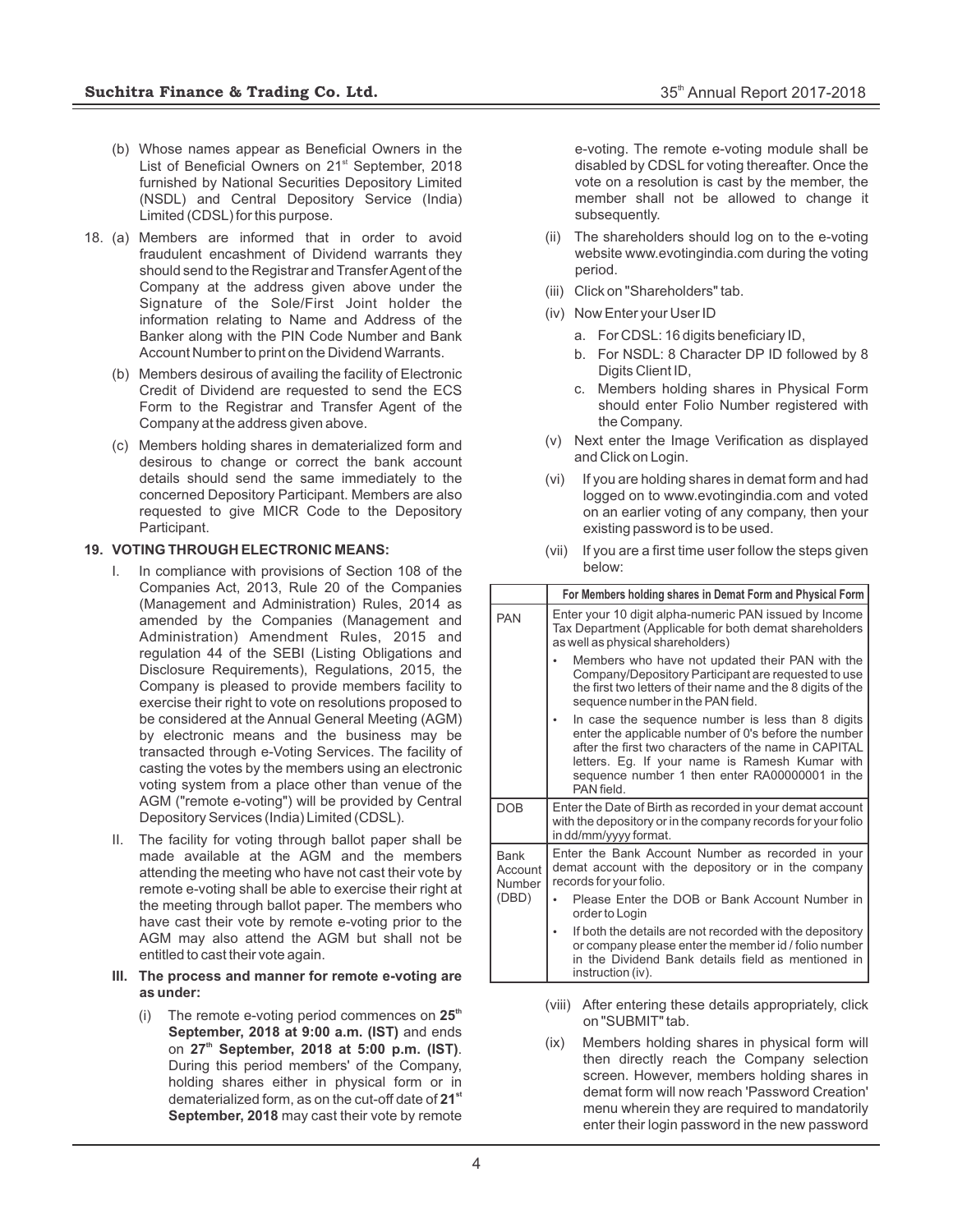field. Kindly note that this password is to be also used by the demat holders for voting for resolutions of any other company on which they are eligible to vote, provided that company opts for e-voting through CDSL platform. It is strongly recommended not to share your password with any other person and take utmost care to keep your password confidential.

- (x) For Members holding shares in physical form, the details can be used only for e-voting on the resolutions contained in this Notice.
- (xi) Click on the EVSN for the relevant Company name i.e. **SUCHITRA FINANCE & TRADING CO. LTD.** on which you choose to vote.
- (xii) On the voting page, you will see "RESOLUTION DESCRIPTION" and against the same the option "YES/NO" for voting. Select the option YES or NO as desired. The option YES implies that you assent to the Resolution and option NO implies that you dissent to the Resolution.
- (xiii) Click on the "RESOLUTIONS FILE LINK" if you wish to view the entire Resolution details.
- (xiv) After selecting the resolution you have decided to vote on, click on "SUBMIT". A confirmation box will be displayed. If you wish to confirm your vote, click on "OK", else to change your vote, click on "CANCEL" and accordingly modify your vote.
- (xv) Once you "CONFIRM" your vote on the resolution, you will not be allowed to modify your vote.
- (xvi) You can also take out print of the voting done by you by clicking on "Click here to print" option on the Voting page.
- (xvii) If demat account holder has forgotten the same password then Enter the User ID and the image verification code and click on Forgot Password & enter the details as prompted by the system.
- (xviii) Note for Institutional Shareholders & Custodians :
	- Institutional shareholders (i.e. other than Individuals, HUF, NRI etc.) and Custodians are required to log on to https://www.evotingindia.com and register themselves as Corporates.
	- Ascanned copy of the Registration Form bearing the stamp and sign of the entity should be emailed to helpdesk.evoting@cdslindia.com.
	- After receiving the login details they have to create a compliance user which should be created using the admin login and password. The Compliance user would be able to link the account(s) for which they wish to vote on.
	- The list of accounts should be mailed to

helpdesk.evoting@cdslindia.com and on approval of the accounts they would be able to cast their vote.

- Ascanned copy of the Board Resolution and Power of Attorney (POA) which they have issued in favour of the Custodian, if any, should be uploaded in PDF format in the system for the scrutinizer to verify the same.
- (xix) In case you have any queries or issues regarding e-voting, you may refer the Frequently Asked Questions ("FAQs") and e-voting manual available at www.evotingindia.com, under help section or write an email to helpdesk.evoting@cdslindia.com or contact them at 1800 22 5533
- (xx) Shareholders can also cast their vote using CDSL's mobile app m-Voting available for android based mobiles. The m-Voting app can be downloaded from Google Play Store. iPhone and Windows phone users can download the app from the App Store and the Windows Phone Store respectively on or after 30th June 2016. Please follow the instructions as prompted by the mobile app while voting on your mobile.
- 20. Institutional Members/ Bodies corporate (i.e. other than individuals, HUF, NRI etc.) are required to send scanned copy (PDF/JPG format) of the relevant Board Resolution/Authority letter etc. together with attested specimen signature of the duly authorized signatory (ies) who are authorized to vote, through e-mail at suchitra@sangamgroup.com with a copy marked to helpdesk.evoting@cdslindia.com on or before **September 27<sup>th</sup>, 2018** upto 05:00 p.m. without which the vote shall not be treated as valid.
- 21. The voting rights of the shareholders shall be in proportion to their shares of the paid up equity share capital of the **st** Company as on the cut-off date of **21 September, 2018.**  A person who is not a member as on cut off date should treat this notice for information purpose only.
- 22. The notice of the Annual General Meeting will be sent to the members, whose names appear in the register of members / register of beneficial owners maintained by depositories as at closing hours of business on **Friday, th 17 August, 2018.**
- 23. The shareholders shall have one vote per equity share held by them as on the cut-off date of 21<sup><sup>st</sup> September,</sup> **2018.** The facility of e-voting would be provided once for every folio / client id, irrespective of the number of joint holders.
- 24. Since the Company is required to provide members the facility to cast their vote by electronic means, shareholders of the Company, holding shares either in physical form or in dematerialized form, as on the cut-off **st** date of **21 September, 2018** and not casting their vote electronically, may only cast their vote at the Annual General Meeting.
- 25. Notice of the AGM along with attendance slip, proxy form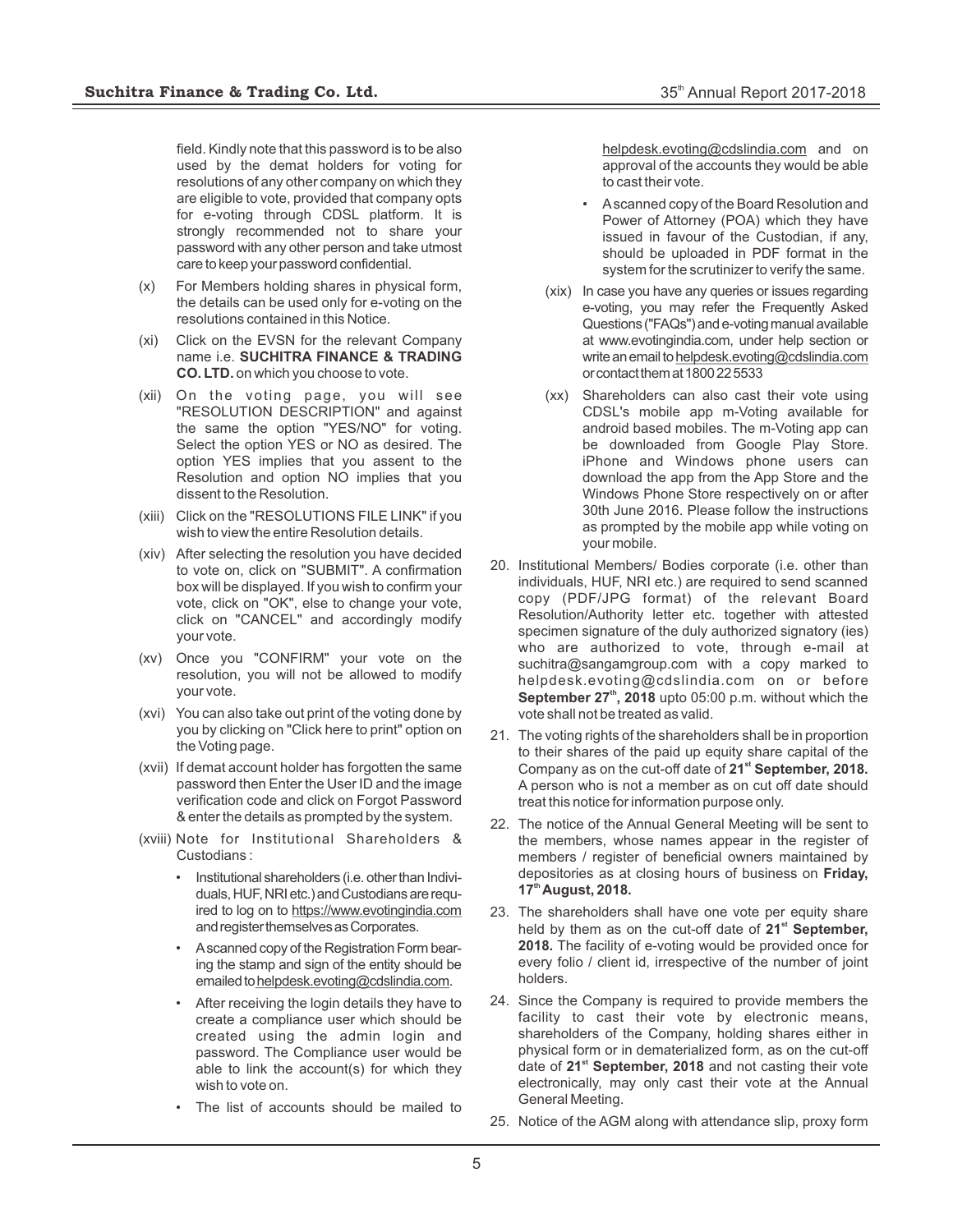along with the process, instructions and the manner of conducting e-voting is being sent electronically to all the members whose e-mail IDs are registered with the Company / Depository Participant(s). For members who request for a hard copy and for those who have not registered their email address, physical copies of the same are being sent through the permitted mode.

- 26. Investors who became members of the Company subsequent to the dispatch/email of the Notice and holds **st** the shares as on the cut-off date **21 September, 2018** are requested to send the written/email communication to the Company at suchitra@sangamgroup.com by mentioning their Folio No./DP ID and Client ID to obtain the Login-ID and Password for e-voting.
- 27. **M/s. R. Mahadeshwar & Co.**, (C.P. No. 13797) Practicing Company Secretary, Mumbai has been appointed as the Scrutinizer for providing facility to the member of the Company to scrutinize the e-voting process in a fair and transparent manner. The Scrutinizer, after scrutinizing the votes cast at the meeting through poll papers and remote e-voting, will not later than 48 hours of conclusion of the Meeting, makes a consolidated scrutinizer's report and submit the same to the chairman. The results declared along with the consolidated scrutinizer's report shall be placed on the website of the Company and on the website of the CDSL. The results shall also be immediately forwarded to BSE Limited and Calcutta Stock Exchange Ltd.
- 28. The Results declared along with the Scrutinizer's Report shall be placed on the Company's website www.sftc.co.in and on the website of CDSL. The same will be communicated to the listed stock exchanges viz. BSE & CSE.
- 29. The Company has listed its shares on:
	- i) BSE Limited, Phiroze Jeejeebhoy Towers, Dalal Street, Mumbai - 400001.
	- ii) The Calcutta Stock Exchange Ltd., 07, Lyons Range, Kolkata -700001.
- 30. The Listing Fees of these Exchanges have been paid regularly.

#### **EXPLANATORY STATEMENT PURSUANT TO SECTION 102 OF COMPANIES ACT, 2013:**

#### **ITEM NO. 5:**

Pursuant to the provisions of Section 180(1)(c) of the Companies Act, 2013 (the 'Act'), since notified, the Board can exercise such borrowing powers only with the approval of Members of the Company by way of Special Resolution.

It was considered desirable that the said borrowing limits of the Company be enhanced to Rs. 500 Crore (Rupees Five Hundred Crore Only). The resolution is accordingly recommended for approval as a Special Resolution under the Act.

None of the Directors, Key Managerial Personnel of the Company, and/or their relatives may be deemed to be concerned or interested in the proposed resolution.

#### **ITEM NO. 6:**

As per the provisions of Section 186 of the Companies Act, 2013, the Board of Directors of a Company can make any loan, investment or give guarantee or provide any security beyond the prescribed ceiling of i) Sixty per cent of the aggregate of the paid-up capital and free reserves and securities premium account or, ii) Hundred per cent of its free reserves and securities premium account, whichever is more, if special resolution is passed by the members of the Company.

As a measure of achieving greater financial flexibility and to enable optimal financing structure, this permission is sought pursuant to the provisions of Section 186 of the Companies Act, 2013 to give powers to the Board of Directors or any duly constituted committee thereof, for making further investment, providing loans or give guarantee or provide security in connection with loans to any body corporate or any person for an amount not exceeding Rs. 500 Crore (Rupees Five Hundred Crore Only).

The Directors expect that the proposed guarantee and security will not prejudice the interest of shareholders.

The Board recommends special resolution for your approval.

None of the Directors, Key Managerial Personnel of the Company, and/or their relatives may be deemed to be concerned or interested in the proposed resolution.

#### **ITEM NO. 7:**

In view of valuable contribution made by Mrs. Anjana Soni Thakur, Whole Time Director of the Company, the Nomination and Remuneration Committee at its meeting held on 30<sup>th</sup> May, 2018 recommended re-appointment of and payment of remuneration to Mrs. Anjana Soni Thakur.

The Board of Directors at its meeting held on  $30<sup>th</sup>$  May, 2018 had approved the re-appointment and remuneration of Mrs. Anjana Soni Thakur as the Whole Time Director of the Company for a further period of 5 (five) years effective from  $01<sup>st</sup>$ June, 2018 to  $31<sup>st</sup>$  May, 2023 and approved the payment of remuneration to her of Rupees 2,00,000/- (Rupees Two Lakhs only) per month for this financial year subject to approval of the shareholders and the Central Government, if required, on terms and conditions as set out in the Agreement dated  $30<sup>th</sup>$ May, 2018 entered into between the Company and Mrs. Anjana Soni Thakur and remuneration will increase in future subject to approval of board of directors of the Company.

The Board recommends special resolution for your approval.

Except Mrs. Anjana Soni Thakur, none of the Directors, Key Managerial Personnel of the Company, and/or their relatives may be deemed to be concerned or interested in the proposed resolution.

> **For and on behalf of Board of Directors For Suchitra Finance & Trading Co. Ltd.**

Date: 01<sup>st</sup> September, 2018 Chairman Place: Mumbai (DIN: 00403740)

Vinod Kumar Sodani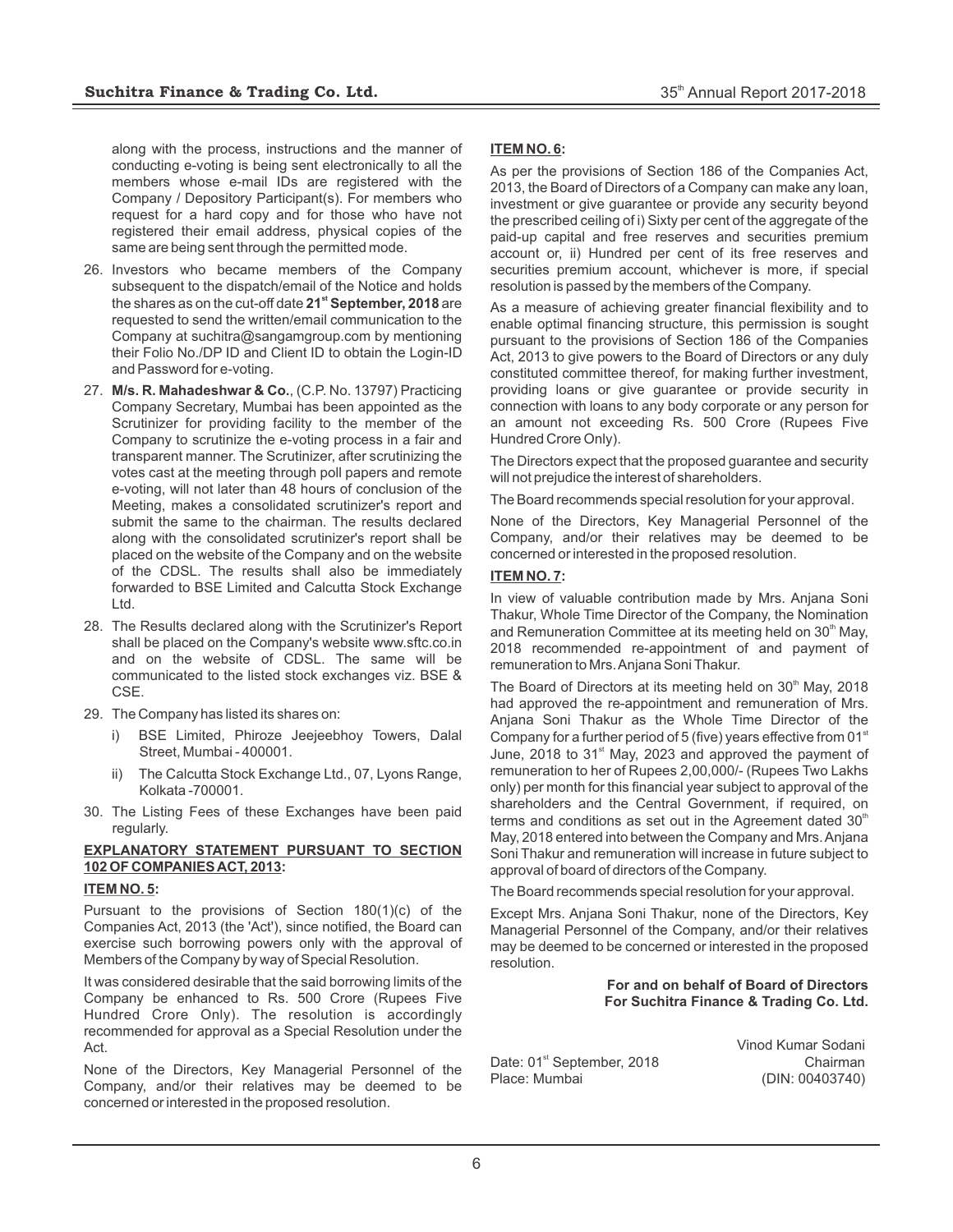# **ANNEXURE TO THE NOTICE**

Pursuant to Regulation 36(3) of Securities and Exchange Board of India (Listing Obligations and Disclosure Requirements) Regulations, 2015 and of Secretarial Standard - 2 (SS-2) issued by ICSI on General Meetings, the particulars of the aforesaid Directors seeking appointment/ re-appointment at the AGM are given below:

| <b>Name</b>                                                     | <b>Mr. Vinod Kumar Sodani</b>                                                                                                                      | Mrs. Anjana Soni Thakur                                                                                                                                           |  |  |
|-----------------------------------------------------------------|----------------------------------------------------------------------------------------------------------------------------------------------------|-------------------------------------------------------------------------------------------------------------------------------------------------------------------|--|--|
| Date of Birth                                                   | 15 <sup>th</sup> November, 1970                                                                                                                    | 16 <sup>th</sup> May, 1978                                                                                                                                        |  |  |
| Date of Appointment                                             | 08th November, 2010                                                                                                                                | 08 <sup>th</sup> November, 2010                                                                                                                                   |  |  |
| Qualification                                                   | Chartered Accountant (CA)                                                                                                                          | MBA from University of Phoenix, Boston                                                                                                                            |  |  |
| Experience in special<br>functional area                        | Audit, Accounts, Treasury, capital markets,<br>Corporate finance, Project finance and<br>general management.                                       | Risk management, System administration<br>and Corporate Governance.                                                                                               |  |  |
| List of Directorship held<br>in other companies                 | 1. Sangam Energy Ltd.<br>2. Sangam Infratech Ltd.<br>3. Sangam (India) Ltd.<br>4. Hawamahal Finance Pvt. Ltd.<br>5. Sangam Lifestyle Ventures Ltd. | 1. Sapatrishi Commercial Co. Ltd.<br>2. Khetan Tradelink Pvt. Ltd.<br>3. Sangam e-Com Ltd.<br>4. Sangam Capital Services Ltd.<br>5. Sangam Study Circle Pvt. Ltd. |  |  |
| Relationship with other<br>Directors, Managers and KMPs         |                                                                                                                                                    |                                                                                                                                                                   |  |  |
| No. of Board Meetings attended<br>during Financial Year 2017-18 | 7 (Seven) [out of 7 (seven) held]                                                                                                                  | 7 (Seven) [out of 7 (seven) held]                                                                                                                                 |  |  |
| Chairman/ Member of Commi-<br>ttees of other Companies          | Nil                                                                                                                                                | Nil                                                                                                                                                               |  |  |
| No. of shares held in the<br>Company                            | Nil                                                                                                                                                | Nil                                                                                                                                                               |  |  |

#### **For and on behalf of Board of Directors For Suchitra Finance & Trading Co. Ltd.**

Date: 01<sup>st</sup> September, 2018<br>Place: Mumbai

Vinod Kumar Sodani (DIN: 00403740)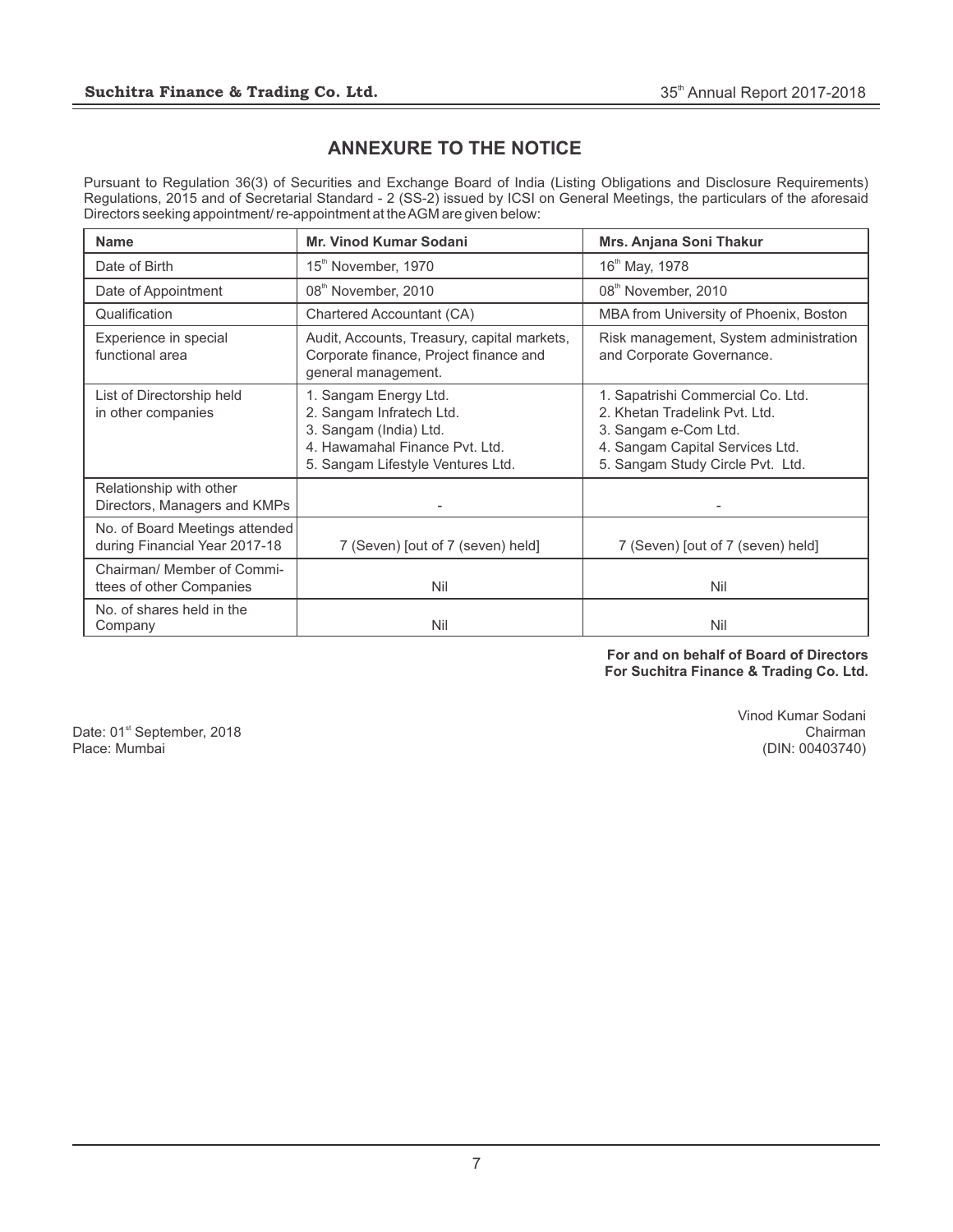# **DIRECTORS' REPORT**

To,

The Members,

The Board of Directors of Suchitra Finance & Trading Co. Ltd. ("your Company" or "the Company") are pleased to present the 35<sup>th</sup> Annual Report and the Audited Financial Statements of your Company for the financial year ended 31<sup>st</sup> March, 2018 ("financial year under review").

#### **FINANCIAL HIGHLIGHTS:**

The Company's financial performance for the financial year ended 31<sup>st</sup> March, 2018 as compared to the previous financial year ended 31<sup>st</sup> March, 2017 is summarized below:

|                                                   |                  | (Rs. in Lakhs)                                            |
|---------------------------------------------------|------------------|-----------------------------------------------------------|
| <b>Particulars</b>                                | 31st March, 2018 | For the year ended For the year ended<br>31st March, 2017 |
| Revenue from Operations                           | 2433.51          | 1269.90                                                   |
| Other Income                                      | 0.16             | Nil                                                       |
| <b>Total Revenue</b>                              | 2433.67          | 1269.90                                                   |
| Less: Total Expenses                              | 96.84            | 81.07                                                     |
| Profit before Depreciation,<br>Finance Cost & Tax | 2336.83          | 1188.83                                                   |
| Less: Depreciation<br><b>Finance Cost</b>         | 0.05<br>1283.55  | 0.12<br>531.76                                            |
| Profit/Loss before Tax                            | 1053.23          | 656.95                                                    |
| Less: Tax                                         | 317.08           | 220.30                                                    |
| Profit/(Loss) after Tax                           | 736.15           | 436.65                                                    |
| Proposed Dividend                                 | 93.23            |                                                           |
| Tax on proposed Dividend                          | 18.98            |                                                           |
| Transfer to Special Reserve<br>Fund               | 1.95             | 1.95                                                      |
| <b>Transfer to General Reserve</b>                | 184.04           |                                                           |
| Earnings Per share (Rs.)                          | 7.90             | 4.68                                                      |

**Note :** The above figures are extracted from the financial statements for the financial year ended on 31<sup>st</sup> March, 2018

#### **OPERATIONAL REVIEW:**

Your Company is non-deposit taking NBFCs. Some of the key highlights of your Company's performance during the year under review are:

• **Revenue:**

Company's Revenue from operations as on 31<sup>st</sup> March, 2018 stand at Rs. 2433.51/- Lakhs against Rs. 1269.91/- Lakhs recorded in the previous year.

• **Net worth:** 

The Net Worth of the Company increased from Rs. 7538.94 Lakhs to 8162.89 Lakhs.

• **Profit before tax:**

Profit before taxation is Rs. 1053.23 Lakhs as against Rs. 656.94 Lakhs in the last year.

#### • **Net profit after tax:**

Net profit after taxation is Rs. 736.15 Lakhs as against Rs. 436.65 Lakhs in the last year.

The Financial Statements of your Company have been prepared in accordance with the Generally Accepted Accounting Principles in India (Indian GAAP) to comply with the Accounting Standards notified under Section 211(3C) of the Companies Act, 1956 (which continue to be applicable in respect of Section 133 of the Companies Act, 2013 read with Rule 7 of the Companies (Accounts) Rules, 2014) and the relevant provisions of the Companies Act, 1956 / Companies Act, 2013, as applicable and Regulation 48 of the Securities and Exchange Board of India (Listing Obligations and Disclosure Requirements) Regulations, 2015 (hereinafter referred to as 'SEBI Listing Regulations, 2015'). Accounting policies have been consistently applied except where a newly issued accounting standard, if initially adopted or a revision to an existing accounting standard requires a change in the accounting policy hitherto in use. Management evaluates all recently issued or revised accounting standards on an ongoing basis. Your Company discloses standalone unaudited financial results on a quarterly basis, which are subjected to limited review, and standalone audited financial results on an annual basis.

#### **DIVIDEND:**

The Company's overall performance during the year under review was satisfactory. Based on the performance, your directors had the pleasure of declaring payment of Final dividend of Rs. 1.20/- per equity shares for the financial year on 31<sup>st</sup> March, 2018.

#### **TRANSFER TO RESERVES:**

The Company has transferred Rs. 147.24/- Lakhs to Special Reserve in terms of Section 45-IC of the Reserve Bank of India Act, 1934 and the Company has transferred Rs. 184.04/- Lakhs to General Reserve.

#### **SHARE CAPITALOF THE COMPANY:**

The Paid up Equity Share Capital, as at 31<sup>st</sup> March, 2018 was Rs. 9,32,25,500/- Share capital comprised of 93,22,550 Equity Shares with a face value Rs. 10/- each. There was no increase in equity capital compared to the previous year.

#### **CHANGES IN THE NATURE OF BUSINESS OF THE COMPANY:**

The Company continues to operate in the same business of lending and receiving loans & advances, there was no change in business activity. No material changes of the Company occurred between end of the financial year and the date of this report.

#### **PUBLIC DEPOSITS:**

Being a non-deposit taking Company, your Company has not accepted any deposits from the public / members under Section 73 of the Companies Act, 2013 read with Companies (Acceptance of Deposits) Rules, 2014 during the year and within the meaning of the provisions of the Non-Banking Financial Companies Acceptance of Public Deposits (Reserve Bank) Directions, 2016.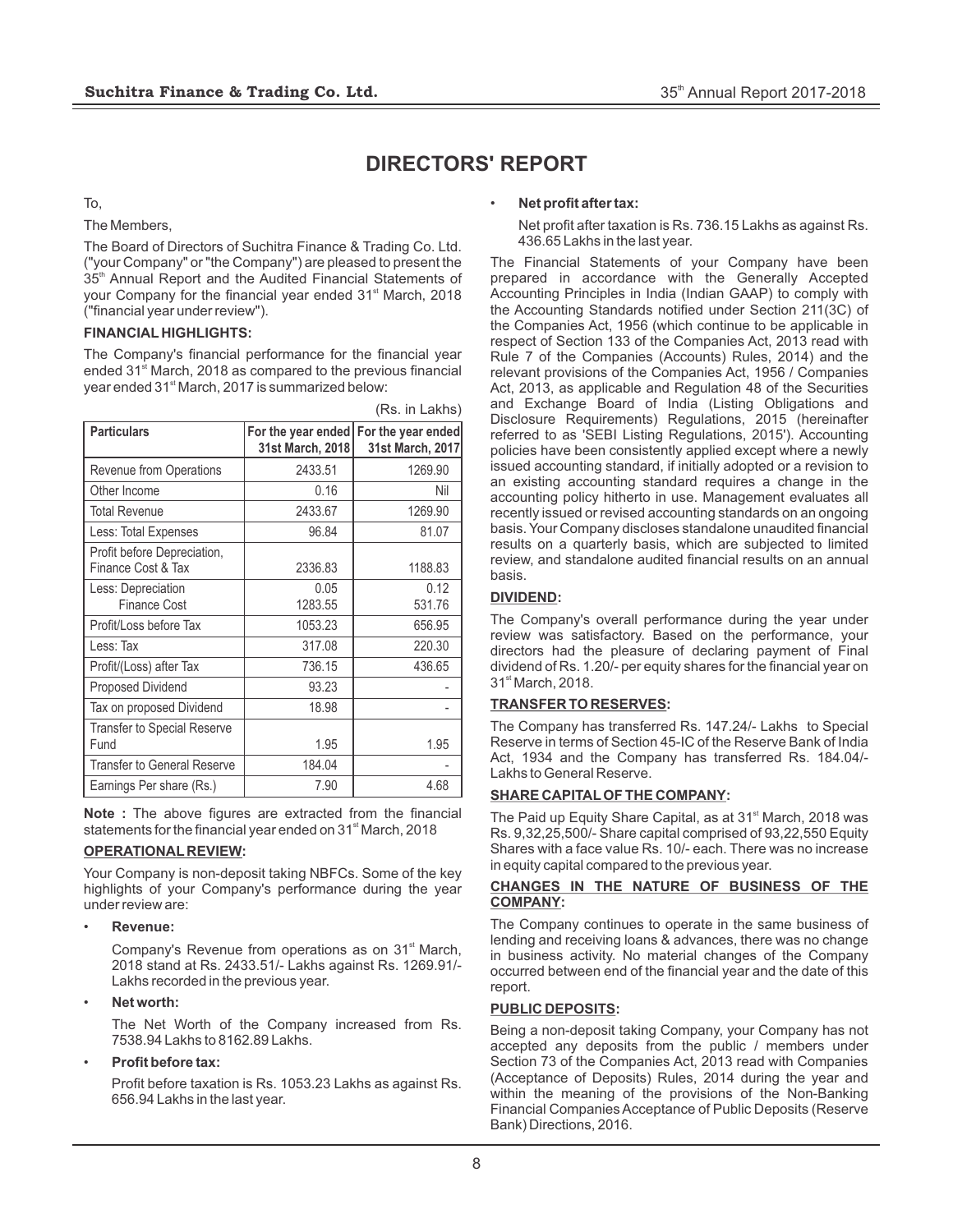#### **SUBSIDIARIES, HOLDING & ASSOCIATE COMPANIES:**

Marigold Investrade Private Limited is the Holding Company and holds 63.08% of the Company's Equity Share Capital as on  $31<sup>st</sup>$  March, 2018.

During the financial year under review, no new Company became Subsidiary/Joint Venture/Associate of the Company.

#### **SEGMENT REPORTING:**

Based on the risks and returns associated with business operations and in terms of Accounting Standard-17 (Segment Reporting), the Company is predominantly engaged in a single reportable segment of 'Financial Services'.

#### **EXTRACT OF ANNUAL RETURN:**

An extract of Annual Return in MGT - 9 as provided under Section 92(3) of the Companies Act, 2013 is appended to this Report as Annexure 'A'.

#### **LISTING OF SHARES:**

The Shares of the company are listed on BSE Limited and The Calcutta Stock Exchange Limited. The Company has paid the Listing Fees for the Year 2018-2019 to the Stock Exchange.

#### **DIRECTORS:**

In accordance with the Articles of Association of the Company and in view of the provisions of Section 152 of the Companies Act, 2013 read with Companies (Management & Administration) Rules, 2014, Mr. Vinod Kumar Sodani, (DIN: 00403740), director of the Company retire at the ensuing Annual General Meeting and being eligible offer himself for reappointment.

The Company has received declaration from all the Independent Directors of the Company confirming that they meet the criteria of Independent Director prescribed both under section 149 (6) of the Companies Act, 2013 and as per SEBI (Listing obligation and Disclosure Requirement) Regulations, 2015.

#### **PARTICULARS OF LOANS GIVEN, INVESTMENT MADE, GUARANTEES GIVEN OR SECURITYPROVIDED:**

The Company, being a non-banking finance company registered with the Reserve Bank of India and engaged in the business of giving loans, is exempt from complying with the provisions of section 186 of the Companies Act, 2013 in respect of loans and guarantees.

The particulars of loans, guarantees and investments made under provisions of Section 186 of the Act read with the Companies (Meetings of Board and its Powers) Rules, 2014 are given under notes to the Financial Statements, which forms part of this Annual Report.

#### **RESERVE BANK OF INDIA GUIDELINES FOR (NBFCS) NON BANKING FINANCIAL COMPANIES:**

The Guidelines of Reserve Bank of India are being revised time and again during the year under review. The Company has observed all the prudential norms prescribed by Reserve Bank of India.

The Company is also in compliance with the NBFC - Corporate Governance (Reserve Bank) Directions, 2015.

#### **SIGNIFICANT AND MATERIAL ORDERS PASSED BY THE REGULATORS OR COURTS:**

There are no significant and material orders passed by the

Regulators or Courts that would impact the going status of the Company and its future operations.

#### **MATERIAL CHANGES AND COMMITMENTS, IF ANY, AFFECTING THE FINANCIALPOSITION:**

There is no such material change and commitment affecting the financial position of your Company which have occurred between the end of the financial year of your Company to which the financial statements relate and the date of the Report.

#### **DIRECTOR'S RESPONSIBILITYSTATEMENT:**

To the best of our knowledge and belief and according to the information and explanations obtained, Directors make the following statement in terms of Section 134 (3) (c) of the Companies Act, 2013:

- (a) that in the preparation of the Annual Accounts, the applicable accounting standards had been followed along with proper explanation relating to material departures, if any;
- (b) that the Directors had selected such accounting policies and applied them consistently and made judgments and estimates that are reasonable and prudent so as to give a true and fair view of the state of affairs of the Company at the end of the financial year and of the profit and loss of the Company for that period;
- (c) the Directors had taken proper and sufficient care for the maintenance of adequate accounting records in accordance with the provisions of this Act for safeguarding the assets of the Company and for preventing and detecting fraud and other irregularities;
- (d) the Directors had prepared the annual accounts on a going concern basis;
- (e) the Directors, had laid down internal financial controls to be followed by the Company and that such internal financial controls are adequate and were operating effectively.
- (f) the Directors had devised proper systems to ensure compliance with the provisions of all applicable laws and that such systems were adequate and operating effectively.

#### **KEY MANAGERIALPERSONNEL:**

During the year under review, the Company has the following persons as the Key Managerial Personnel.

- Mrs. Anjana Soni Thakur : Whole Time Director (WTD)
- Mr. Govinda Soni : Company Secretary (CS)
- Ms. Antima Soni : Chief Financial Officer (CFO)

#### **FORMAL EVALUATION OF THE PERFORMACE OF THE BOARD, COMMITTEES OF THE BOARD AND INDIVIDUAL DIRECTORS:**

Pursuant to the provisions of Section 134(3)(p) the Companies Act, 2013 the Board has carried out the annual performance evaluation of its own performance, the Directors individually as well as the evaluation of the working of its Committees. A structured questionnaire was prepared after taking into consideration inputs received from the Directors, covering various aspects of the Board's functioning such as adequacy of the composition of the Board and its Committees, Board culture, execution and performance of specific duties, obligations and governance.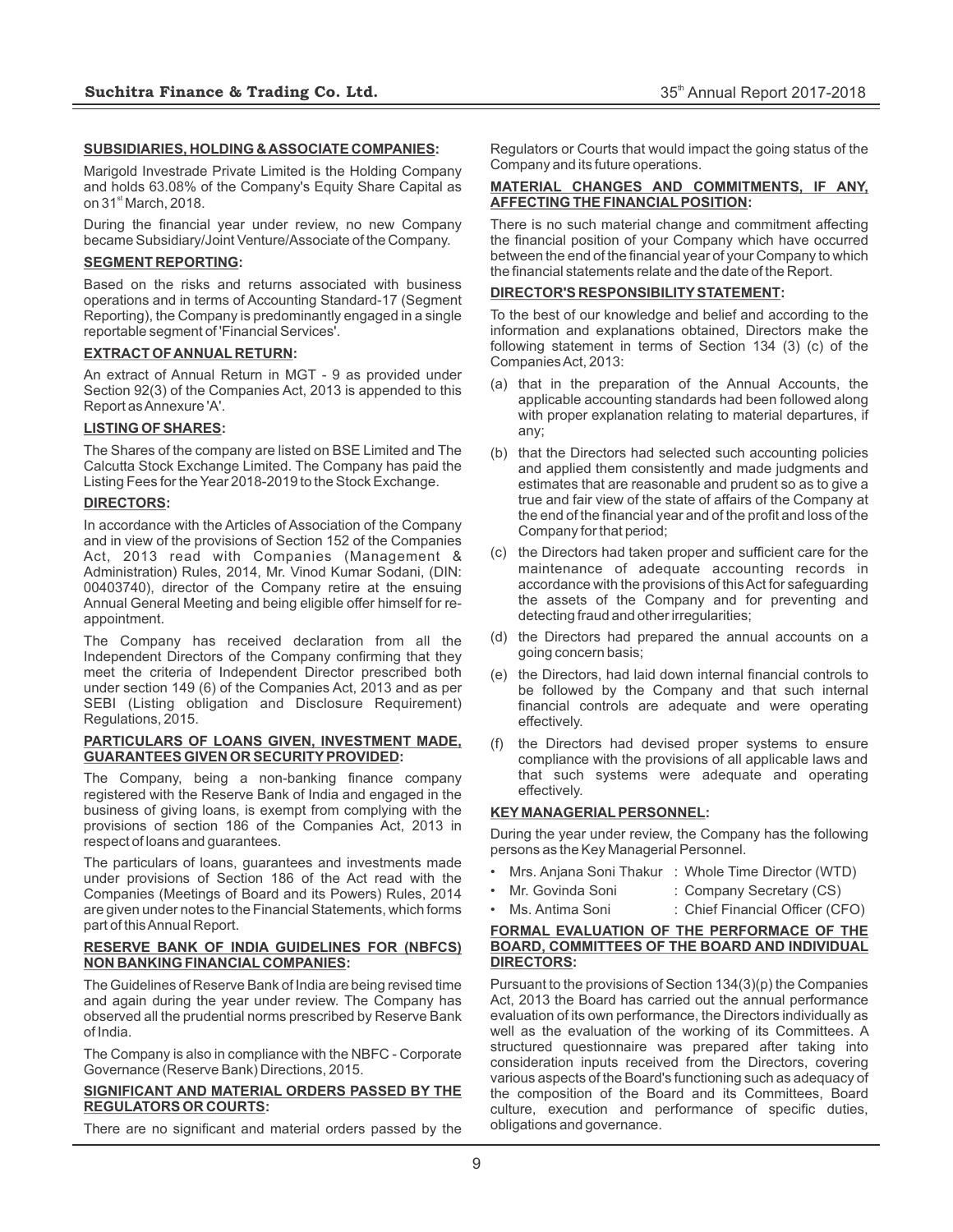#### **Criteria adopted for evaluation:**

The Board shall evaluate the roles, functions, duties of Independent Directors (ID's) of the Company. Each ID shall be evaluated by all other directors' not by the Director being evaluated. The board shall also review the manner in which ID's follow guidelines of professional conduct.

- Performance review of all the Non-Independent Directors of the company on the basis of the activities undertaken by them, expectation of board and level of participation;
- Performance review of the Chairman of the company in terms of level of competence of chairman in steering the company;
- The review and assessment of the flow of information by the company to the board and manner in which the deliberations take place, the manner of placing the agenda and the contents therein;
- The review of the performance of the directors individually, its own performance as well as evaluation of working of its committees shall be carried out by the board;
- On the basis of performance evaluation, it shall be determined by the Nomination and Remuneration Committee and the Board whether to extend or continue the term of appointment of ID subject to all other applicable compliances.

#### **NUMBER OF MEETINGS OF THE BOARD OF DIRECTORS:**

The details of the number of meetings of the Board held during the Financial Year 2017-2018 forms a part of the Corporate Governance Report.

#### **COMMITTEES OF THE BOARD:**

Currently there are five Committees which are as follows:

- 1. Audit Committee
- 2. Stakeholders Relationship committee
- 3. Nomination and Remuneration Committee
- 4. Investment Committee
- 5. Corporate Social Responsibility Committee

Details of all the committees along with their charters, composition and meetings held during the year, are provided in the Report on Corporate Governance, forming part of this Annual Report.

#### **VIGIL MECHANISM / WHISTLE BLOWER POLICY:**

In compliance with the provisions of Section 177(9) of the Act read with Rule 7 of the Companies (Meetings of Board and its Powers) Rules, 2014 and Regulation 22 of the SEBI Listing Regulations, the Company has formulated a vigil mechanism for Directors and Employees. The Vigil Mechanism / Whistle Blower policy has been posted on the website of the Company (www.sftc.co.in).

#### **PREVENTION OF SEXUAL HARASSMENT:**

Your Company has in place an appropriate policy which is in line with the requirements of the Sexual Harassment of Women at Workplace (Prevention, Prohibition & Redressal) Act, 2013. An Internal Complaints Committee has been set up to redress complaints, if any, received regarding sexual harassment. All employees (permanent, contractual, temporary, trainees) are covered under this policy.

We further state that during the financial year under review, there were no complaints received/cases filed under the Sexual Harassment of Women at Workplace (Prevention, Prohibition and Redressal) Act, 2013.

#### **RISK MANAGEMENT:**

Your Company recognizes that risk is an integral part of business and is committed to managing the risks in a proactive and efficient manner; your Company periodically assesses risks in the internal and external environment, along with the cost of treating risks and incorporates risk treatment plans in its strategy, business and operational plans.

The Company has a Risk Management Policy (a) to ensure that all the Current and future material risk exposures of the company are indentified, assessed, quantified, appropriately mitigated, minimized and managed i.e. to ensure adequate systems for risk management process (b) to establish a framework for the company's risk management process and to ensure its implementation (c) to enable compliance with appropriate regulations, wherever applicable, through the adoption of best practices (d) to assure business growth with financial stability.

There are no risks which threaten the existence of the company.

#### **RELATED PARTYTRANSACTIONS:**

Your Company has entered into transactions with related parties as defined under Section 2(76) of the Companies Act, 2013 read with Companies (Specification of Definitions Details) Rules, 2014, which were in the ordinary course of business and on arms' length basis and in accordance with the provision of the Companies Act, 2013, Rules issued there under.

#### **DEPOSITORYSERVICES:**

The Company's Equity Shares have been admitted to the depository mechanism of the National Securities Depository Limited (NSDL) and also the Central Depository Services (India) Limited (CDSL). As a result the investors have an option to hold the shares of the Company in a dematerialized form in either of the two Depositories. The Company has been allotted ISIN No. INE475D01010.

Shareholders therefore are requested to take full benefit of the same and lodge their holdings with Depository Participants [DPs] with whom they have their Demat Accounts for getting their holdings in electronic form.

#### **INTERNALFINANCIAL CONTROL:**

Your Company has in place an adequate internal control system commensurate with the size of its operations. The Internal control system comprising of policies and procedures is designed to ensure sound management of your Company's operations, safekeeping of its assets, optimal utilisation of resources, reliability of its financial information and compliance. Clearly defined roles and responsibilities have been institutionalised. Systems and procedures are periodically reviewed to keep pace with the growing size and complexity of your Company's operations.

During the financial year under review, no material or serious observation has been received from the Statutory Auditors and the Internal Auditors of the Company on such controls.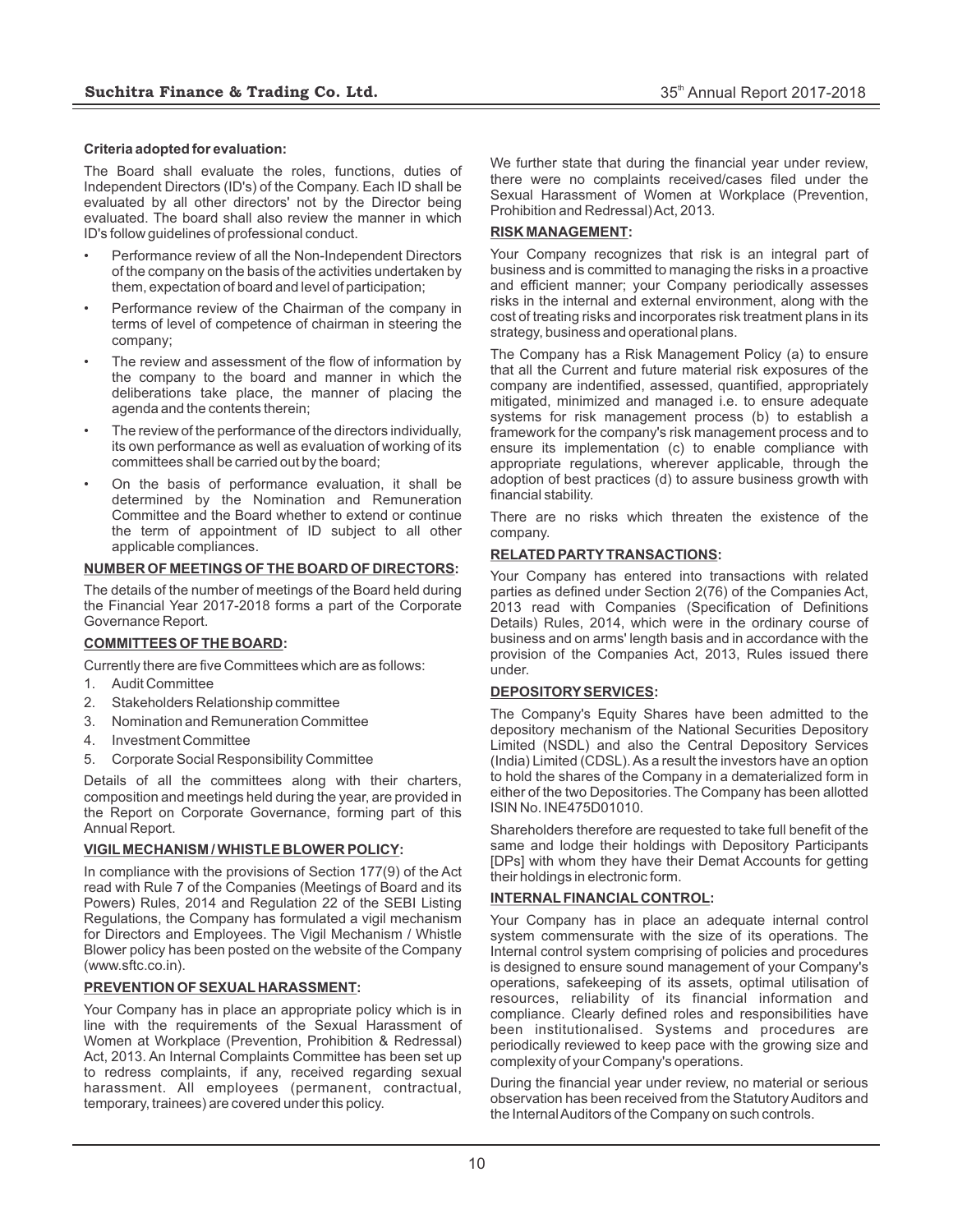#### **CODE OF CONDUCT:**

Your Company is committed to conducting its business in accordance with the applicable laws, rules and regulations and highest standards of business ethics. In recognition thereof, the Board of Directors has implemented a Code of Conduct for adherence by the Directors, Senior Management Personnel and Employees of the Company. This will help in dealing with ethical issues and also foster a culture of accountability and integrity. The Code with revision made in accordance with the requirements of Listing Regulations has been posted on the Company's website www.sftc.co.in.

All the Board Members and Senior Management Personnel have confirmed compliance with the Code.

#### **STATUTORYAUDITOR:**

The members of the Company at its Extra Ordinary General Meeting held on 20<sup>th</sup> January, 2018 appointed M/s. S. S. Rathi & Co., Chartered Accountants (Firm Registration No. 108726W), as Statutory Auditors of the Company to hold the office of the Statutory Auditors of the Company until the conclusion of the ensuing Annual General Meeting. The auditors confirmed that their appointment shall be in compliance with Section 139 and 141 of the Companies Act, 2013 subject to ratification at the ensuing AGM by the shareholders.

The Company had received certificate from the Statutory Auditors confirming their eligibility and willingness for their appointment pursuant to Section 139(1) of the Act.

#### **INTERNALAUDIT:**

Pursuant to the provision of Section 138 of the Companies Act, 2013, read with Companies (Accounts) Rules, 2014, the Board on recommendation of the Audit committee re-appointed M/s. Kavita Birla & Co., (M. No. 405577), Practicing Chartered Accountant, Mumbai as an Internal Auditor of the Company. The Internal Auditor submits his reports to the Audit Committee.

Based on the report of Internal Audit, Management undertakes corrective action in their respective areas and thereby strengthens the controls. Significant audit observations and Corrective actions thereon are presented to the Audit Committee of the Board.

#### **SECRETARIALAUDIT REPORT:**

Your Company appointed M/s. Reena S. Modi & Associates, Practicing Company Secretary, holding membership of The Institute of Company Secretaries of India (Membership No. A-25346, Certificate of Practice No. 12621) as the Secretarial Auditor of your Company to conduct the Secretarial Audit pursuant to Section 204 of the Companies Act, 2013 read with the Companies (Appointment and Remuneration of Managerial Personnel) Rules, 2014.

The Secretarial Audit Report for the financial year ended 31<sup>st</sup> March, 2018 does not contain any qualification, reservation or adverse remark or disclaimer. The Secretarial Audit report is annexed herewith as Annexure 'B' and forms an integral part to this Report.

#### **EXPLANATIONS OR COMMENTS BY BOARD ON EVERY QUALIFICATION, RESERVATION OR ADVERSE REMARK OR DISCLAIMER MADE:**

• **By the Statutory auditor in his report:**

There is no qualification, reservation or adverse remark or disclaimer in audit report issued by the statutory auditors of the Company.

• **By the company secretary in practice in his secretarial audit report:**

There is no qualification, reservation or adverse remark or disclaimer in secretarial audit report issued by the company secretary in practice.

The observations of the auditors contained in their Report have been adequately dealt with in the Notes to the Accounts which are self explanatory and, therefore, do not call for any further comments.

#### **INTERNAL CONTROLSYSTEMS AND THEIR ADEQUACY:**

The Company has an Internal Control System, commensurate with the size, scale and complexity of its operations. The scope and authority of the Internal Audit function is defined by the Audit Committee. To maintain its objectivity and independence, the Internal Audit function reports to the Chairman of the Audit Committee of the Board & to the Chairman & Whole Time Director.

The Internal Audit Department monitors and evaluates the efficacy and adequacy of internal control system in the Company, its compliance with operating systems, accounting procedures and policies of the Company.

Based on the report of internal audit function, the Company undertakes corrective action in their respective areas and thereby strengthens the controls. Significant audit observations and recommendations along with corrective actions thereon are presented to the Audit Committee of the Board.

The Company has in place adequate policies and procedures for ensuring the orderly business, including adherence to the company's policies, the safeguarding of its assets, the prevention and detection of frauds and errors, the accuracy and completeness of the accounting records, and the timely preparation.

#### **CORPORATE GOVERNANCE:**

The Company is committed in maintaining the highest standards of Corporate Governance and adhering to the Corporate Governance requirements set out by the Securities and Exchange Board of India (SEBI).

All Board Members and Senior Management have affirmed compliance with the Code of Conduct for the financial year under review. A declaration to this effect signed by the Chief Executive Officer of the Company forms part of the Corporate Governance Report.

The Chief Executive Officer and Chief Financial Officer have certified to the Board with regard to the Financial Statements and other matters as required under Regulation 17(8) of the SEBI Listing Regulations which forms part of the Corporate Governance Report.

The Corporate Governance Report, which form an integral part of this Report, are set out as a separate Annexures, together with the Certificate from the Auditors of the Company regarding compliance with the requirements of Corporate Governance as stipulated in SEBI (LODR) Regulation, 2015.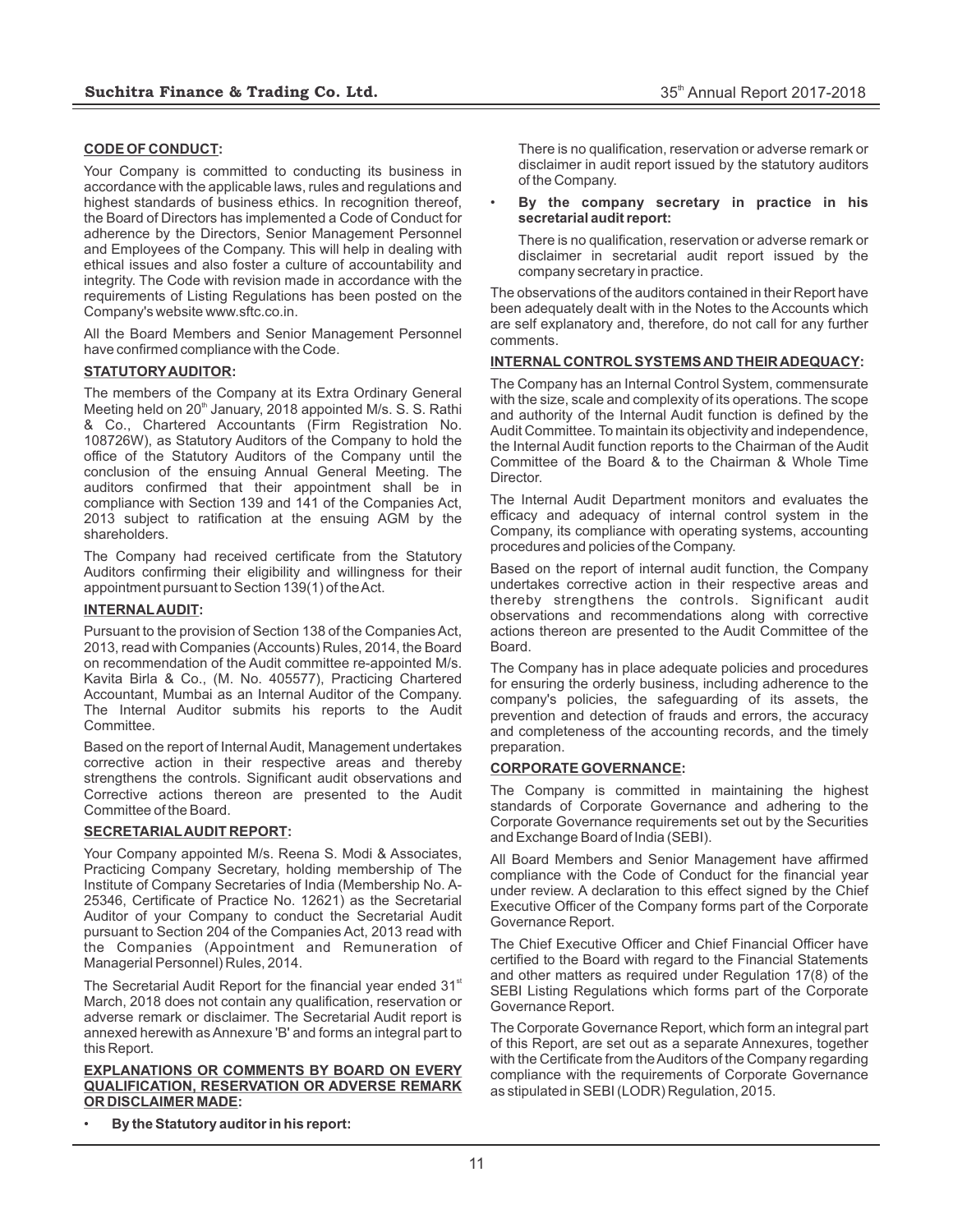#### **MANAGEMENT DISCUSSION & ANALYSIS REPORTS:**

Pursuant to Regulation 34 of SEBI Listing Regulations, the Management Discussion and Analysis Report for the financial year under review, is presented as a separate section forming part of this Annual Report.

#### **CONSERVATION OF ENERGY, TECHNOLOGY ABSORPTION AND FOREIGN EXCHANGE EARNING:**

Considering the Company's activities as a non-banking finance company (NBFC), particulars with respect to the conservation of energy and technology absorption as required to be disclosed pursuant to provision of Section 134(3)(m) of the Act read with Rule 8(3) of the Companies (Accounts) Rules, 2014 are not relevant to the Company.

#### **PARTICULARS OF EMPLOYEES:**

The prescribed particulars of remuneration of employees pursuant to Section 197 read with Rule 5 of the Companies (Appointment and Remuneration of Managerial Personnel) Rules, 2014, are set out as Annexure "C" to the Directors' Report and forms part of this Annual Report.

None of the employees have drawn remuneration more than Rs. 10 lakhs p.m., if employed for the part of the year and Rs. 120 lakhs p.a. if employed throughout the year.

#### **CORPORATE SOCIAL RESPONSIBILITY:**

Company was required to spend Rs. 4.73 lakhs during Financial Year 2018-19 towards Corporate Social Responsibility.

The Company evaluated various options and projects like rural development foundation, improving the quality of life in rural area like backward people & adiwasi people, promoting of education and other areas of activities mentioned in the CSR Policy of the Company.

CSR amount was unspent during FY 2017-18 due to the time taken to identify the CSR projects and identifying implementing agencies with better skills and experience to partner for CSR activities. However, the Company is in process to finalize same and planning to spend CSR fund in the financial year 2018-19.

The disclosure required pursuant clause (0) of sub-section (3) of Section 134 of the Companies Act 2013 and The Companies (Corporate Social Responsibility Policy) Rules, 2014 is set out as "Annexure-D" forming part of this Report.

#### **ACKNOWLEDGMENT:**

The Directors place on record their appreciation to all those people, who have so willingly placed their trust in the company & management and to all customers across all area, shareholders, Financial Institutions, Banks, Government, and Local Authorities under our operation, who have given the company an opportunity to serve them.

It is worth mentioning that, working with many NBFCs has been a very encouraging experience especially in being catalyst to their sustainability and growth. The company looks forward to further strengthening the synergies.

The entire Team of the Company deserves the appreciation for their sincere efforts and determination to excel. The core teams of the plays a pivotal role in articulating and implementing the strategic decisions and thus contributing to the development of the company. I take this opportunity to express my heartfelt appreciation for their continuous support, hard work and dedication.

#### **For and on behalf of the Board of Directors For Suchitra Finance & Trading Co. Ltd.**

Date: 30<sup>th</sup> May, 2018 Chairman<br>Place: Mumbai Chairman (DIN: 00403740)

Vinod Kumar Sodani (DIN: 00403740)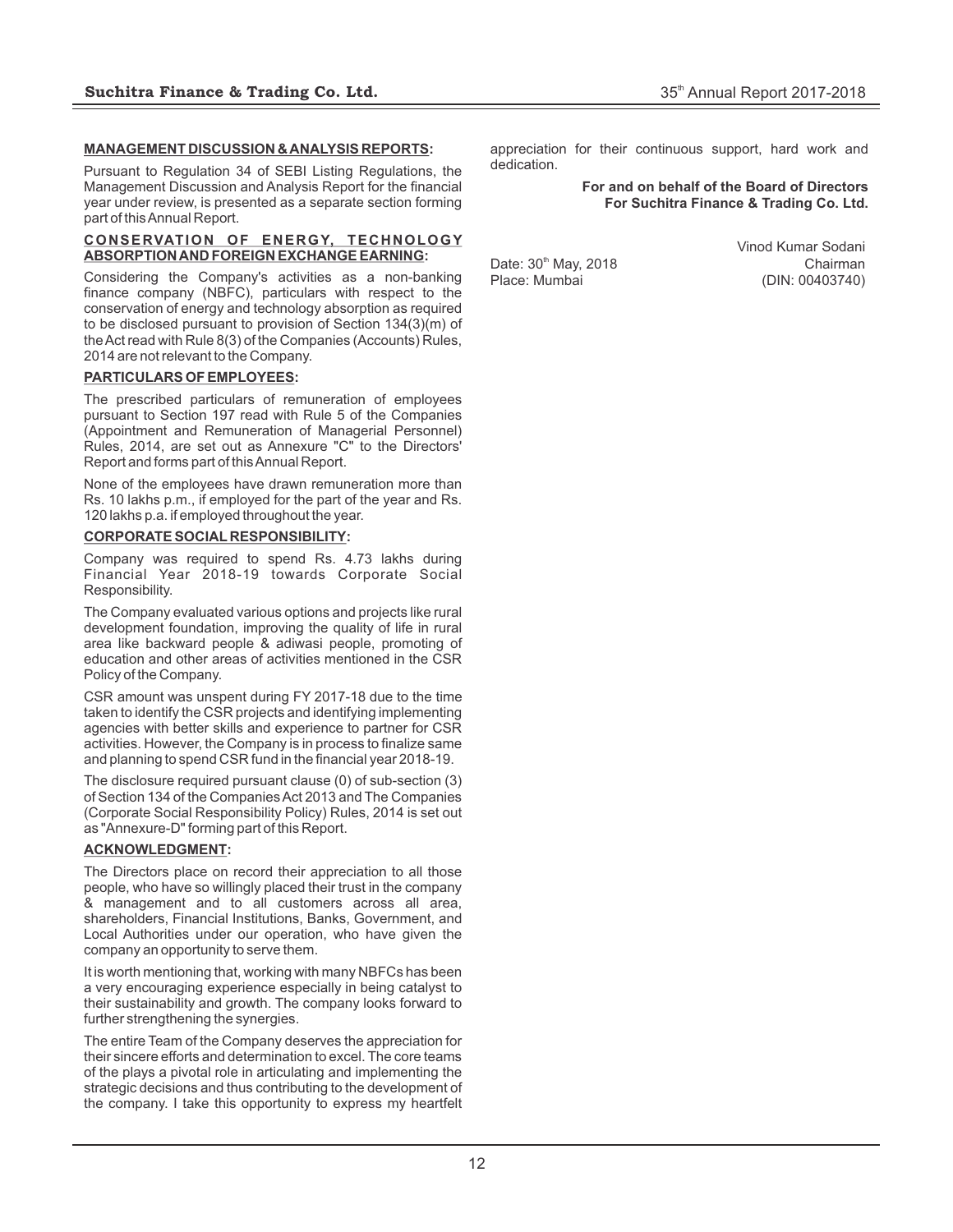#### **ANNEXURE TO DIRECTORS' REPORT "ANNEXURE A" EXTRACT OF ANNUAL RETURN Form No. MGT-9**

(As on the Financial Year ended on 31st March, 2018)

[Pursuant to Section 92(3) of the Companies Act, 2013 and Rule 12(1) of the Companies (Management and Administration) Rules, 2014]

|      | <b>REGISTRATION AND OTHER DETAILS:</b>               |                                                                                                                                                                                                     |
|------|------------------------------------------------------|-----------------------------------------------------------------------------------------------------------------------------------------------------------------------------------------------------|
|      | <b>CIN</b>                                           | L65910MH1981PLC234305                                                                                                                                                                               |
| н.   | <b>Registration Date</b>                             | 09/12/1981                                                                                                                                                                                          |
| iii. | Name of the Company                                  | <b>SUCHITRA FINANCE &amp; TRADING COMPANY LIMITED</b>                                                                                                                                               |
| iv.  | Category/Sub-Category of the Company                 | Public Company, Limited by shares, NBFC.                                                                                                                                                            |
| V.   | Address of the Registered office and contact details | B/306-309, Dynasty Business Park,<br>Opp. Sangam Cinema, A. K. Road, Andheri (E),<br>Mumbai - 400059, Maharashtra<br>Tel No: 022-61115222 Fax No:022-28227865<br>Email id: suchitra@sangamgroup.com |
| VI.  | Whether listed Company                               | Yes (BSE & CSE)                                                                                                                                                                                     |
| vii. | Name, Address and Contact details of                 |                                                                                                                                                                                                     |
|      | Registrar and Transfer Agent, if any                 | M/s. Niche Technologies Pvt. Ltd.<br>D-511, Bagree market, 71, B.R.B. Basu Road,<br>Kolkata- 700 001. Tel: 033-2235-7271                                                                            |

#### **II. PRINCIPAL BUSINESS AC3TIVITIES OF THE COMPANY**

All the business activities contributing 10% or more of the total turnover of the Company shall be stated:-

| Sr. No. I | Name and Description of            | NIC Code of the          | % to total turnover |
|-----------|------------------------------------|--------------------------|---------------------|
|           | main products/ services            | <b>Product</b> / service | of the Company      |
|           | Interest Income & Syndication Fees | 649                      | 100                 |

#### **III. PARTICULARS OF HOLDING, SUBSIDIARYAND ASSOCIATE COMPANIES**

| Sr. No. | Name and address<br>of the Company | <b>CIN/GLN</b>                                        |         | % of shares   Applicable<br>held | <b>Section</b> |
|---------|------------------------------------|-------------------------------------------------------|---------|----------------------------------|----------------|
|         |                                    | Marigold Investrade Pyt. Ltd.   U67120MH1997PTC106020 | Holding | 63.08%                           | 2(46)          |

# **IV. SHARE HOLDING PATTERN (Equity Share Capital Breakup as percentage of Total Equity)**

#### **i. Category-wise Share Holding:**

| Category of Shareholder                  |            | No. of Shares held at the beginning of the year (2017) |            |            |            |            | No. of Shares held at the end of the year (2018) |            | % Change   |
|------------------------------------------|------------|--------------------------------------------------------|------------|------------|------------|------------|--------------------------------------------------|------------|------------|
|                                          | Demat      | Physical                                               | Total      | % of Total | Demat      | Physical   | Total                                            | % of Total | during The |
|                                          |            |                                                        |            | Shares     |            |            |                                                  | Shares     | year       |
| (A) Promoter/PAC                         |            |                                                        |            |            |            |            |                                                  |            |            |
| Indian                                   |            |                                                        |            |            |            |            |                                                  |            |            |
| Individual/HUF<br>a)                     | Nil        | Nil                                                    | Nil        | Nil        | Nil        | Nil        | Nil                                              | Nil        | Nil        |
| $\vert b \rangle$<br><b>Central Govt</b> | Nil        | Nil                                                    | Nil        | Nil        | Nil        | Nil        | Nil                                              | Nil        | Nil        |
| State Govt(s)<br>C)                      | Nil        | Nil                                                    | Nil        | Nil        | Nil        | Nil        | Nil                                              | Nil        | Nil        |
| <b>Bodies Corp</b><br>$\mathsf{d}$       | 5505850*   | Nil                                                    | 5505850    | 59.06      | 5880250    | Nil        | 5880250                                          | 63.08      | 4.02       |
| Banks / Fl<br>$ e\rangle$                | Nil        | Nil                                                    | Nil        | Nil        | Nil        | Nil        | Nil                                              | Nil        | Nil        |
| f<br>Any Other                           | Nil        | Nil                                                    | Nil        | Nil        | Nil        | Nil        | Nil                                              | Nil        | Nil        |
| Sub-total(A) $(1)$ :-                    | 5505850    | Nil                                                    | 5505850    | 59.06      | 5880250    | Nil        | 5880250                                          | 63.08      | 4.02       |
| 2) Foreign                               |            |                                                        |            |            |            |            |                                                  |            |            |
| NRIs-Individuals<br>$ g\rangle$          | Nil        | Nil                                                    | Nil        | Nil        | Nil        | Nil        | Nil                                              | Nil        | Nil        |
| h)<br>Other-Individuals                  | Nil        | Nil                                                    | Nil        | Nil        | Nil        | Nil        | Nil                                              | Nil        | Nil        |
| Bodies Corp.                             | Nil        | Nil                                                    | Nil        | Nil        | Nil        | Nil        | Nil                                              | Nil        | Nil        |
| $\vert$ i)<br>Banks / Fl                 | Nil        | Nil                                                    | Nil        | Nil        | Nil        | Nil        | Nil                                              | Nil        | Nil        |
| $\mathsf{k}$<br>Any Other                | Nil        | Nil                                                    | Nil        | Nil        | Nil        | Nil        | Nil                                              | Nil        | Nil        |
| $Sub-total(A)(2)$ :-                     | <b>Nil</b> | <b>Nil</b>                                             | <b>Nil</b> | Nil        | <b>Nil</b> | <b>Nil</b> | <b>Nil</b>                                       | <b>Nil</b> | <b>Nil</b> |
| Total Shareholding of Promoters          |            |                                                        |            |            |            |            |                                                  |            |            |
| $(A) = (A) (1) + (A) (2)$                | 5505850    | <b>Nil</b>                                             | 5505850    | 59.06      | 5880250    | <b>Nil</b> | 5880250                                          | 63.08      | 4.02       |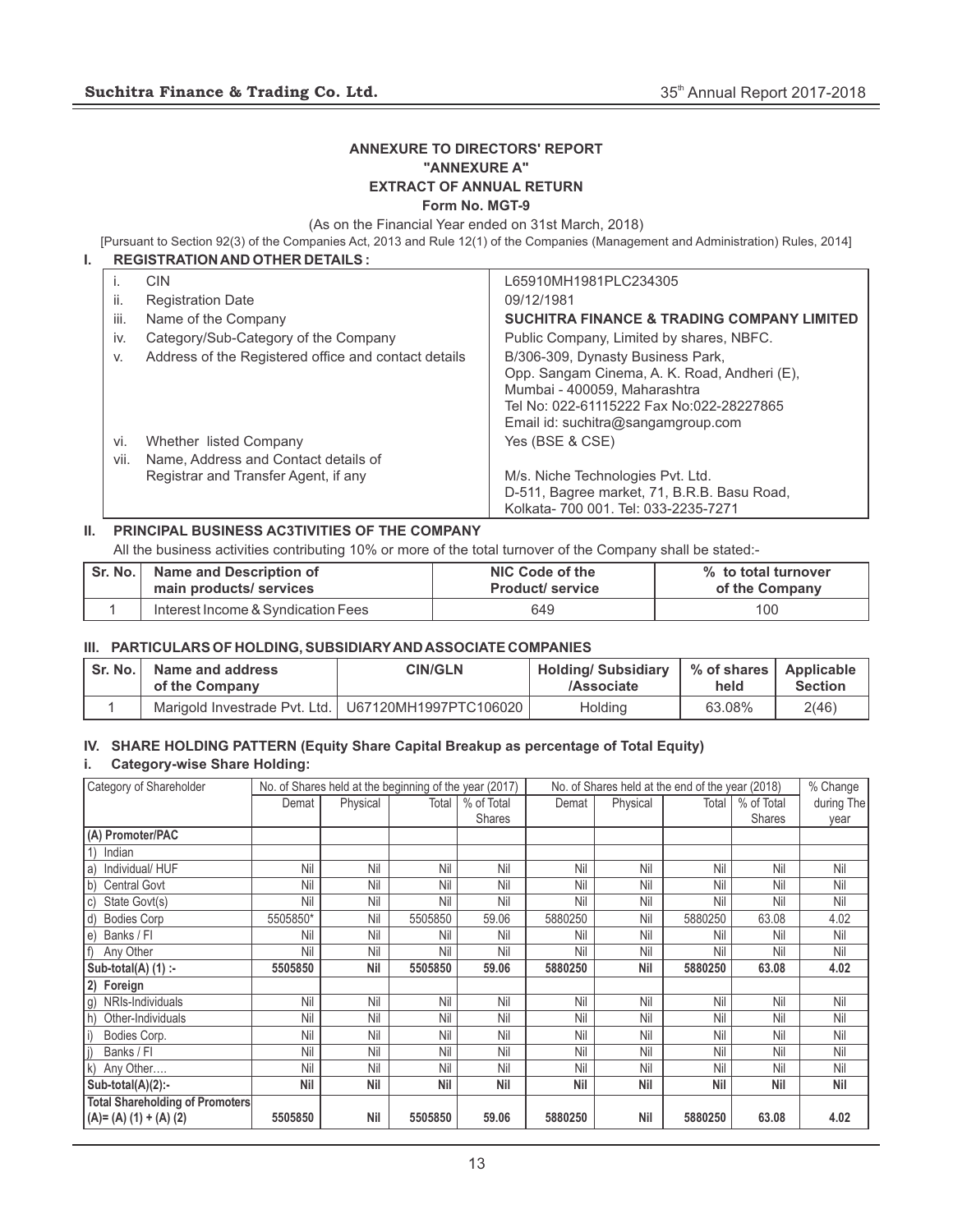| Category of Shareholder                                  |            | No. of Shares held at the beginning of the year (2017) |            |               |            |              | No. of Shares held at the end of the year (2018) |               | % Change   |
|----------------------------------------------------------|------------|--------------------------------------------------------|------------|---------------|------------|--------------|--------------------------------------------------|---------------|------------|
|                                                          | Demat      | Physical                                               | Total      | % of Total    | Demat      | Physical     | Total                                            | % of Total    | during The |
|                                                          |            |                                                        |            | <b>Shares</b> |            |              |                                                  | <b>Shares</b> | year       |
| <b>B. Public Shareholding</b>                            |            |                                                        |            |               |            |              |                                                  |               |            |
| <b>Institutions</b><br>$\cdot$ 1.                        |            |                                                        |            |               |            |              |                                                  |               |            |
| <b>Mutual Funds</b><br> a                                | Nil        | Nil                                                    | Nil        | Nil           | Nil        | Nil          | Nil                                              | Nil           | Nil        |
| Banks / Fl<br>$ b\rangle$                                | Nil        | Nil                                                    | Nil        | Nil           | Nil        | Nil          | Nil                                              | Nil           | Nil        |
| Central Govt<br>$\mathsf{C}$                             | Nil        | Nil                                                    | Nil        | Nil           | Nil        | Nil          | Nil                                              | Nil           | Nil        |
| d)<br>State Govt(s)                                      | Nil        | Nil                                                    | Nil        | Nil           | Nil        | Nil          | Nil                                              | Nil           | Nil        |
| Venture Capital Funds<br>$\vert e \rangle$               | Nil        | Nil                                                    | Nil        | Nil           | Nil        | Nil          | Nil                                              | Nil           | Nil        |
| h)<br><b>Insurance Companies</b>                         | Nil        | Nil                                                    | Nil        | Nil           | Nil        | Nil          | Nil                                              | Nil           | Nil        |
| Flls<br>$ g\rangle$                                      | Nil        | Nil                                                    | Nil        | Nil           | Nil        | Nil          | Nil                                              | Nil           | Nil        |
| Foreign Venture Capital Funds<br>$ h\rangle$             | Nil        | Nil                                                    | Nil        | Nil           | Nil        | Nil          | Nil                                              | Nil           | Nil        |
| Others (specify)<br>i)                                   | Nil        | Nil                                                    | Nil        | Nil           | Nil        | Nil          | Nil                                              | Nil           | Nil        |
| Sub-total(B)(1)                                          | <b>Nil</b> | <b>Nil</b>                                             | <b>Nil</b> | <b>Nil</b>    | <b>Nil</b> | Nil          | Nil                                              | <b>Nil</b>    | Nil        |
| 2. Non-Institutions                                      |            |                                                        |            |               |            |              |                                                  |               |            |
| Bodies Corp.<br>a)                                       |            |                                                        |            |               |            |              |                                                  |               |            |
| (i) Indian                                               | 3469742    | 2000                                                   | 3471742    | 37.24         | 3090584    | 2000         | 3092584                                          | 33.17         | $-4.07$    |
| (ii) Overseas                                            |            |                                                        |            |               |            |              |                                                  |               |            |
| Individuals                                              |            |                                                        |            |               |            |              |                                                  |               |            |
| (i) Individual shareholders                              |            |                                                        |            |               |            |              |                                                  |               |            |
| holding nominal share capital                            | 97782      | 75190                                                  | 172972     | 1.86          | 115187     | 75190        | 190377                                           | 2.04          | 0.18       |
| upto Rs. 1 lakh                                          |            |                                                        |            |               |            |              |                                                  |               |            |
| (ii) Individual shareholders                             |            |                                                        |            |               |            |              |                                                  |               |            |
| holding nominal share capital<br>in excess of Rs. 1 lakh | 166986     | 0                                                      | 166986     | 1.79          | 154298     | 0            | 154298                                           | 1.66          | $-0.13$    |
|                                                          | 5000       | 0                                                      | 5000       | 0.05          | 5041       | $\mathbf{0}$ | 5041                                             | 0.05          | Nil        |
| <b>Clearing Member</b>                                   | Nil        | Nil                                                    | Nil        | Nil           | Nil        | Nil          | Nil                                              | Nil           | Nil        |
| Others(Specify)                                          | 3739510    | 77190                                                  | 3816700    | 40.94         | 3365110    | 77190        | 3442300                                          | 36.92         | $-4.02$    |
| Sub-total (B)(2)                                         |            |                                                        |            |               |            |              |                                                  |               |            |
| <b>Total Public Shareholding</b><br>$(B)=(B)(1)+(B)(2)$  | 3739510    | 77190                                                  | 3816700    | 40.94         | 3365110    | 77190        | 3442300                                          | 36.92         | $-4.02$    |
| Shares held by Custodian for                             |            |                                                        |            |               |            |              |                                                  |               |            |
| <b>GDRs &amp; ADRs</b>                                   | Nil        | Nil                                                    | Nil        | Nil           | Nil        | Nil          | Nil                                              | Nil           | Nil        |
| Grand Total (A+B+C)                                      | 9245360    | 77190                                                  | 9322550    | 100           | 9245360    | 77190        | 9322550                                          | 100           | Nil        |

\* During the last financial year, 4,15,000 equity shares were purchased by Marigold Investrade Pvt. Ltd.(Promoter) were showing under clearing member head (with DPAccount) and effect given in the current financial year.

#### **(ii) Shareholding of Promoters:**

| l Sr. No.l | <b>Shareholder's Name</b>     | Shareholding at the beginning of the year |                  |                  | Share holding at the end of the year |            |                         |                           |
|------------|-------------------------------|-------------------------------------------|------------------|------------------|--------------------------------------|------------|-------------------------|---------------------------|
|            |                               | No. of                                    | % of total       | % of Shares      | No. of                               | % of total |                         | % of Shares   % change in |
|            |                               | <b>Shares</b>                             | <b>Shares of</b> | Pledaed/         | <b>Shares</b>                        | Shares of  | Pledged/                | share holding             |
|            |                               |                                           | the Company!     | encumbered       |                                      |            | the Company encumbered! | during                    |
|            |                               |                                           |                  | to total sharesl |                                      |            | to total shares         | the year                  |
|            | Marigold Investrade Pvt. Ltd. | 5505850                                   | 59.06            | Nil              | 5880250                              | 63.08      | Nil                     | 4.02                      |
|            | <b>Total</b>                  | 5505850                                   | 59.06            | Nil              | 5880250                              | 63.08      | Nil                     | 4.02                      |

#### **(iii) Change in Promoters' Shareholding:**

#### **1. MARIGOLD INVESTRADE PVT. LTD.**

| l Sr. No. | <b>Particulars</b>            |                  | Shareholding at the<br>beginning of the year |             |                                                  |          | <b>Cumulative Shareholding</b><br>during the year |                                        |  |
|-----------|-------------------------------|------------------|----------------------------------------------|-------------|--------------------------------------------------|----------|---------------------------------------------------|----------------------------------------|--|
|           |                               | No. of<br>shares | % of total<br>shares of<br>the Company       | <b>Date</b> | Increase /<br>Decrease in<br><b>shareholdind</b> | Reason   | No. of<br>shares                                  | % of total<br>shares of the<br>Company |  |
|           | Marigold Investrade Pvt. Ltd. | 5505850*         | 59.06                                        | 07.07.2017  | 374400                                           | Transfer | 5880250                                           | 63.08                                  |  |

During the last financial year, 4,15,000 equity shares were purchased by Marigold Investrade Pvt. Ltd. (Promoter) were showing under clearing member head (with DPAccount) and effect given in the current financial year.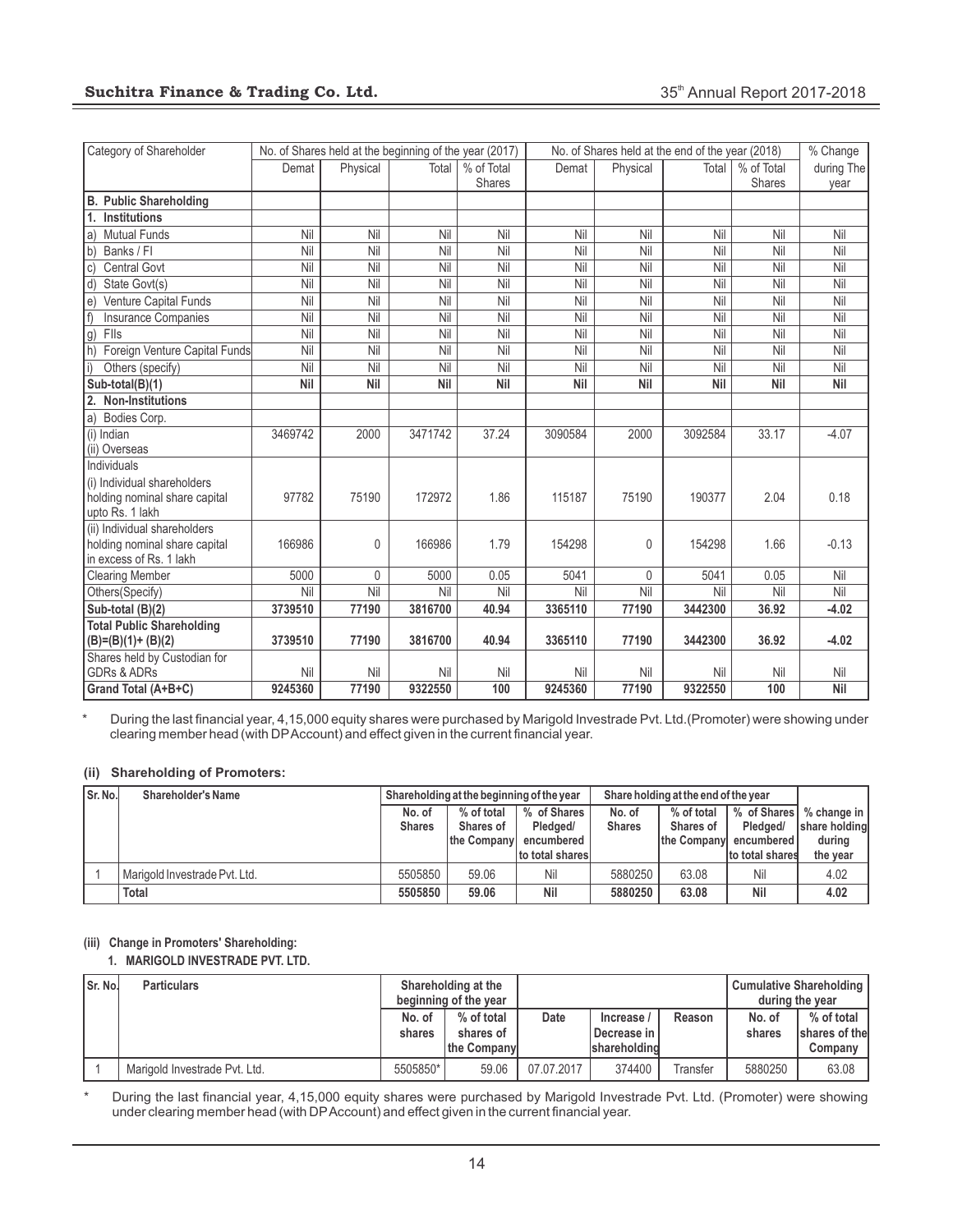| Sr.No. | Name of Shareholders                    | Shareholding at the<br>beginning of the year |                                     | Date                     | Increasing /<br>Decreasing in | Reason                   |                  | <b>Cumulative Shareholding</b><br>during the year |
|--------|-----------------------------------------|----------------------------------------------|-------------------------------------|--------------------------|-------------------------------|--------------------------|------------------|---------------------------------------------------|
|        |                                         | No. of<br>shares                             | % of total shares<br>of the Company |                          | shareholding                  |                          | No. of<br>shares | % of total shares<br>of the Company               |
|        | Fantastic Vyapaar Pvt. Ltd.             | 464000                                       | 4.98                                |                          |                               | ۰                        | 464000           | 4.98                                              |
|        | Gawarja Merchants Pvt. Ltd.             | 411000                                       | 4.41                                | $\overline{\phantom{a}}$ |                               | ٠                        | 411000           | 4.41                                              |
| 3      | Seawoods Hospitality & Realty Pvt. Ltd. | 410000                                       | 4.40                                |                          |                               | ٠                        | 410000           | 4.40                                              |
| 4      | Sukaniya Properties Pvt. Ltd.           | 363000                                       | 3.89                                |                          |                               | ۰                        | 363000           | 3.89                                              |
| 5      | Nouveau Cotspin Pvt. Ltd.               | 300000                                       | 3.22                                |                          |                               | ٠                        | 300000           | 3.22                                              |
| 6      | Kelvin Merchants Pvt. Ltd.              | 266750                                       | 2.86                                |                          |                               | ٠                        | 266750           | 2.86                                              |
|        | Intime Realty Pvt. Ltd.                 | 250000                                       | 2.68                                |                          |                               | $\overline{\phantom{a}}$ | 250000           | 2.68                                              |
| 8      | Novelty Tie Up (P) Ltd.                 | 197000                                       | 2.11                                |                          |                               | $\overline{\phantom{a}}$ | 197000           | 2.11                                              |
| 9      | Laxmi Management Pvt. Ltd.              | 149500                                       | 1.60                                | -                        |                               | $\overline{\phantom{a}}$ | 149500           | 1.60                                              |
| 10     | Vinayak Vinimay (P) Ltd.                | 149000                                       | 1.60                                |                          |                               |                          | 149000           | 1.60                                              |

#### **(iv) Shareholding Pattern of top ten Shareholders (other than Directors, Promoters and Holders of GDRs and ADRs)**

#### **(v) Shareholding Pattern of Directors and Key Managerial Personnel**

| Sr.No. | For each of the Directors and KMP | Shareholding at the beginning of the year |                                     |                  | Shareholding at the end of the year |
|--------|-----------------------------------|-------------------------------------------|-------------------------------------|------------------|-------------------------------------|
|        | Name of the Director/KMP          | No. of<br>shares                          | % of total shares<br>of the Company | No. of<br>shares | % of total shares<br>of the Company |
|        | Mrs. Anjana Soni Thakur           |                                           |                                     |                  |                                     |
| 2.     | Mr. V. K. Sodani                  |                                           |                                     |                  |                                     |
| 3      | Mr. Mahesh. C. Lakhotiya          |                                           |                                     |                  |                                     |
| 4.     | Mr. Govinda Soni                  |                                           |                                     |                  |                                     |
| 5.     | Ms. Antima Soni                   |                                           |                                     |                  |                                     |
| 6.     | Mr. Ratan Lal Samriya             |                                           |                                     |                  |                                     |
|        | Mr. Arjun Agal                    |                                           |                                     |                  |                                     |

#### **(vi) INDEBTEDNESS:**

|  |  |  | Indebtedness of the Company including interest outstanding/accrued but not due for payment |
|--|--|--|--------------------------------------------------------------------------------------------|
|  |  |  |                                                                                            |

| Indebtedness of the Company including interest outstanding/accrued but not due for payment<br>(Rs. in Lakhs) |                                  |                        |                 |                           |
|--------------------------------------------------------------------------------------------------------------|----------------------------------|------------------------|-----------------|---------------------------|
| <b>Particulars</b>                                                                                           | Secured Loans excluding deposits | <b>Unsecured Loans</b> | <b>Deposits</b> | <b>Total Indebtedness</b> |
| Indebtedness at the beginning of the financial year                                                          |                                  |                        |                 |                           |
| <b>Principal Amount</b>                                                                                      | 5000.00                          | 5558.74                | <b>NIL</b>      | 10558.74                  |
| ii) Interest due but not paid                                                                                |                                  |                        |                 |                           |
| iii) Interest accrued but not                                                                                | <b>NIL</b>                       | <b>NIL</b>             | <b>NIL</b>      | <b>NIL</b>                |
| Total (i+ii+iii)                                                                                             | 5000.00                          | 5558.74                | <b>NIL</b>      | 10558.74                  |
| Change in Indebtedness during the financial year                                                             |                                  |                        |                 |                           |
| - Addition                                                                                                   | Nil                              | 16895.51               | Nil             | 16895.51                  |
| - Reduction                                                                                                  | (896.35)                         | (2170.09)              | Nil             | (3066.44)                 |
| <b>Net Change</b>                                                                                            | (896.35)                         | 14725.42               | <b>Nil</b>      | 13829.07                  |
| Indebtedness at the end of the financial year                                                                |                                  |                        |                 |                           |
| i) Principal Amount                                                                                          | 4103.65                          | 20284.16               | Nil             | 24387.81                  |
| ii) Interest due but not paid                                                                                |                                  |                        |                 |                           |
| iii) Interest accrued but not due                                                                            |                                  |                        |                 |                           |
| Total (i+ii+iii)                                                                                             | 4103.65                          | 20284.16               | <b>NIL</b>      | 24387.81                  |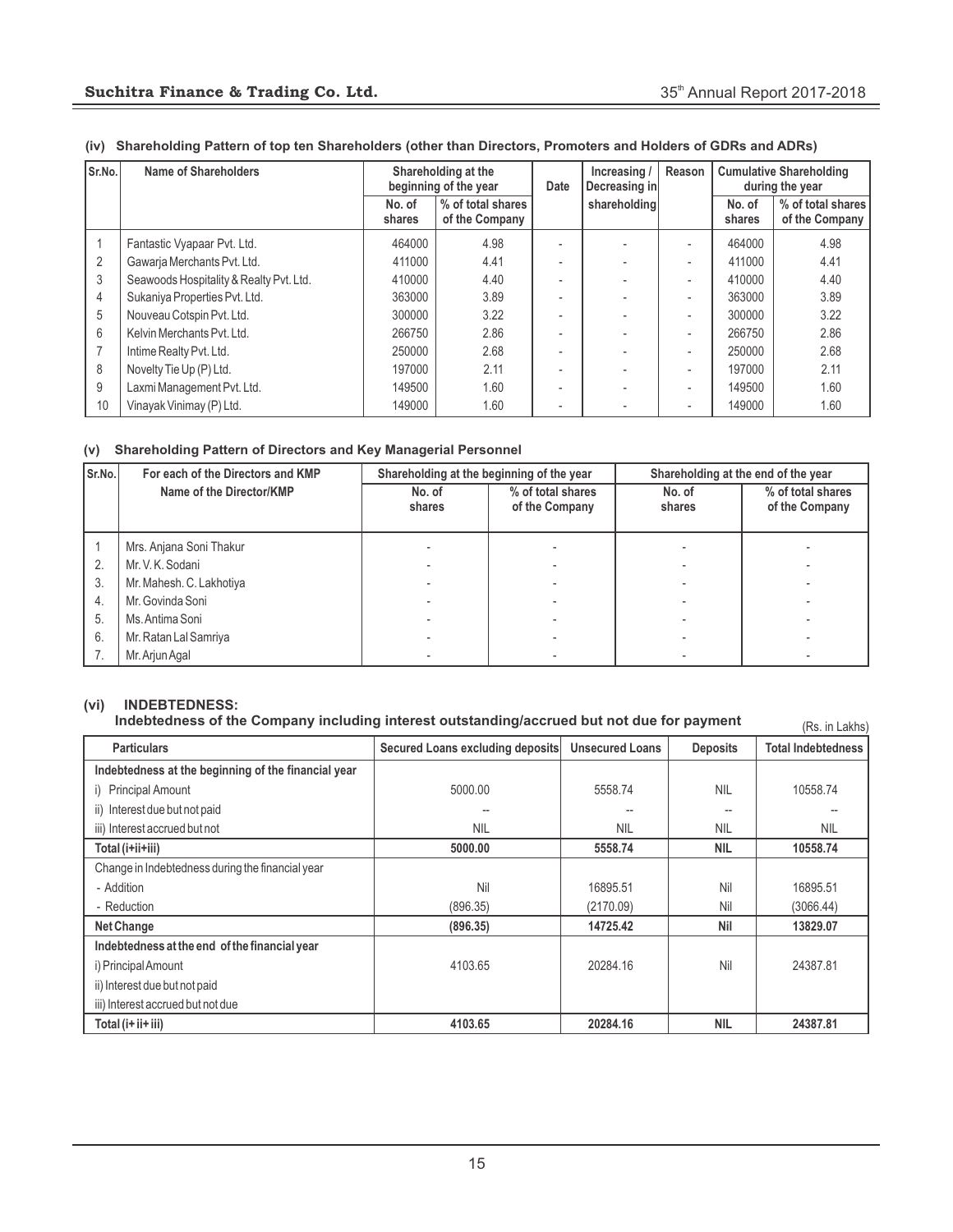#### **V. REMUNERATION OF DIRECTORS AND KEY MANAGERIAL PERSONNEL**

- **A. Remuneration to Managing Director, Whole-time Directors and/or Manager: N. A.**
- **B. Remuneration to other Directors: NIL**
- **C. Remuneration to Key Managerial Personnel other than MD/Manager/WTD**

(Amt. in Lakhs)

| Sr.No. | <b>Particulars of Remuneration</b>                                                       | <b>Key Managerial Personnel</b> |                 |       |
|--------|------------------------------------------------------------------------------------------|---------------------------------|-----------------|-------|
|        |                                                                                          | <b>Company Secretary</b>        | <b>CFO</b>      | Total |
|        | Name                                                                                     | Mr. Govinda Soni                | Ms. Antima Soni |       |
|        | <b>Gross salary</b>                                                                      |                                 |                 |       |
|        | Salary as per provisions contained in section17(1)<br>(a)<br>of the Income-tax Act, 1961 | 6.82                            | Nil             | 6.82  |
|        | Value of perquisites/s 17(2)Income-tax Act, 1961<br>(b)                                  | Nil                             | Nil             | Nil   |
|        | Profits in lieu of salary under section 17(3)<br>(c)<br>Income-tax Act, 1961             | Nil                             | Nil             | Nil   |
| 2.     | <b>Stock Option</b>                                                                      | Nil                             | Nil             | Nil   |
| 3.     | <b>Sweat Equity</b>                                                                      | Nil                             | Nil             | Nil   |
| 4.     | Commission                                                                               | Nil                             | Nil             | Nil   |
|        | - as % of profit                                                                         |                                 |                 |       |
|        | - others, specify                                                                        |                                 |                 |       |
| 5.     | Others, please specify                                                                   | Nil                             | Nil             | Nil   |
|        | Total                                                                                    | 6.82                            | <b>Nil</b>      | 6.82  |

#### **VI. PENALTIES / PUNISHMENT/ COMPOUNDING OF OFFENCES:**

| <b>Type</b>                  | Section of the<br>companies Act | <b>Brief</b><br>description | Details of Penalty<br>/Punishment/<br>Compounding<br>fees imposed | <b>Authority</b><br>[RD/NCLT/Court] | Appeal made.<br>If any<br>(give details) |
|------------------------------|---------------------------------|-----------------------------|-------------------------------------------------------------------|-------------------------------------|------------------------------------------|
| A. Company                   |                                 |                             |                                                                   |                                     |                                          |
| Penalty                      | Nil                             | Nil                         | Nil                                                               | Nil                                 | Nil                                      |
| Punishment                   | Nil                             | Nil                         | Nil                                                               | Nil                                 | Nil                                      |
| Compounding                  | Nil                             | Nil                         | Nil                                                               | Nil                                 | Nil                                      |
| <b>B.</b> Directors          |                                 |                             |                                                                   |                                     |                                          |
| Penalty                      | Nil                             | Nil                         | Nil                                                               | Nil                                 | Nil                                      |
| Punishment                   | Nil                             | Nil                         | Nil                                                               | Nil                                 | Nil                                      |
| Compounding                  | Nil                             | Nil                         | Nil                                                               | Nil                                 | Nil                                      |
| C. Other Officers In Default |                                 |                             |                                                                   |                                     |                                          |
| Penalty                      | Nil                             | Nil                         | Nil                                                               | Nil                                 | Nil                                      |
| Punishment                   | Nil                             | Nil                         | Nil                                                               | Nil                                 | Nil                                      |
| Compounding                  | Nil                             | Nil                         | Nil                                                               | Nil                                 | Nil                                      |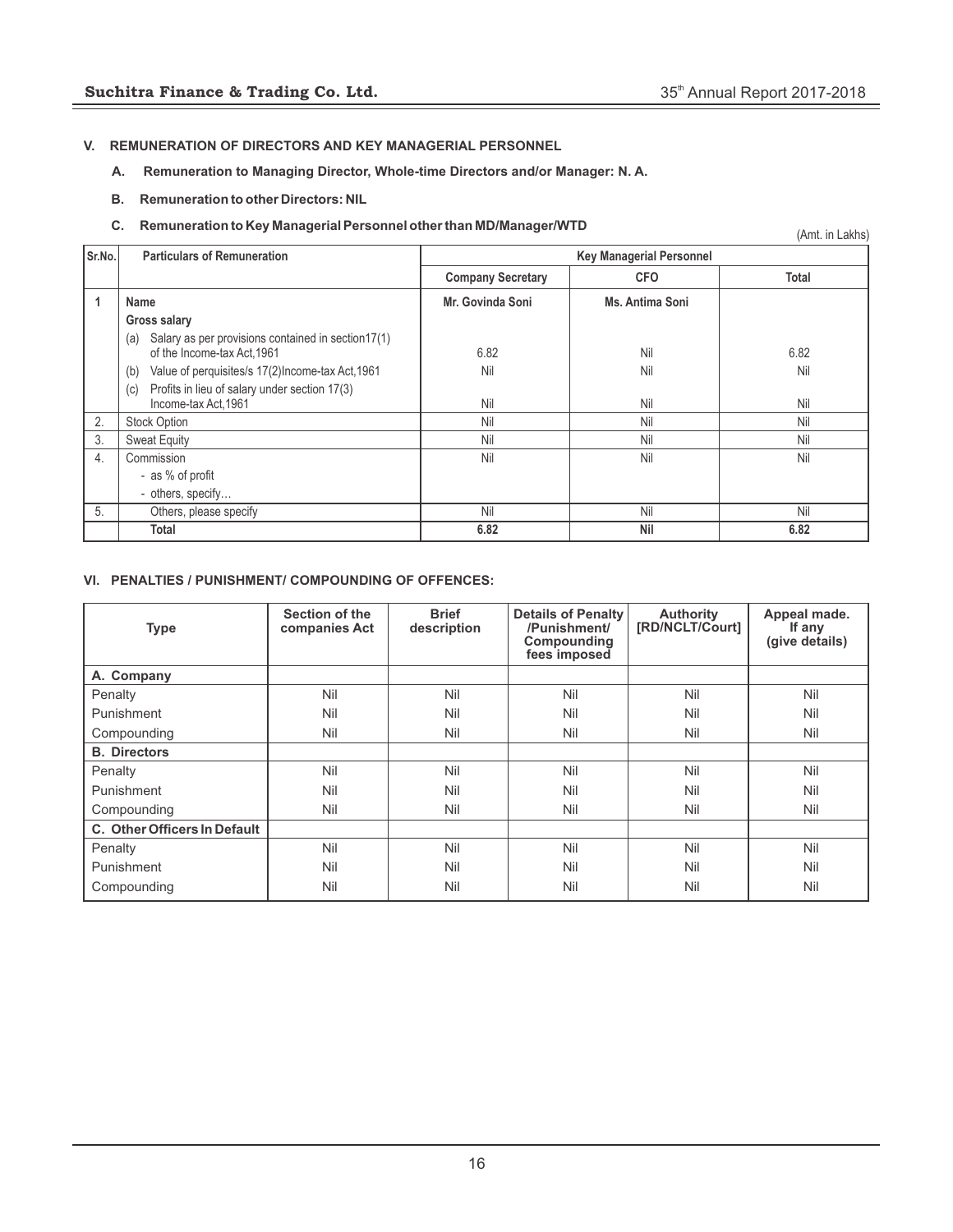# **"Annexure - B" Form No. MR-3**

# **SECRETARIAL AUDIT REPORT**

[Pursuant to section 204 (1) of the Companies Act, 2013 and rule No. 9 of the Companies (Appointment and Remuneration of Managerial Personnel) Rules, 2014]

To, The Members, **Suchitra Finance & Trading Co. Ltd.** B/306-309, Dynasty Business Park, Opp: Sangam Cinema A. K. Road, Andheri (E), Mumbai - 400069.

I have conducted the secretarial audit of the compliance of applicable statutory provisions and the adherence to good corporate practices by **Suchitra Finance & Trading Co. Ltd.** (hereinafter called the Company). Secretarial Audit was conducted in a manner that provided me a reasonable basis for evaluating the corporate conducts/statutory compliances and expressing my opinion thereon.

Based on my verification of the Company's books, papers, minute books, forms and returns filed and other records maintained by the company and also the information provided by the Company, its officers, agents and authorized representatives during the conduct of secretarial audit, I hereby report that in my/our opinion, the company has, during the financial year ended 31<sup>st</sup> March, 2018 have complied with the statutory provisions listed hereunder and also that the Company has proper Board-processes and compliance-mechanism in place to the extent, in the manner and subject to the reporting made hereinafter:

I have examined the books, papers, minute books, forms and returns filed and other records maintained by Suchitra Finance & Trading Co. Ltd. for the financial year ended on 31<sup>st</sup> March, 2018, according to the provisions of:

- (i) The Companies Act, 2013 (the Act) and the rules made thereunder;
- (ii) The Securities Contracts (Regulation) Act, 1956 ('SCRA') and the rules made thereunder;
- (iii) The Depositories Act, 1996 and the Regulations and Bye-laws framed thereunder;
- (iv) Foreign Exchange Management Act, 1999 and the rules and regulations made thereunder to the extent of Foreign Direct Investment, Overseas Direct Investment and External Commercial Borrowings (Not applicable to the Company during the audit period);
- (v) The following Regulations and Guidelines prescribed under the Securities Exchange Board of India Act, 1992 ('SEBI Act'):-
	- (a) The Securities and Exchange Board of India (Substantial Acquisition of Shares and Takeovers) Regulations, 2011;
	- (b) The Securities and Exchange Board of India (Prohibition of Insider Trading) Regulations, 1992;
	- (c) The Securities and Exchange Board of India (Issue of Capital and Disclosure Requirements) Regulations, 2009 Not applicable during the audit period
	- (d) The Securities and Exchange Board of India (Employee Stock Option Scheme and Employee Stock Purchase Scheme) Guidelines, 1999 - Not applicable during Audit period
	- (e) The Securities and Exchange Board of India (Issue and Listing of Debt Securities) Regulations, 2008- Not applicable during Audit period
	- (f) The Securities and Exchange Board of India (Registrars to an Issue and Share Transfer Agents) Regulations, 1993 regarding the Companies Act and dealing with client;
	- (g) The Securities and Exchange Board of India (Delisting of Equity Shares) Regulations, 2009 Not applicable during Audit period and
	- (h) The Securities and Exchange Board of India (Buyback of Securities) Regulations, 1998 Not applicable during Audit period

I have also examined compliance with the applicable clauses of the following:

- (i) Secretarial Standards issued by The Institute of Company Secretaries of India and the same has been complied.
- (ii) The Listing Agreements entered into by the Company with Calcutta Stock Exchange and BSE Limited.

I further report that: The Board of Directors of the Company is duly constituted with proper balance of Executive Directors, Non-Executive Directors and Independent Directors. The changes in the composition of the Board of Directors that took place during the period under review were carried out in compliance with the provisions of the Act.

Adequate notice is given to all directors to schedule the Board Meetings, agenda and detailed notes on agenda were sent in advance, and a system exists for seeking and obtaining further information and clarifications on the agenda items before the meeting and for meaningful participation at the meeting.

Majority decision is carried through while the dissenting members' views are captured and recorded as part of the minutes.

During the period under review the Company has generally complied with the provisions of the Act, Rules, Regulations, Guidelines, Standards, etc. mentioned above.

> For Reena S Modi & Associates Practicing Company Secretary

Reena Modi Place: Mumbai ACS No- A25346 the Date: 30<sup>th</sup> May, 2018 CP No- 12621 Note: This report is to be read with our letter of even date which is annexed as Annexure Aand forms an integral part of this report.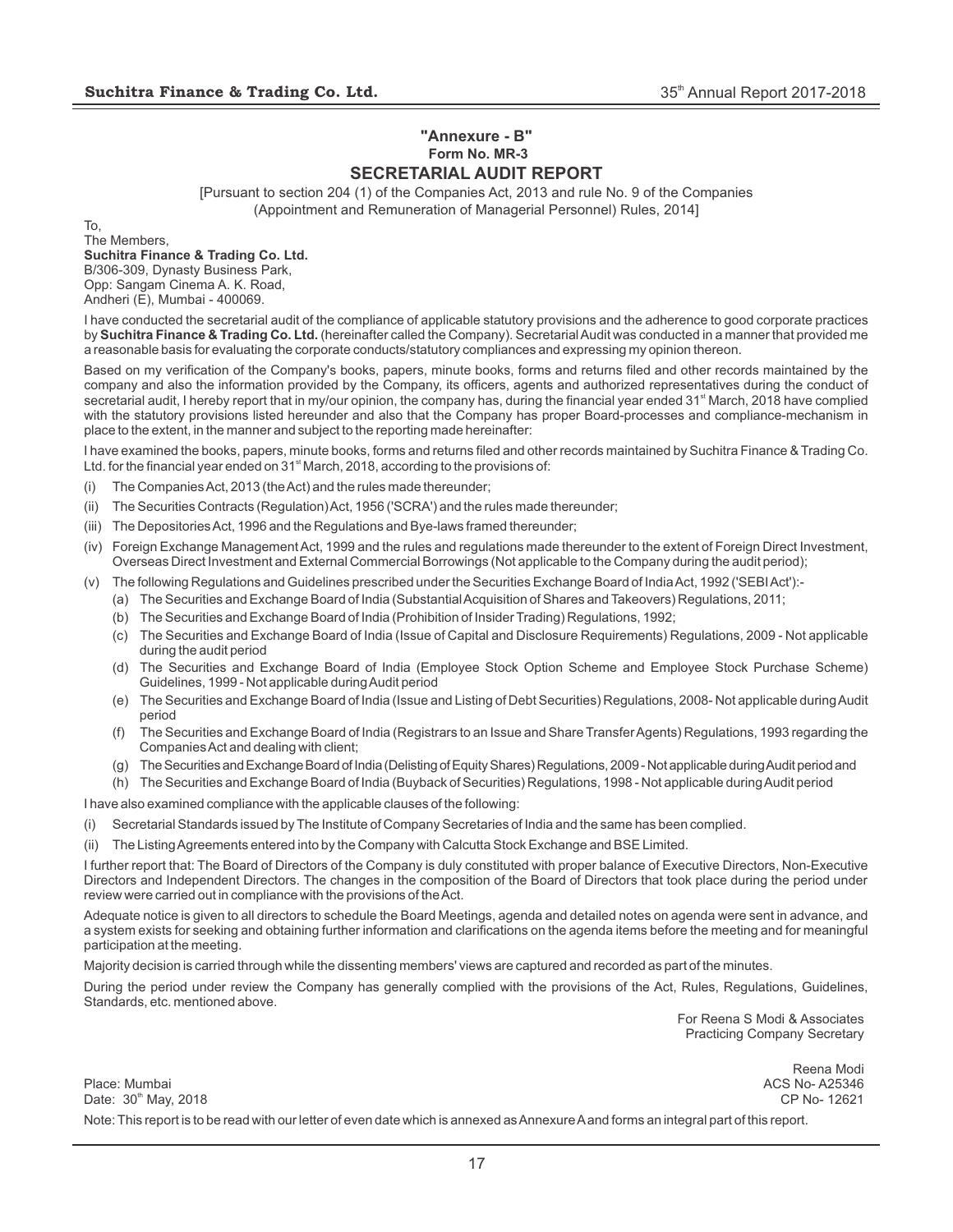#### **Annexure A to the Secretarial Audit Report**

To, The Members, **Suchitra Finance & Trading Co. Ltd.** B/306-309, Dynasty Business Park, Opp: Sangam Cinema A. K. Road, Andheri (E), Mumbai - 400069.

- 1. Maintenance of secretarial record is the responsibility of the management of the Company. My responsibility is to express an opinion on these secretarial records based on our audit.
- 2. I have followed the audit practices and processes as were appropriate to obtain reasonable assurance about the correctness of the contents of the secretarial records. The verification was done on the random test basis to ensure that correct facts are reflected in secretarial records. I believe that the processes and practices, followed provide a reasonable basis for opinion.
- 3. I have not verified the correctness and appropriateness of financial records and Books of Accounts of the Company.
- 4. The compliance of the provisions of Corporate and other applicable laws, rules, regulations, standards is the responsibility of management. My examination was limited to the verification of procedures on the random test basis.
- 5. The Secretarial Audit report is neither an assurance as to the future viability of the company nor of the efficacy or effectiveness with which the management has conducted the affairs of the Company. The report has been issued based on facts and documents presented before me during Audit

For Reena S Modi & Associates Practicing Company Secretary

Place: Mumbai ACS No- A25346<br>
Date: 30<sup>th</sup> May, 2018 **CD** No- 12621 Date:  $30<sup>th</sup>$  May, 2018

Reena Modi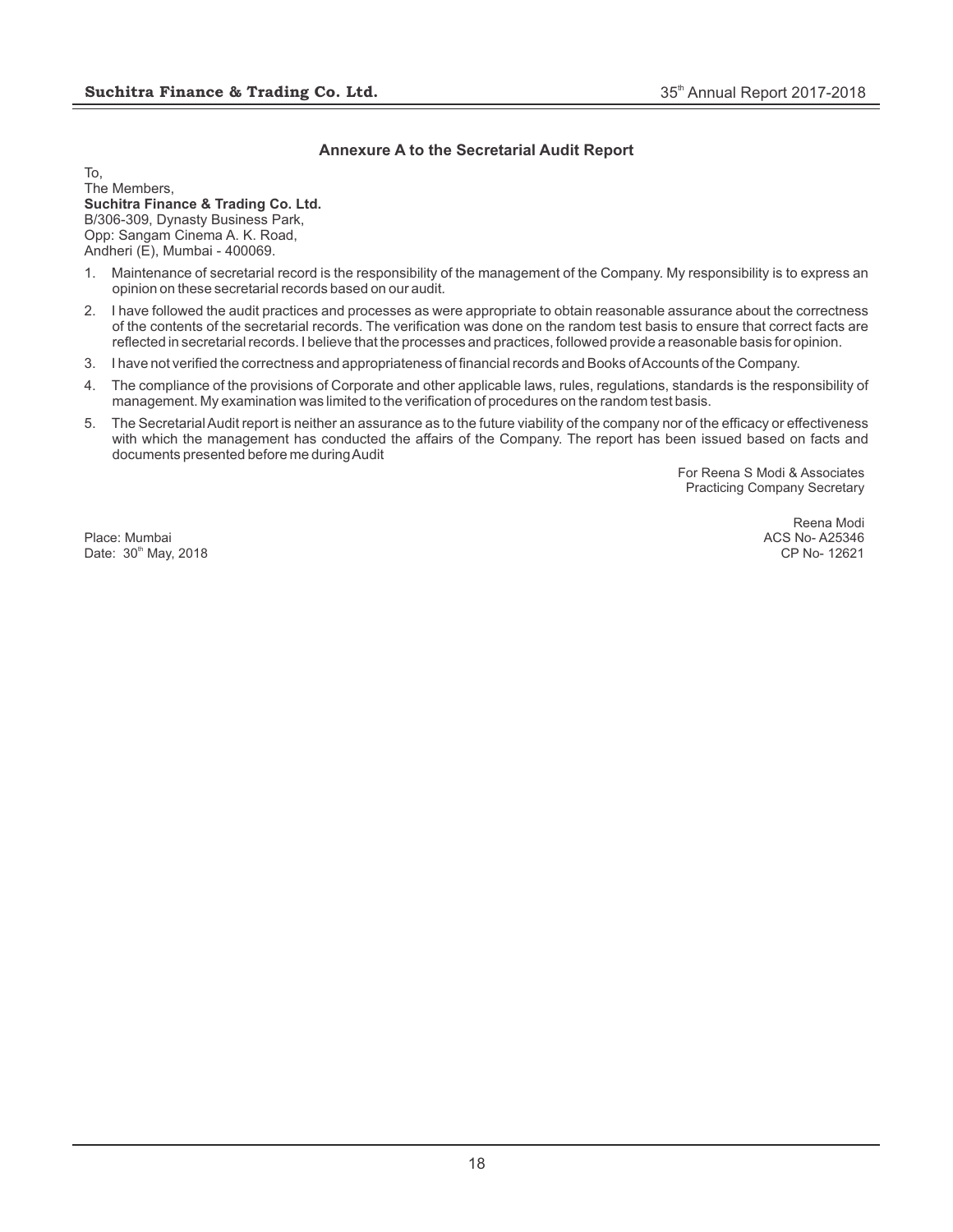## **Annexure 'C'**

Pursuant to Rule 5 of the Companies (Appointment and Remuneration of Managerial Personnel) Rules, 2014

| Sr.<br>No.      | <b>Particulars</b>                                                                                                                                                                                                                                                                                                                                          | <b>Status</b>                             |
|-----------------|-------------------------------------------------------------------------------------------------------------------------------------------------------------------------------------------------------------------------------------------------------------------------------------------------------------------------------------------------------------|-------------------------------------------|
| 1               | Ratio of the remuneration to each executive Director to the median remuneration of the<br>employees of the Company for F.Y. 2017-18                                                                                                                                                                                                                         | <b>NA</b>                                 |
| 2               | % increase in remuneration Executive Directors, CFO and CS during the F.Y. 2017-18                                                                                                                                                                                                                                                                          | 15 to 20                                  |
| 3               | % increase in median remuneration of the employees for the F.Y. 2017-18                                                                                                                                                                                                                                                                                     | 10 to 15                                  |
| 4               | Total employees on role of Company as on 31st March, 2018                                                                                                                                                                                                                                                                                                   | 3                                         |
| 5               | Relationship between average increase in remuneration and Company's performance                                                                                                                                                                                                                                                                             | <b>NA</b>                                 |
| 6               | Comparison of the remuneration of the KMPs against the performance of the Company                                                                                                                                                                                                                                                                           | <b>NA</b>                                 |
| $\overline{7}$  | Variations in the market capitalization of the company, price earnings ratio as at the closing<br>date of the current financial year and previous financial year and percentage increase over<br>decrease in the market quotations of the shares of the company in comparison to the rate<br>at which the company came out with the last public offer       | <b>NA</b>                                 |
| 8               | Average percentile increase already made in the salaries of employees other than the<br>managerial personnel in the last financial year and its comparison with the percentile<br>increase in the managerial remuneration and justification thereof and point out if there<br>are any exceptional circumstances for increase in the managerial remuneration | 10 to 15<br>(No exceptional<br>increment) |
| 9               | Comparison of the each remuneration of the Key Managerial Personnel against the<br>performance of the Company                                                                                                                                                                                                                                               | As per market trend                       |
| 10 <sup>°</sup> | The key parameters for any variable component of remuneration                                                                                                                                                                                                                                                                                               | <b>NA</b>                                 |
| 11              | The ratio of the remuneration of the highest paid director to that of the employees who are<br>not directors but receive remuneration in excess of the highest paid director during the year                                                                                                                                                                | <b>NA</b>                                 |
| 12              | Affirmation that the remuneration is as per the remuneration policy of the Company                                                                                                                                                                                                                                                                          | Yes                                       |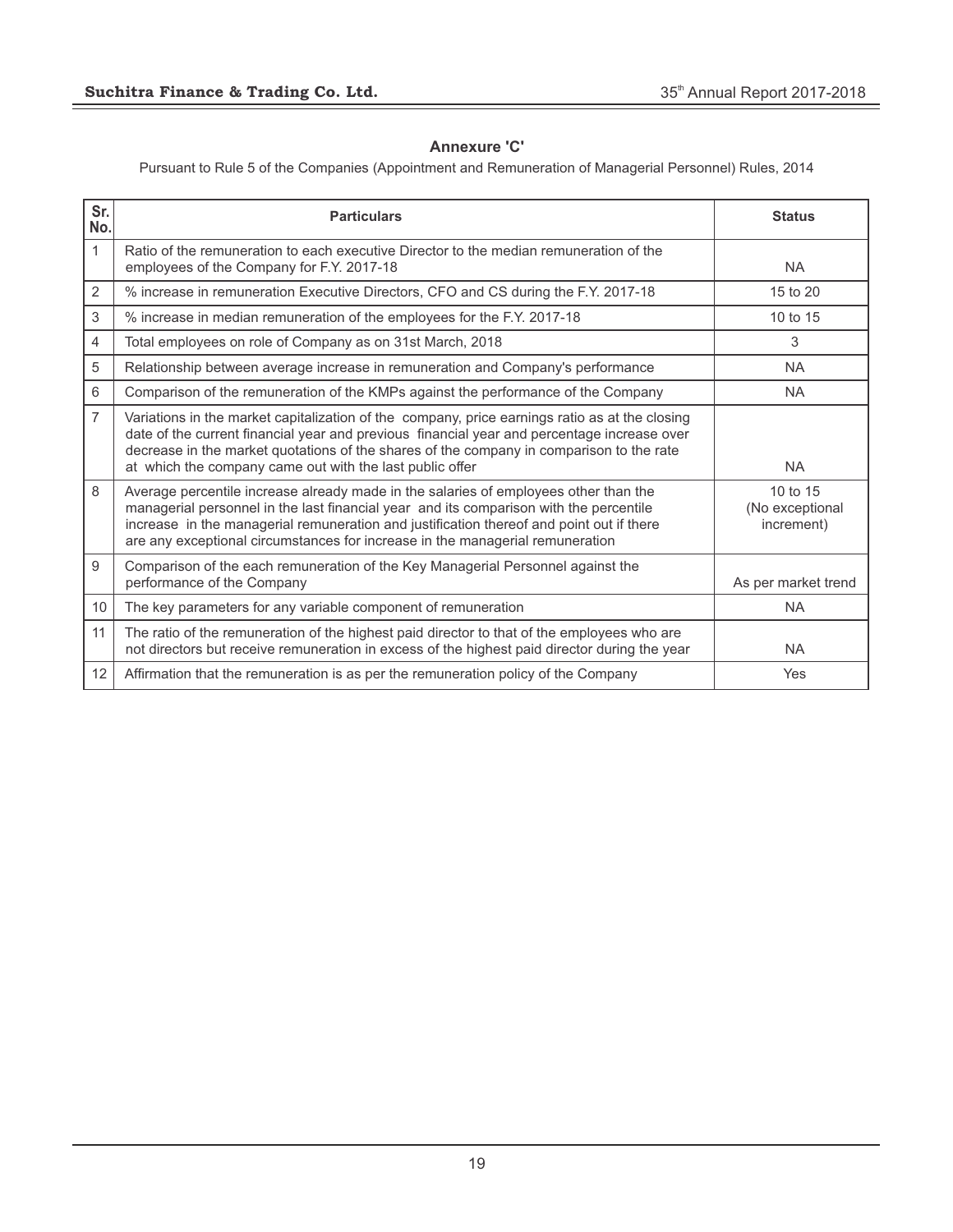# **"Annexure-D"**

#### **Corporate Social Responsibility:**

We submit that Section 135(1) of the Companies Act, 2013 provides that every company having net worth of Rs. 500 Crore or more, or turnover of Rs. 1,000 Crore or more or a net profit of Rs. 5 Crore or more during any financial year shall constitute a Corporate Social Responsibility ("CSR") Committee.

In accordance with the requirements of Section 135 of Companies Act, 2013, your Company has already formed Corporate Social Responsibility Committee, which comprises Mrs. Anjana Soni Thakur, Mr. Ratan Lal Samriya and Mr. Arjun Agal, Directors of the Company. Your Company has also formulated a Corporate Social Responsibility Policy (CSR Policy).

The Company has made the relevant provisions for CSR activities as per Section 135 of the Companies Act in pursuance of CSR Policy formulated by its CSR Committee in accordance with the Companies (Corporate Social Responsibility) Rules 2014.

The average net profit of the Company, computed as per Section 198 of the Companies Act, 2013, during the three immediately preceding financial years was Rs. 236.69 lakhs. It was hence required to spend Rs. 4.73 lakhs on CSR activities during the Financial Year 2018-19 being 2% of the average net profits of the three immediately preceding financial years.

The Company evaluated various options and projects like rural development foundation, improving the quality of life in rural area like backward people & adiwasi people, promoting of education and other areas of activities mentioned in the CSR Policy of the Company.

#### **CSR- Disclosure required pursuant clause (0) of sub-section (3) of Section 134 of the Companies Act 2013 and The Companies (Corporate Social Responsibility Policy) Rules, 2014**

| Sr.<br>No. | <b>Particulars</b>                                                                                                                                                                                    | <b>Remarks</b>                                                                                                                                                                                                                                                                                                                      |
|------------|-------------------------------------------------------------------------------------------------------------------------------------------------------------------------------------------------------|-------------------------------------------------------------------------------------------------------------------------------------------------------------------------------------------------------------------------------------------------------------------------------------------------------------------------------------|
| 1          | A Brief outline of the Company's CSR policy, including<br>overview of projects or programs proposed to be<br>undertaken and a reference to the web-link to the CSR<br>policy and project or programs. | The Company evaluated various options and projects like<br>rural development foundation, improving the quality of life<br>in rural area like backward people & adiwasi people,<br>promoting of education and other areas of activities<br>mentioned in the CSR Policy of the Company.                                               |
| 2          | The Composition of the CSR Committee.                                                                                                                                                                 | CSR Committee comprises Mrs. Anjana Soni Thakur,<br>Mr. Ratan Lal Samriya and Mr. Arjun Agal.                                                                                                                                                                                                                                       |
| 3          | Average net profit of the Company for last three<br>financial years.                                                                                                                                  | Rs. 236.69 lakhs                                                                                                                                                                                                                                                                                                                    |
| 4          | Prescribed CSR Expenditure<br>(two per cent. of the amount as in item 3 above).                                                                                                                       | <b>Rs. 4.73 lakhs</b>                                                                                                                                                                                                                                                                                                               |
| 5          | Details of CSR spent during the financial year:                                                                                                                                                       |                                                                                                                                                                                                                                                                                                                                     |
|            | Total amount to be spent for the financial year<br>a)                                                                                                                                                 | Rs. 4.73 lakhs                                                                                                                                                                                                                                                                                                                      |
|            | b) Amount unspent, if any;                                                                                                                                                                            | <b>Rs. 4.73 lakhs</b>                                                                                                                                                                                                                                                                                                               |
| 6          | Reasons for not spending the amount in its Board report                                                                                                                                               | CSR amount was unspent during FY 2017-18 due to the<br>time taken to identify the CSR projects and identifying<br>implementing agencies with better skills and experience<br>to partner for CSR activities. However, the Company is in<br>process to finalize same and planning to spend CSR fund<br>in the financial year 2018-19. |
| 7          | Responsibility statement of the CSR Committee                                                                                                                                                         | We hereby declare that implementation and monitoring of<br>CSR Policy are in Compliance with CSR Objectives and<br>Policy of the Company                                                                                                                                                                                            |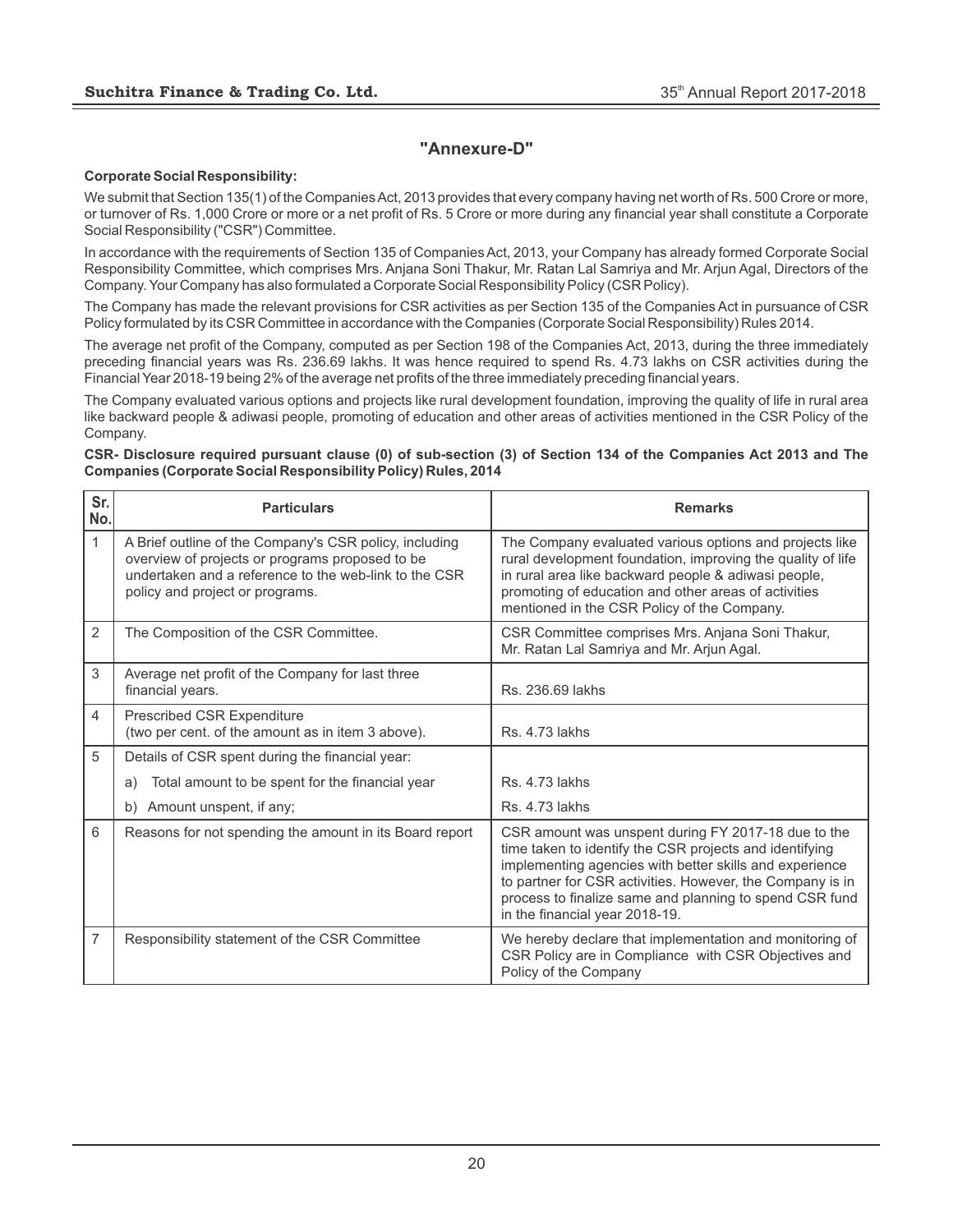# **REPORT ON CORPORATE GOVERNANCE**

#### **1. CORPORATE GOVERNANCE :**

Corporate Governance refers to a set of laws, regulations and good practices that enable an organization to perform efficiently and ethically generate long term wealth and create value for all its stakeholders.

#### **2. COMPANY'S PHILOSOPHYON CODE OF CORPORATE GOVERNANCE :**

The Company's essential character revolves around the values based on transparency, integrity, professionalism and accountability. At the Highest level, the Company continuously endeavors to improve upon these aspects on an ongoing basis and adopts innovative approaches for leveraging resources, converting opportunities into achievements through proper empowerment and motivation, fostering a healthy growth and development of human resources to take the Company forward.

#### **3. BOARD OF DIRECTORS :**

The Board of Directors provides strategic directions and thrust to the operations of the Company, thereby enhancing the value of the stakeholders.

#### **(a) COMPOSITION:**

The Board of Directors of the Company has an optimum combination of executive and non-executive and independent directors. There are 5 Directors on Board of the Company, comprising of 1 Whole Time Director, 2 Independent Directors and 2 Non- Executive Directors as on March 31<sup>st</sup>, 2018. The Chairman of the Board is Non - Executive Director. The directors have made necessary disclosures regarding positions occupied by them in other companies.

The Composition of the Board of Directors of the Company as on 31<sup>st</sup> March, 2018 are as under with details of other directorships and committee memberships:-

| Sr. | <b>Name</b>              | <b>Status</b>                     | No. of other Directorships and<br><b>Committee Memberships</b> |                                            |
|-----|--------------------------|-----------------------------------|----------------------------------------------------------------|--------------------------------------------|
| No. |                          |                                   |                                                                | Other Directorships   Committee Membership |
|     | Mr. V. K. Sodani         | Chairman (Non-Executive Director) | 05                                                             |                                            |
| 2.  | Mr. Mahesh. C. Lakhotiya | Non-Executive Director            | 06                                                             |                                            |
| -3. | Mrs. Anjana Soni Thakur  | <b>Whole Time Director</b>        | 05                                                             |                                            |
| 4.  | Mr. Arjun Agal           | Independent Director              |                                                                |                                            |
| 5.  | Mr. Ratan Lal Samriya    | Independent Director              | 01                                                             |                                            |

#### **(b) MEETINGS OF THE BOARD AND ATTENDANCE OF THE DIRECTORS:**

Attendance at Board meetings during the year and last Annual General Meetings are as follows:

- $-$  7 meetings of the Board are held on 17<sup>th</sup> April, 2017, 30<sup>th</sup> May, 2017, 14<sup>th</sup> August, 2017, 01<sup>st</sup> September, 2017, 14<sup>th</sup> November, 2017, 22<sup>nd</sup> December, 2017 & 14<sup>th</sup> February, 2018.
- The Last Annual General Meeting was held on 28 $^{\text{\tiny th}}$  September, 2017 & Extra Ordinary General Meeting held on 20 $^{\text{\tiny th}}$ January, 2018.

| Sr.<br>No. | Name of the Director     | No. of Board Meeting attended | <b>Whether attended Last AGM</b> |
|------------|--------------------------|-------------------------------|----------------------------------|
|            | Mr. V. K. Sodani         |                               | No                               |
| 2.         | Mr. Mahesh. C. Lakhotiya |                               | Yes                              |
| 3.         | Mrs. Anjana Soni Thakur  |                               | Yes                              |
| 4.         | Mr. Ratan Lal Samriya    |                               | Yes                              |
| 5          | Mr. Arjun Agal           |                               | Yes                              |

None of the above directors are related inter-se.

#### **(c) BOARD PROCEDURE:**

The annual calendar of board meetings is agreed upon at beginning of the year. The Agenda is circulated in advance to the Board Members. The items in the Agenda are backed by comprehensive background information to enable the Board to take appropriate decisions.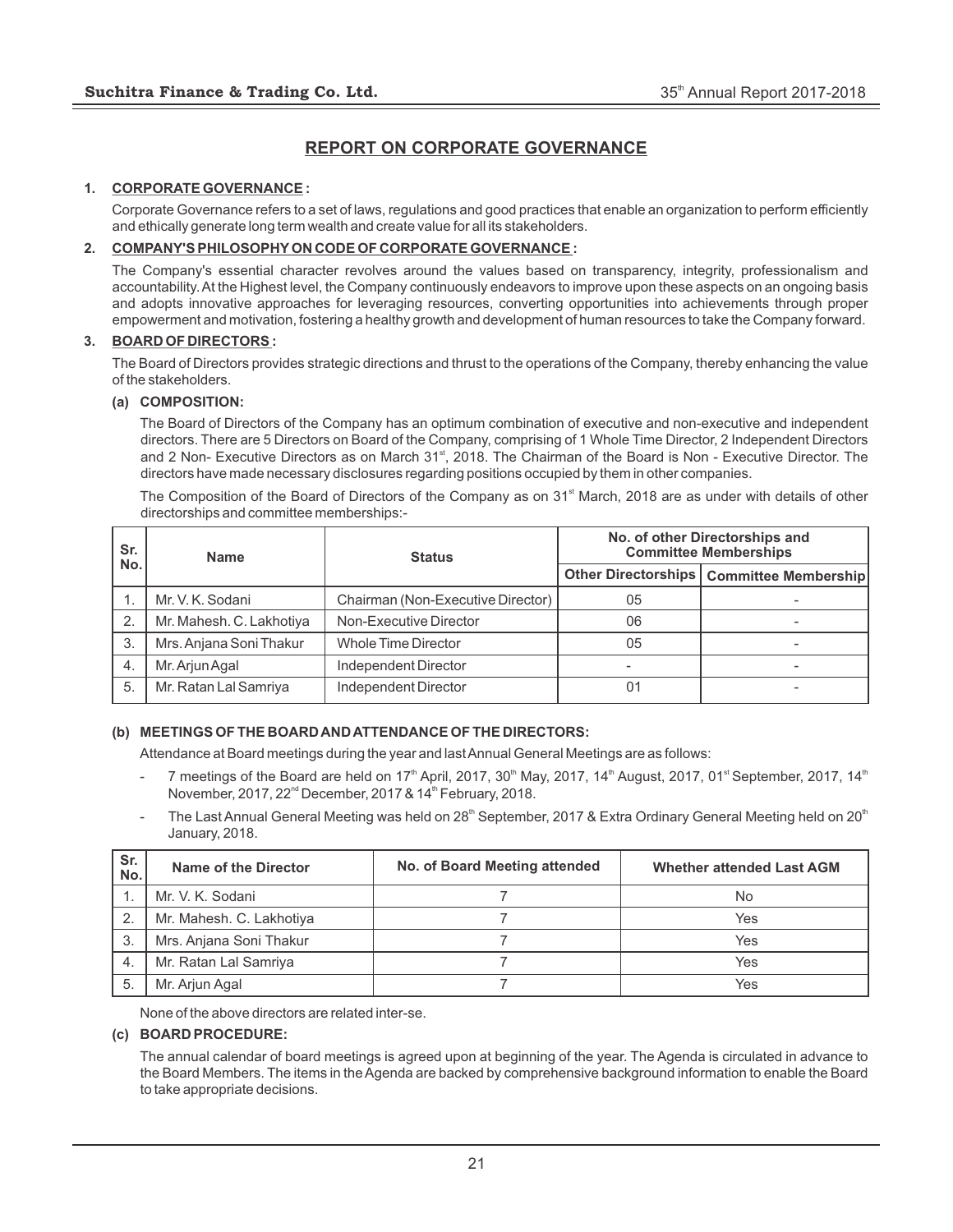#### **(d) CODE OF CONDUCT & DECLARATION:**

The Company has adopted a Code of Conduct for the Directors, Senior Management Personnel and Employees of the Company. The Members of the Board and Senior Management of the Company have submitted their affirmation on compliance with the code for the effective period. Declaration from Mrs. Anjana Soni Thakur, Whole Time Director affirming compliance of the said code by all the Board Members and members of senior management of the company to whom the code is applicable is annexed separately to this report.

#### **(e) OBLIGATIONS OF INDEPENDENT DIRECTORS:**

As mandated by Regulation 25 of the Listing Regulations, the Independent Directors on the Company's Board held a meeting on 10<sup>th</sup> November, 2017 without the presence of Non-Independent Directors and Members of the management to:

- (a) review the performance of non-independent Directors and the Board of Directors as a whole;
- (b) review the performance of the chairperson of the listed entity, taking into account the views of executive Directors and non-executive Directors;
- (c) assess the quality, quantity and timeliness of flow of information between the management of the listed entity and the Board of Directors that is necessary for the Board of Directors to effectively and reasonably perform their duties.

Accordingly, the performance evaluation of the Chairman & Managing Director and Whole-time Director was carried out by the Independent Directors. The Board of Directors expressed their satisfaction with the evaluation process.

#### **(f) FAMILIARISATION PROGRAMME FOR INDEPENDENT DIRECTORS:**

The Company has in place a policy for Familiarization Programme for Independent Director and the same is disclosed on the website of the company i.e. www.sftc.co.in.

#### **INFORMATION PLACED BEFORE BOARD OF DIRECTORS:**

The Board has complete access to all information with the Company.

All Board meetings are governed by a structured agenda which is backed by comprehensive background information. Interalia, the following information is regularly provided to the Board, as part of the agenda papers well in advance of the Board meetings, or is tabled in the course of the Board meeting:

- a. Annual operating plans and budgets and any updates.
- b. Quarterly results for the Company.
- c. Minutes of meetings of audit committee and other committees of the board.
- d. The information on recruitment and remuneration of senior officers just below the board level, including appointment or removal of Chief Financial Officer and the Company Secretary.
- e. Show cause, demand, prosecution notices and penalty notices which are materially important.
- f. Fatal or serious accidents, dangerous occurrences, any material effluent or pollution problems.
- g. Any material default in financial obligations to and by the Company, or substantial non-payment for goods sold by the Company.
- h. Any issue, which involves possible public or product liability claims of substantial nature, including any judgment or order which, may have passed structures on the conduct of the Company or taken an adverse view regarding another enterprise that can have negative implications on the Company.
- i. Details of any joint venture or collaboration agreement.
- j. Any transactions that involves substantial payment towards goodwill, brand equity, or intellectual property.
- k. Sale of material, nature of investments, subsidiaries, assets, which is not in normal course of business.
- l. Non-compliance of any regulatory, statutory or listing requirements and shareholders service such as nonpayment of dividend, delay in share transfer etc.

The Board has an effective post meeting follow up procedure. The Action taken report on the decisions taken in a meeting is placed at the immediately succeeding meeting for information of the Board.

The Board has established procedures to enable the Board to periodically review compliance reports of all laws applicable to the Company, prepared by the Company, as well as steps taken by the Company to rectify instances of non-compliance.

#### **4. BOARD COMMITTEES :**

- The Board currently has 5 Committees:
- (a) Audit Committee.
- (b) Nomination & Remuneration Committee.
- (c) Shareholders'/Investors' Grievance Committee.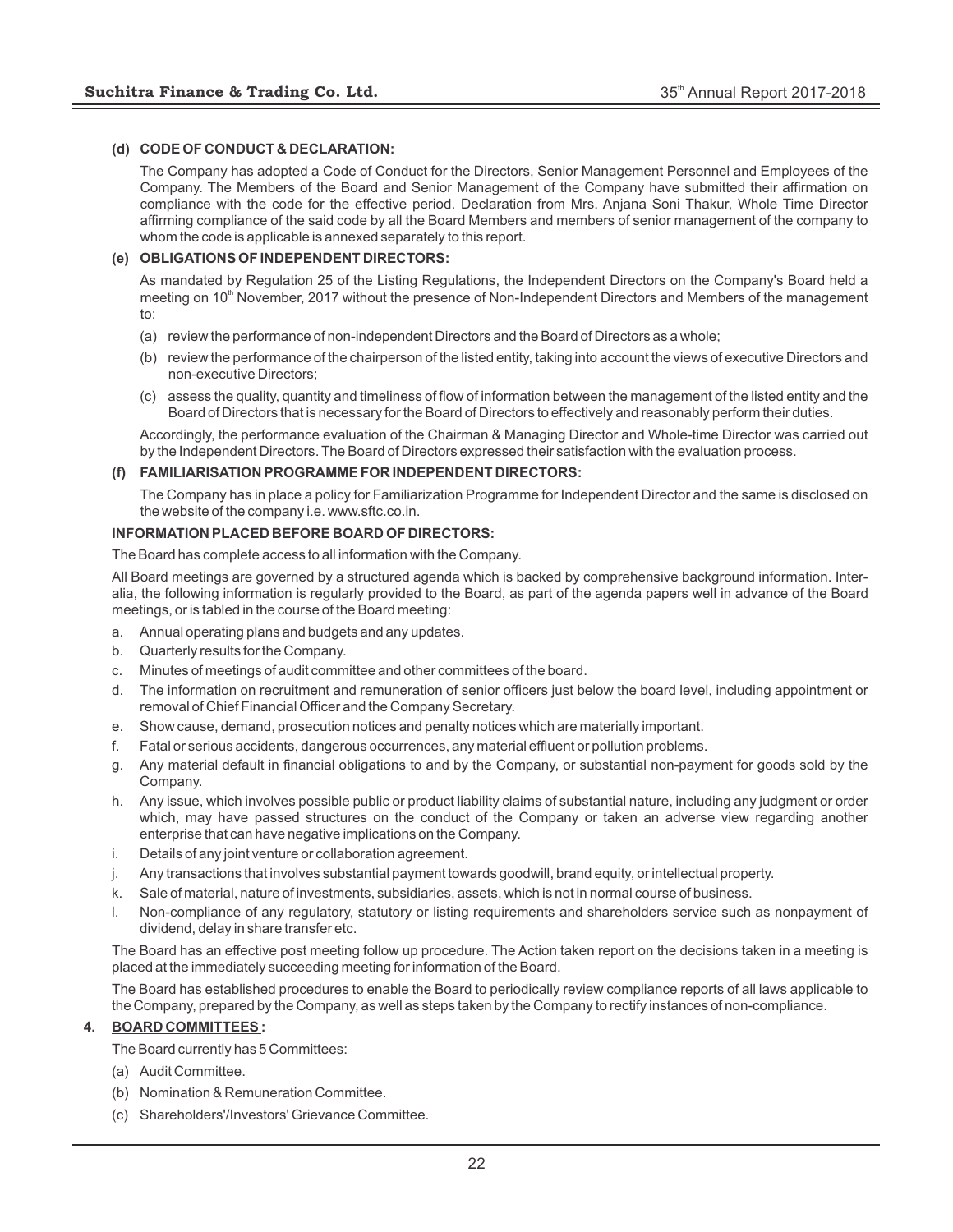- (d) Investment Committee
- (e) Corporate Social Responsibility Committee

#### **(a) AUDIT COMMITTEE :**

#### **(i) TERMS OF REFERENCE:**

- 1. Oversight of the Company's financial reporting process, review of internal control system and the disclosure of its financial information to ensure that the financial statements are correct, sufficient and credible.
- 2. Recommending the appointment of the Statutory Auditors and fixation of their remuneration.
- 3. Reviewing the major accounting policies and practices and adoption of applicable Accounting Standards.
- 4. Reviewing the management, the annual financial statements before submission to the board for approval.
- 5. Reviewing with the management, the quarterly financial statements before submission to the Board for approval, with particular reference to:
	- a) Matters required to be included in the Director's Responsibility Statement to be included in the Board's report in terms of clause (c) of sub section 3 of section 134 of the Companies Act, 2013.
	- b) Changes, if any, in accounting policies and practices and reasons for the same.
	- c) Major Accounting entries involving estimates based on the exercise of judgment by management.
	- d) Significant adjustments made in the financial statements arising out of audit findings.
	- e) Compliance with listing and other legal requirements relating to financial statements.
	- f) Disclosure of any related party transactions.
	- g) Qualifications in the draft audit report.
- 6. Discussion with the internal/statutory auditors on any significant finding and follow-up there on.
- 7. Reviewing the risk management mechanisms of the Company.
- 8. Approval of the appointment of the Chief Executive officer (CEO).

Minutes of the Audit Committee Meetings are circulated to the Members of the Board of Directors and taken care of.

#### **(ii) COMPOSITION:-**

The composition of Audit Committee as on 31st March, 2018 is as follows:-

| Sr. No.  | Name of the Director  | <b>Composition</b>                         |
|----------|-----------------------|--------------------------------------------|
| . .      | Mr. Ratan Lal Samriya | Chairman (Independent Director)            |
| <u>.</u> | Mr. V. K. Sodani      | Member (Chairman & Non-Executive Director) |
| . ა      | Mr. Arjun Agal        | Member (Independent Director)              |

#### **(iii) MEETING AND ATTENDANCE:**

The Committee met 4 times during the year on 30<sup>th</sup> May, 2017, 14<sup>th</sup> August, 2017, 14<sup>th</sup> November, 2017 & 14<sup>th</sup> February, 2018.

The attendances of the Members at the meetings were as follows:-

| Name of the Director  | <b>Status</b> | No. of Meetings during the year | No. of Meetings Attended |
|-----------------------|---------------|---------------------------------|--------------------------|
| Mr. Ratan Lal Samriya | Chairman      |                                 |                          |
| Mr. V. K. Sodani      | Member        |                                 |                          |
| Mr. Arjun Agal        | Member        |                                 |                          |

All the members of the Audit Committee are financially literate and have Accounting or related financial management expertise. The Chief Financial Officer and Head of the Corporate Audit Services are permanent invitees to the meetings of the Audit Committee. The Company Secretary is the Secretary to the Committee.

#### **(b) NOMINATION & REMUNERATION COMMITTEE :**

The Company is having "Nomination and Remuneration Committee" constituted in accordance with section 178 of Companies Act, 2013 and Regulation 19 of the SEBI (LODR) Regulation, 2015.

#### **(i) TERMS OF REFERENCE:**

The Remuneration Committee is there to identify persons qualified to become directors & KMPs, formulate and recommend to the Board the compensation/ remuneration structure for managing director/whole time directors &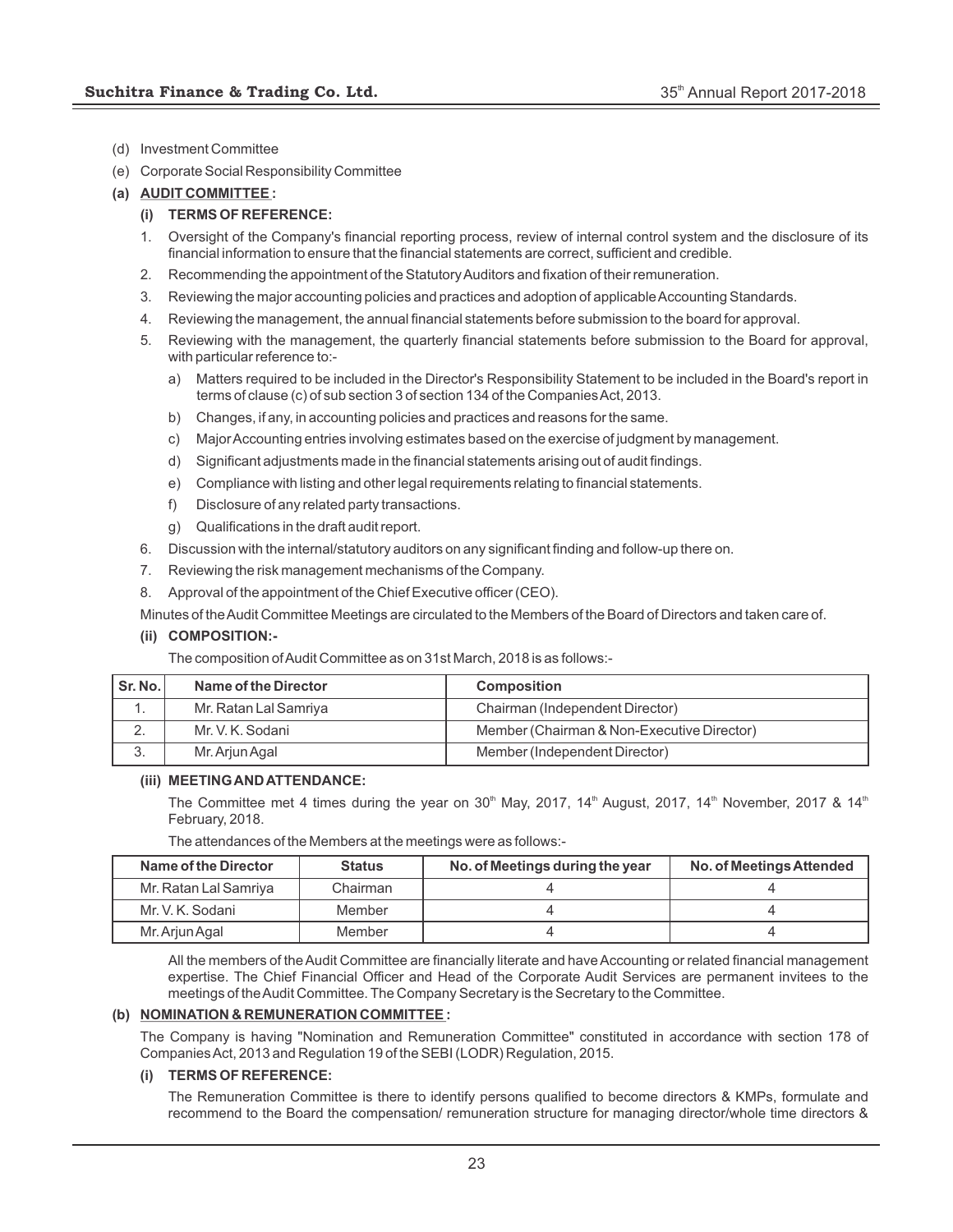KMPs, their evaluation & removal. However, at present, no compensation or remuneration is paid to Executive & Non-Executive directors.

#### **(ii) COMPOSITION:-**

The composition of the Nomination & Remuneration Committee as on 31<sup>st</sup> March, 2018 is as follows:-

| Sr.No.   | Name of the Director  | <b>Composition</b>                         |
|----------|-----------------------|--------------------------------------------|
|          | Mr. Ratan Lal Samriya | Chairman (Independent Director)            |
| <u>.</u> | Mr. V. K. Sodani      | Member (Chairman & Non-Executive Director) |
| J.       | Mr. Arjun Agal        | Member (Independent Director)              |

#### **(iii) MEETING AND ATTENDANCE:**

The attendances of the Members at the meetings were as follows:-

| Name of the Director  | <b>Status</b> | No. of Meetings during the year | No. of Meetings Attended |
|-----------------------|---------------|---------------------------------|--------------------------|
| Mr. Ratan Lal Samriya | Chairman      |                                 |                          |
| Mr. Arjun Agal        | Member        |                                 |                          |
| Mr. V. K. Sodani      | Member        |                                 |                          |

All the members of the Nomination & Remuneration Committee are financially literate and have Accounting or related financial management expertise. The Company Secretary is the Secretary to the Committee.

#### **(c) SHAREHOLDERS/INVESTORS GRIEVANCE COMMITTEE :**

#### **(i) TERMS OF REFERENCE:**

The Committee oversees redressal of shareholders/investors grievances, transfers of shares, non-receipt of balance sheets and related matters. It also reviews the system of dealing with and responding to correspondence from the Investors viz- shareholders and the reporting of the same to the Board periodically.

#### **(ii) COMPOSITION:-**

The composition of the Shareholders/Investors Committee as on 31st March, 2018 is as follows:-

| Sr. No.  | Name of the Director  | <b>Composition</b>                         |  |
|----------|-----------------------|--------------------------------------------|--|
| . .      | Mr. Ratan Lal Samriya | Chairman (Independent Director)            |  |
| <u>.</u> | Mr. V. K. Sodani      | Member (Chairman & Non-Executive Director) |  |
| J.       | Mr. Arjun Agal        | Member (Independent Director)              |  |

#### **(iii) MEETING AND ATTENDANCE:**

The Committee met 4 times during the year on 30<sup>th</sup> May, 2017, 14<sup>th</sup> August, 2017, 14<sup>th</sup> November, 2017 & 14<sup>th</sup> February, 2018.

The attendances of the Members at the meetings were as follows:-

| Name of the Director  | <b>Status</b> | No. of Meetings during the year | No. of Meetings Attended |
|-----------------------|---------------|---------------------------------|--------------------------|
| Mr. Ratan Lal Samriya | Chairman      |                                 |                          |
| Mr. V. K. Sodani      | Member        |                                 |                          |
| Mr. Arjun Agal        | Member        |                                 |                          |

All the members of the Shareholders/Investors Grievance Committee are financially literate and have Accounting or related financial management expertise. The Company Secretary is the Secretary to the Committee.

#### **(d) INVESTMENT COMMITTEE:**

#### **(i) TERMS OF REFERENCE:**

The Company formed "Investment Committee" on 20<sup>th</sup> February, 2016. The Committee Consist of Ms. Antima Soni, Chairman (CFO), Mr. Ladhu Lal Soni, Member (Independent Financial Consultant) and Mrs. Sejal Modi, Member (Independent Financial Consultant) to meet as and when necessary to take Investment decision required by the Company being Non Banking Financial Company.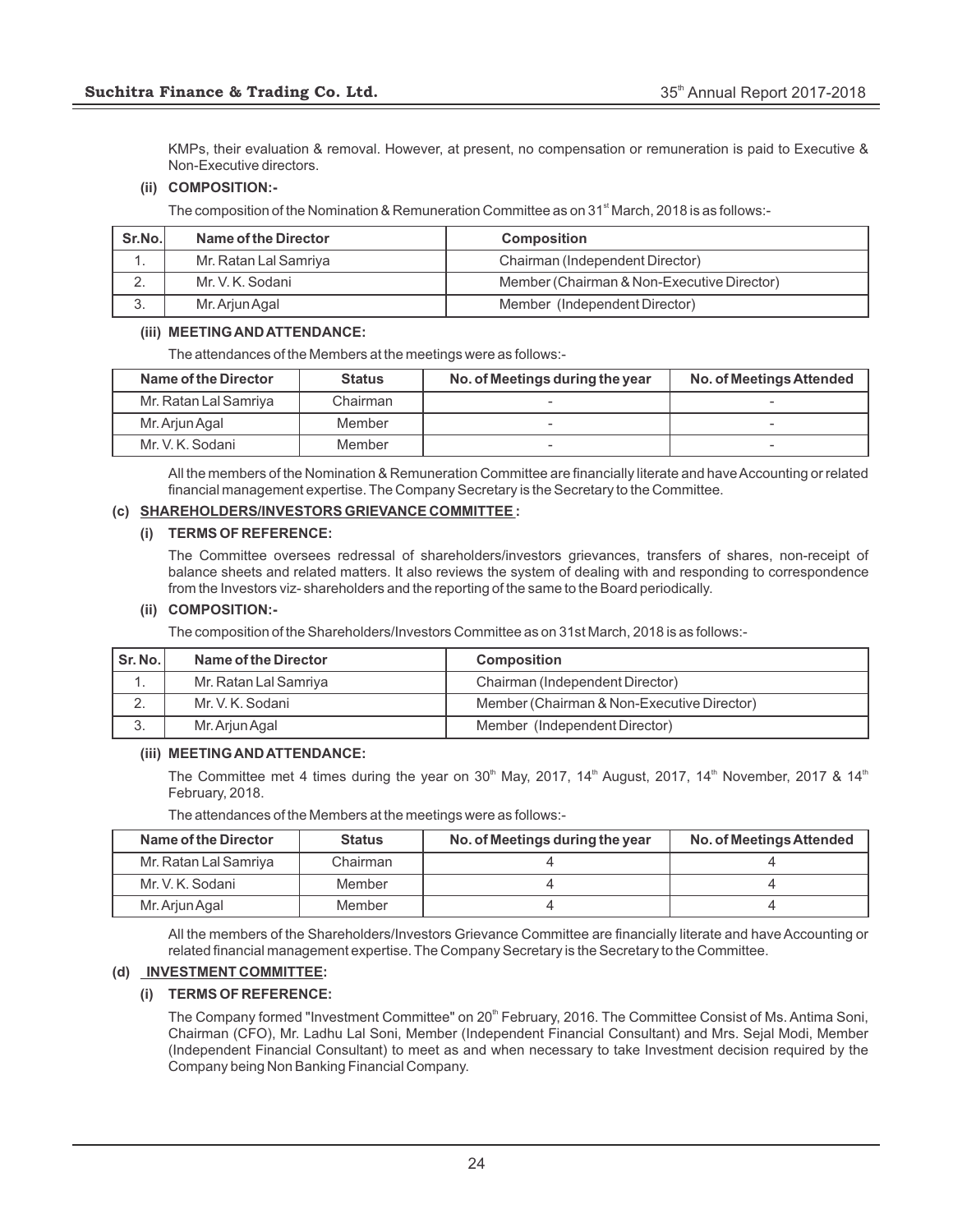#### **(ii) COMPOSITION:-**

The composition of the Shareholders/Investors Committee as on 31<sup>st</sup> March, 2018 is as follows:-

| l Sr. No. | Name of the Director | Composition                               |
|-----------|----------------------|-------------------------------------------|
|           | Ms. Antima Soni      | Chairman (CFO)                            |
| <u>.</u>  | Mr. Ladhu Lal Soni   | Member (Independent Financial Consultant) |
| ঽ<br>ა.   | Mrs. Sejal Modi      | Member (Independent Financial Consultant) |

#### **(iii) MEETING AND ATTENDANCE:**

The Committee met 2 times during the year on 01 $^{\text{st}}$  September, 2017 & 19 $^{\text{th}}$  March, 2018.

The attendances of the Members at the meetings were as follows:-

| Name of the Director | <b>Status</b> | No. of Meetings during the year | No. of Meetings Attended |
|----------------------|---------------|---------------------------------|--------------------------|
| Ms. Antima Soni      | Chairman      |                                 |                          |
| Mr. Ladhu Lal Soni   | Member        |                                 |                          |
| Mrs. Seial Modi      | Member        |                                 |                          |

All the members of the Investment Committee are financially literate and have Accounting or related financial management expertise. The Company Secretary is the Secretary to the Committee.

#### **(e) CORPORATE SOCIAL RESPONSIBILITY COMMITTEE :**

#### **(i) TERMS OF REFERENCE:**

The Board of Directors of the Company had constituted the Corporate Social Responsibility Committee on 14<sup>th</sup> February, 2018 in accordance with section 135 of Companies Act, 2013 comprising of three Directors.

#### **(ii) COMPOSITION :**

The composition of the Corporate Social Responsibility Committee as on 31 $^{\text{st}}$  March, 2018 is as follows:-

| Sr. No.  | Name of the Director    | <b>Composition</b> |
|----------|-------------------------|--------------------|
| ٠.       | Mrs. Anjana Soni Thakur | Chairman           |
| <u>.</u> | Mr. Ratan Lal Samriya   | Member             |
| ູບ.      | Mr. Arjun Agal          | Member             |

#### **(iii) MEETING AND ATTENDANCE:**

The Committee met 1 time during the year on  $24<sup>th</sup>$  February, 2018.

The attendances of the Members at the meetings were as follows:-

| Name of the Director    | <b>Status</b> | No. of Meetings during the year | No. of Meetings Attended |
|-------------------------|---------------|---------------------------------|--------------------------|
| Mrs. Anjana Soni Thakur | Chairman      |                                 |                          |
| Mr. Ratan Lal Samriya   | Member        |                                 |                          |
| Mr. Arjun Agal          | Member        |                                 |                          |

All the members of the Corporate Social Responsibility Committee are financially literate and have Accounting or related financial management expertise. The Company Secretary is the Secretary to the Committee.

#### **(f) RISK MANAGEMENT POLICY**

During the Year, your Directors have formulated the Risk Management Policy at Board Meeting, which has been entrusted with the responsibility to assist the Board:

- 1. To ensure that all the current and future material risk exposures of the Company are identified, assessed, quantified, appropriately mitigated, minimized and managed i.e. to ensure adequate systems for risk management and
- 2. To establish a framework for the Company's risk management process and to ensure its implementation
- 3. To enable compliance with appropriate regulations, wherever applicable.
- 4. To assure business growth with financial stability.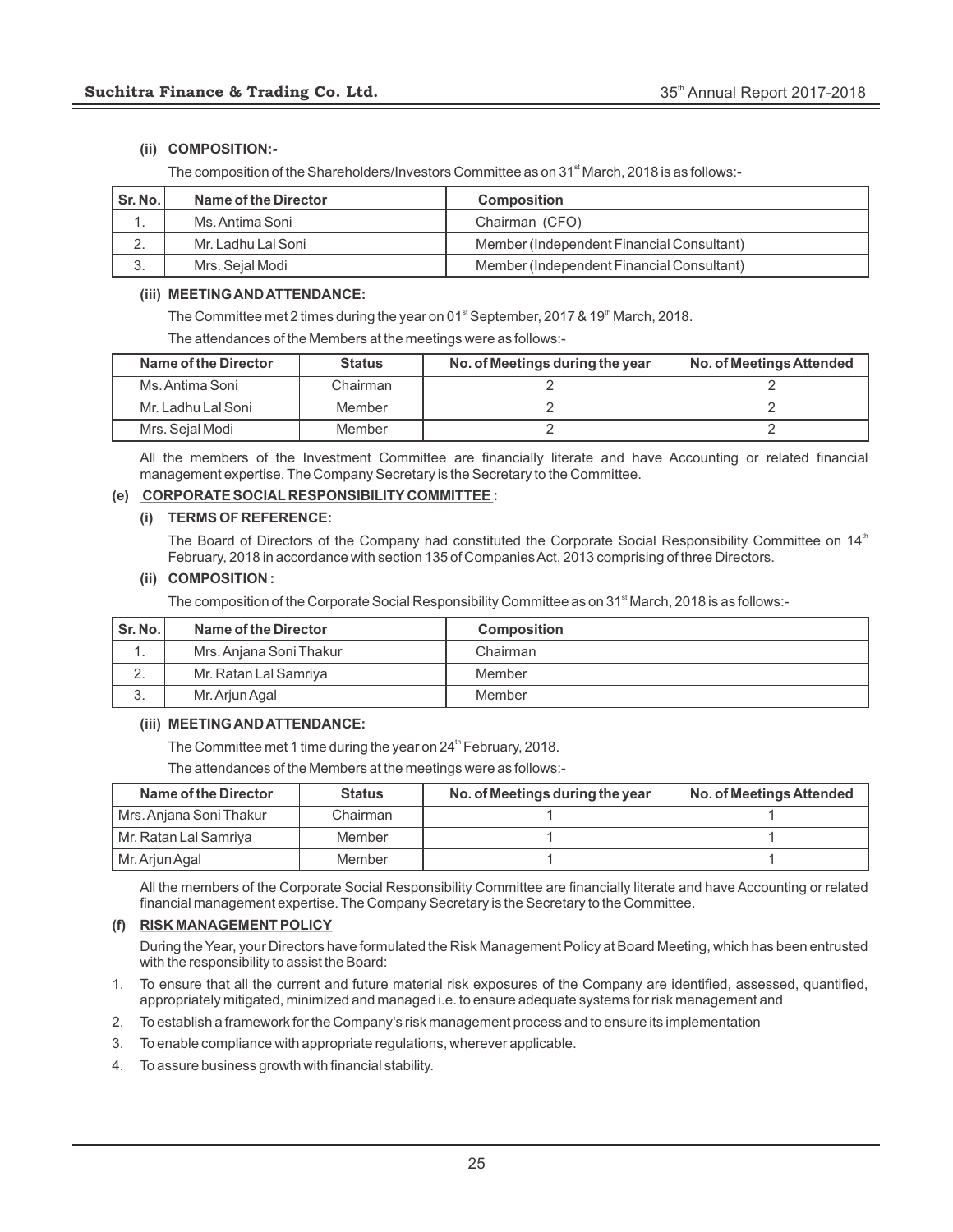#### **5. SHAREHOLDERS MEETINGS :**

The date, time and venue of the Annual General Meetings of last three years are given below:

| <b>Financial Year</b> | Date       | Time      | <b>Venue</b>      |
|-----------------------|------------|-----------|-------------------|
| 2014-2015             | 30.09.2015 | 11:00a.m. | Registered Office |
| 2015-2016             | 30.09.2016 | 11:00a.m. | Registered Office |
| 2016-2017             | 28.09.2017 | 11:00a.m. | Registered Office |

All resolutions moved at the Last Annual General Meeting were passed with requisite majority.

1 (One) Extra - Ordinary General Meeting was held during the financial year 2017-18 on 28<sup>th</sup> January, 2018.

#### **6. SECRETARIALAUDIT :**

Secretarial Audit is being carried out by Company Secretary in practice to reconcile the total admitted capital with the National Securities Depository Limited (NSDL) & Central Depository Services Ltd. (CDSL) and the total issued and listed capital. The audit confirms that the total issued and listed capital. The audit confirms that the total issued/paid up capital is in agreement with the total number in physical form and total number of dematerialized shares held with NSDL& CDSL.

#### **7. DISCLOSURES :**

- i) The Company did not have any material significant related party transaction having a potential conflict with the interest of the Company at large.
- ii) The financial statements have been prepared in accordance with the Accounting Standards and policies generally accepted on India.
- iii) There was no non-compliance by the Company on any matter related to the Capital Markets, resulting in disciplinary action against the Company by the Stock Exchanges or SEBI or any other statutory authority, during the last three years.
- iv) The Company has implemented the mandatory requirements of Corporate Governance as set out in SEBI (LODR) Regulation, 2015. The annual financial results are published in English and Marathi newspapers.
- v) The Company has a Risk Management Policy Framework for risk identification, assessment and control to effectively manage risks associated with the business of the Company.
- vi) Vigil Mechanism/ Whistle Blower Policy:

Pursuant to Section 177 (9) of the Companies Act, 2013 and Regulation 22 of SEBI (LODR) Regulation, 2015 the Company has adopted a Vigil Mechanism/ Whistle Blower Policy. The Company believes in professionalism, transparency, integrity and ethical behavior and had thus 'Whistle Blower Policy' to facilitate employees to report concerns of any unethical behavior, actual or suspected fraud or violation of the Company's code of conduct or ethics policy. No employee of the Company has been denied access to the Audit Committee of the Board of Directors. The same is also posted on the website of the Company.

vii) Proceeds From Public Issue:

The Company has not made any Public issue during the financial year March 31, 2018.

viii) CEO/CFO Certification:

As required under Regulation 17(8) of the SEBI (LODR) Regulation, 2015, the CEO/CFO certification is annexed.

ix) Compliance certificate of the Auditors on Corporate Governance:

The Company has obtained a certificate from the Statutory Auditors regarding compliance of conditions of Corporate Governance laid down in the SEBI (LODR) Regulation, 2015. This certificate is annexed to the Report.

#### **8. MEANS OF COMMUNICATION :**

- i) The quarterly/annual financial results are regularly submitted to the Stock Exchanges and published in one English daily and one Marathi daily.
- ii) The Management Discussion and Analysis Report, in compliance with requirements of SEBI (LODR) Regulation, 2015 is annexed to the Directors' Report and forms part of the Annual Report being sent to all the members of the Company.
- website of Company: www.sftc.co.in

#### **9. DISCLOSURE OF EVENTS OR INFORMATION :**

In accordance with Regulation 30(4)(ii) of SEBI (LODR) Regulation, 2015, the Company has framed a policy for determination of materiality, based on criteria specified in Regulation 30(4)(i), duly approved by the Board of Directors, which shall be disclosed on the Company's Website www.sftc.co.in

Further, the Company has authorized KMP'S for the purpose of determining the materiality of an event or information and for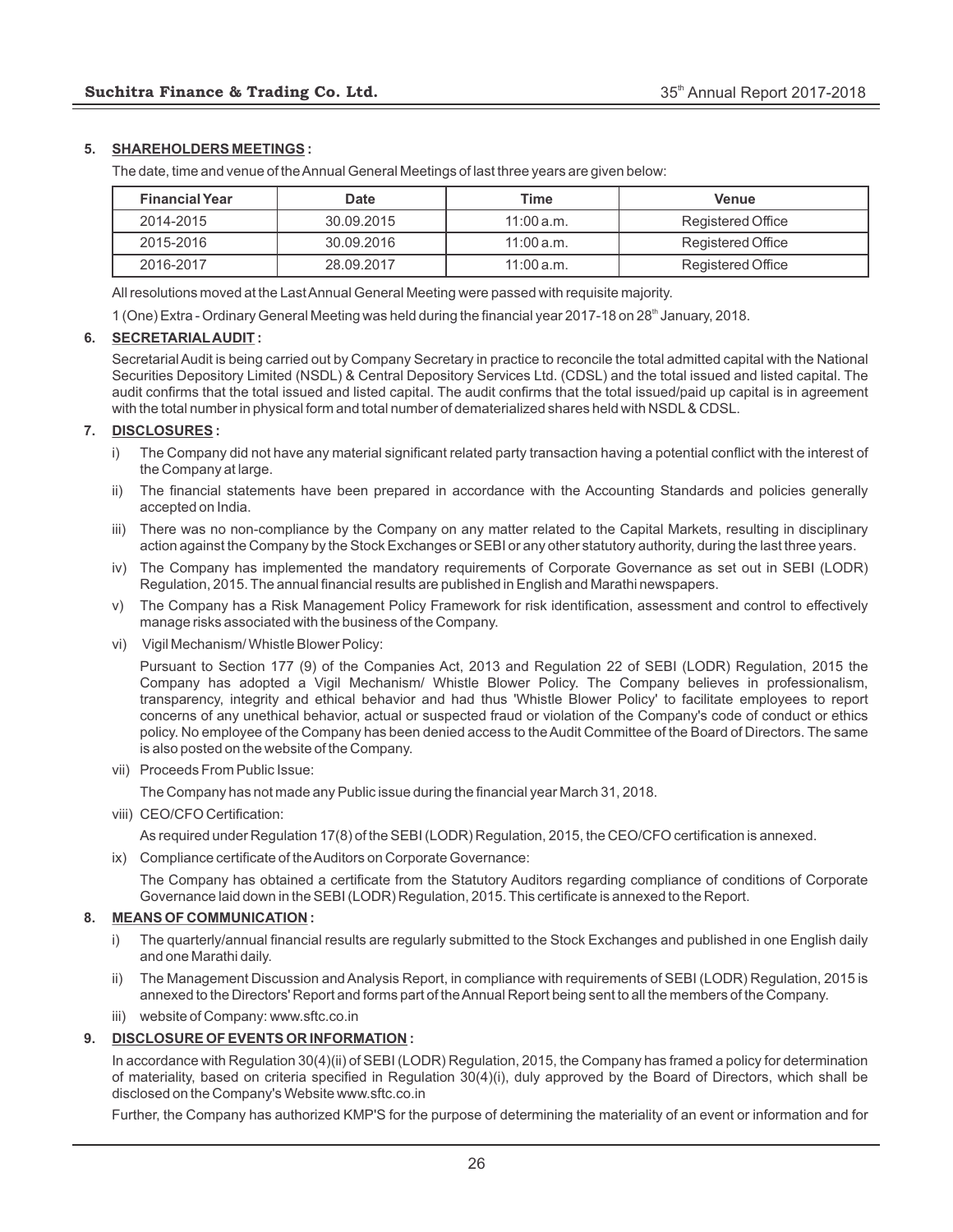the purpose of making disclosure to stock exchange(s) under the said Regulation and the contact details of such personnel has been disclosed to the stock exchange(s) and as well is placed on the Company's Website www.sftc.co.in

#### **10. DISCLOSURE OF THE COMPLIANCE WITH CORPORATE GOVERNANCE REQUIREMENTS SPECIFIED IN REGULATION 17 TO 27 AND CLAUSE (B) TO (I) OF SUB-REGULATION (2) OF REGULATION 46 SHALL BE MADE IN THE SECTION ON CORPORATE GOVERNANCE OF THE ANNUAL REPORT :**

Company has complied with the corporate Governance Requirements specified in Regulation 17 to 27 and in accordance with Regulation 46(2) of SEBI (LODR) Regulation, 2015 required information has been hosted on the Company's website www.sftc.co.in.

#### **11. GENERAL SHAREHOLDER INFORMATION :**

| 1. | 35th Annual General Meeting                                                 |                                                                                                                 |
|----|-----------------------------------------------------------------------------|-----------------------------------------------------------------------------------------------------------------|
|    | - Date & Time                                                               | 28.09.2018 & 11:00 a.m.                                                                                         |
|    | - Venue                                                                     | B/306-309, Dynasty Business Park,<br>Opp. Sangam Cinema, A. K. Road,<br>Andheri (E), Mumbai - (M.H.) - 400 059. |
| 2. | <b>Financial Calendar</b>                                                   |                                                                                                                 |
|    | - Unaudited results for the quarter ended June, 2018                        | 2nd week August, 2018                                                                                           |
|    | - Unaudited results for the quarter /half year ended<br>September, 2018     | 2nd week November, 2018                                                                                         |
|    | - Unaudited results for the quarter ended<br>December, 2018                 | 2nd week February, 2019                                                                                         |
|    | - Audited results for the year ending March 31st, 2019                      | Audited result by end of May, 2019                                                                              |
| 3. | <b>Book Closure Date</b>                                                    | 22.09.2018 to 28.09.2018 (Both days inclusive)                                                                  |
| 4. | The listing fees has been paid up to the date to all<br>the stock exchanges | Yes                                                                                                             |
| 5. | Scrip Code:                                                                 |                                                                                                                 |
|    | BSE Ltd. (BSE)                                                              | 538714                                                                                                          |
|    | Calcutta Stock Exchange Ltd. (CSE)                                          | 029400                                                                                                          |

#### **12. STOCK MARKET DATA :**

The reported high and low prices of equity shares of Suchitra Finance & Trading Co. Ltd. traded during the Financial Year 2017- 18 on BSE are set out in the following table:

| <b>Months</b>       |       | <b>Bombay Stock Exchange Limited (BSE)</b> |  |  |
|---------------------|-------|--------------------------------------------|--|--|
|                     |       | <b>Share Price (Rs.)</b>                   |  |  |
|                     | High  | Low                                        |  |  |
| May, 2017           | 20.55 | 19.60                                      |  |  |
| June, 2017          | 20.55 | 18.50                                      |  |  |
| <b>July, 2017</b>   | 23.50 | 19.40                                      |  |  |
| <b>August, 2017</b> | 24.65 | 24.65                                      |  |  |
| September, 2017     | 27.10 | 25.85                                      |  |  |
| December, 2017      | 44.60 | 27.40                                      |  |  |
| January, 2018       | 65.50 | 46.80                                      |  |  |
| February, 2018      | 65.50 | 51.60                                      |  |  |
| March, 2018         | 65.50 | 61.25                                      |  |  |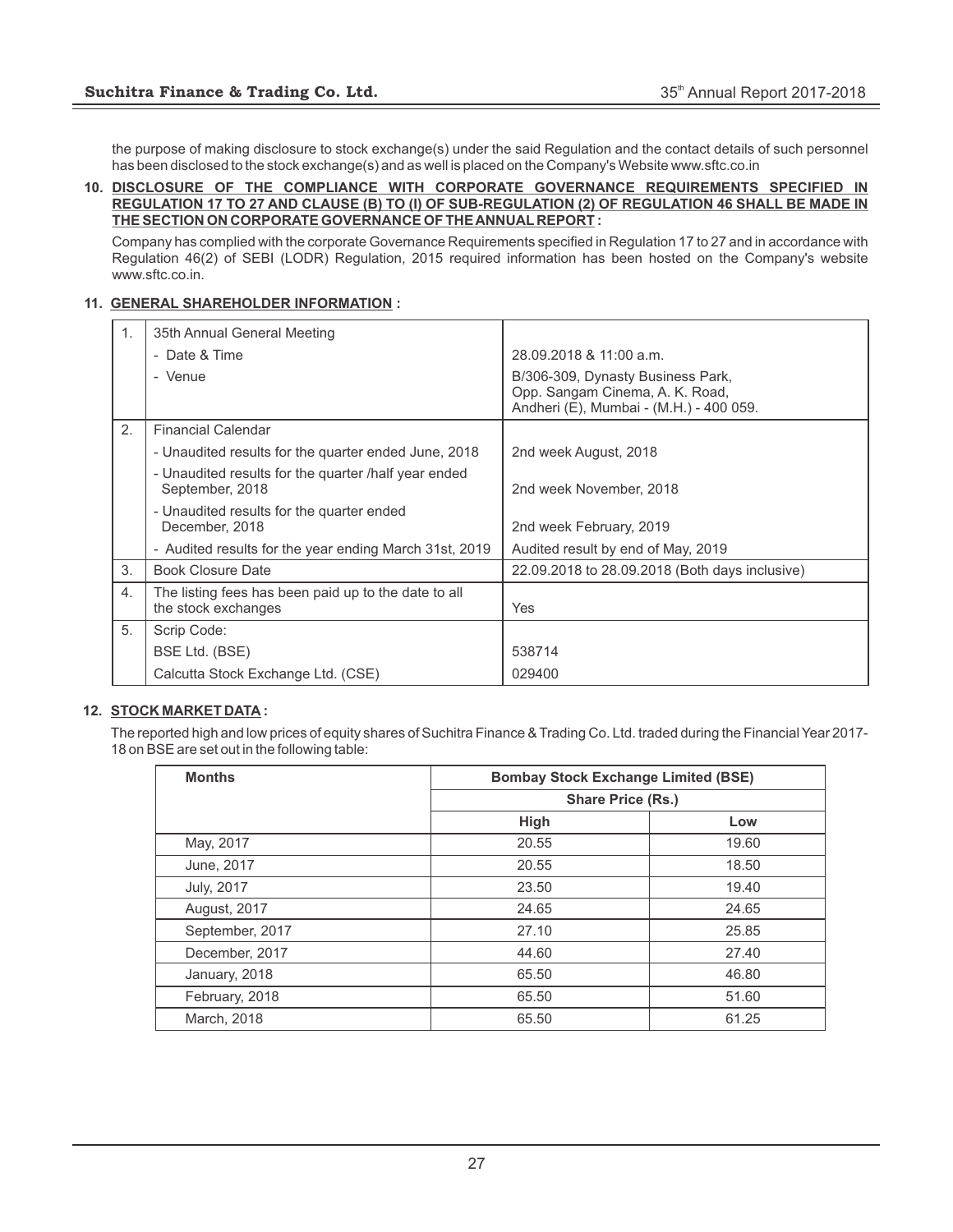| Sr. No. | Category        | <b>Shareholder</b> |               | <b>Shareholding</b> |               |
|---------|-----------------|--------------------|---------------|---------------------|---------------|
|         |                 | <b>Number</b>      | $\frac{0}{0}$ | <b>Number</b>       | $\frac{0}{0}$ |
| 1.      | to 500          | 533                | 90.1861       | 73,890              | 0.7926        |
| 2.      | 501 to 1000     | 9                  | 1.5228        | 7,564               | 0.0811        |
| 3.      | 1001 to 5000    | 25                 | 4.2301        | 56,432              | 0.6053        |
| 4.      | 5001 to 10000   | 8                  | 1.3536        | 67,866              | 0.7280        |
| 5.      | 10001 to 50000  | 2                  | 0.3384        | 30,686              | 0.3292        |
| 6.      | 50001 to 100000 | 2                  | 0.3384        | 1,23,612            | 1.3259        |
| 7.      | 100001 to above | 12                 | 2.0305        | 89,62,500           | 96.1379       |
|         | <b>Total</b>    | 591                | 100.0000      | 93,22,550           | 100.0000      |

#### **13. DISTRIBUTION OF EQUITY SHARE AS ON 31ST MARCH, 2018 :**

#### **14. PATTERN OF SHAREHOLDING AS ON 31ST MARCH, 2018 :**

| <b>CATEGORY</b>                                       | <b>NO. OF SHARES HELD</b> | % OF SHARE HOLDING |
|-------------------------------------------------------|---------------------------|--------------------|
| <b>PROMOTERS HOLDINGS</b>                             |                           |                    |
| Individual<br>a)                                      | Nil                       | Nil                |
| <b>Body Corporate</b><br>b)                           | 5880250                   | 63.08%             |
| <b>PUBLIC HOLDINGS</b>                                |                           |                    |
| Institutions<br>a)                                    | Nil                       | Nil                |
| b)<br>Non Institutions                                |                           |                    |
| $\mathsf{i}$<br><b>Body Corporate</b>                 | 3092584                   | 33.17%             |
| ii)<br>Individual                                     |                           |                    |
| Shareholders Nominal Share upto 1 lakhs.<br>a)        | 190377                    | 2.04%              |
| Shareholders Nominal Share more than 1 lakhs.<br>b)   | 154298                    | 1.66%              |
| <b>Clearing Member</b><br>$\overline{\mathsf{III}}$ ) | 5041                      | 0.05%              |
| <b>Total</b>                                          | 9322550                   | 100%               |

#### **15. DETAILS OF DEMAT SHAREHOLDING :**

As notified by SEBI, the Company's Equity shares have been included in the compulsory trading in electronic form (Demat mode). As on 31<sup>st</sup> March, 2018, the total percentage of shares in Demat form was 99.17% i.e. 92,45,360. Efforts for converting the remaining Physical Shareholding in Demat mode are in place.

Dematerialization of shares as on 31<sup>st</sup> March, 2018 is as follows:-

| <b>Mode of Holding</b>     | No. of shares Held | % of shares |
|----------------------------|--------------------|-------------|
| <b>NSDL</b>                | 1048536            | 11.25%      |
| <b>CDSL</b>                | 8196824            | 87.92%      |
| <b>Total Demat Holding</b> | 9245360            | 99.17%      |
| Physical Holding           | 77190              | 0.83%       |
| <b>Total Shareholding</b>  | 9322550            | 100%        |

#### **16. REGISTRARS AND TRANSFER AGENTS :**

**The Niche Technologies Private Limited,** D-511, Bagree market, 71, B.R.B. Basu Road, Kolkata - 700001 Phones: 033-2235-7270/ 7271, 033-2234-3576 Fax: 2215-6823 Email: nichetechpl@nichetechpl.com, website: www.nichetechpl.com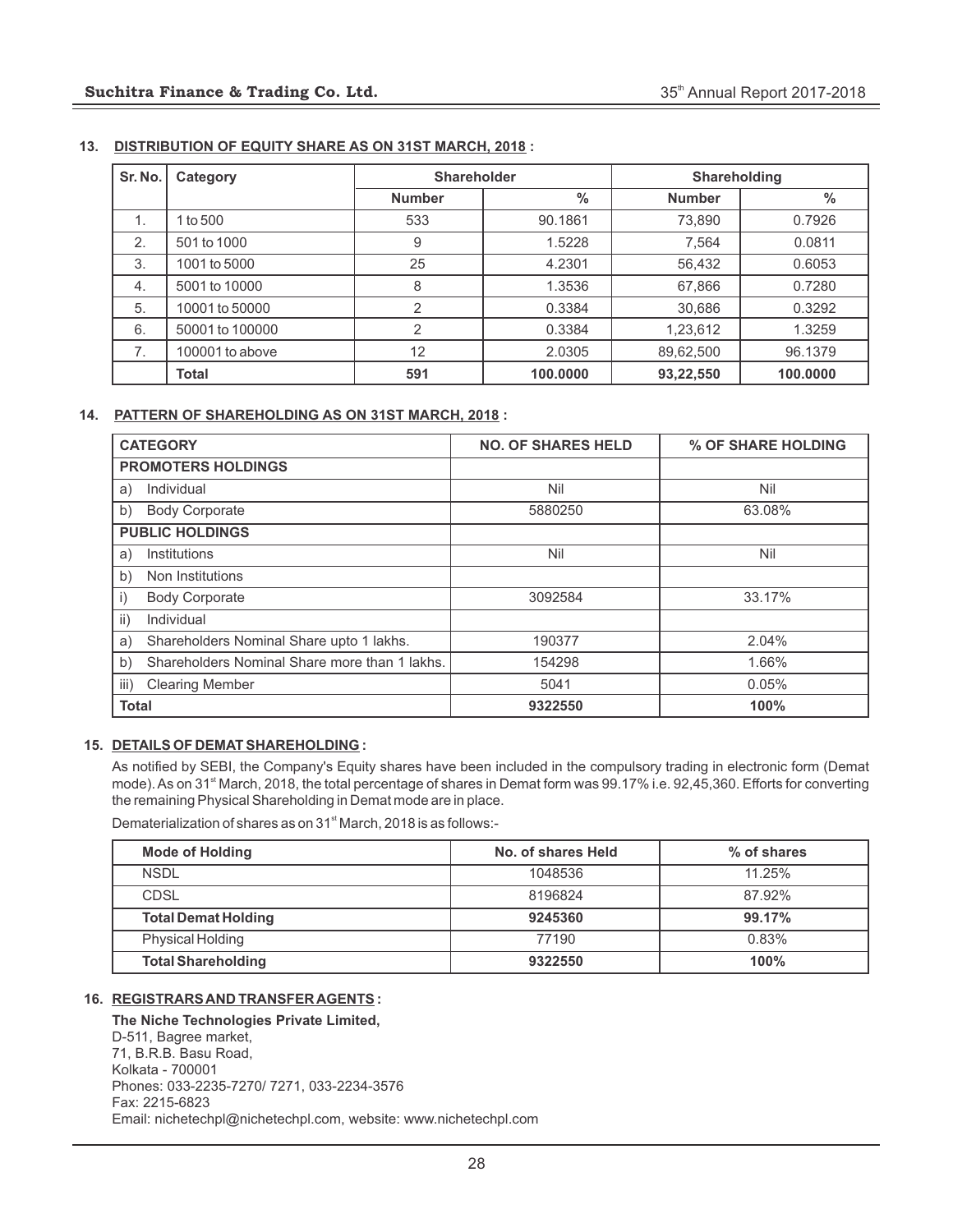#### **17. ADDRESS FOR CORRESPONDENCE :**

Requests or complaints in other matters such as Unpaid/Unclaimed Dividend/Change of Address/Splitting of shares etc. are sent to:

#### **Suchitra Finance & Trading Co. Ltd.**

B/306-309, Dynasty Business Park, Opp. Sangam Cinema, A. K. Road, Andheri (E), Mumbai - 400059. Tel.: 022 - 61115216 Email: suchitra@sangamgroup.com Website: www.sftc.co.in

#### **18. DECLARATION :**

All the members of the Board and senior Management Personnel of the Company have affirmed due observation of the code of the conduct, framed pursuant to Regulation 26(3) of the SEBI (LODR), Regulation, 2015 with Stock Exchange is so far as it is applicable to them and there is no non-compliance thereof during the year ended  $31<sup>st</sup>$  March, 2018.

> **For and on behalf of the Board of Directors For Suchitra Finance & Trading Co. Ltd.**

Date:-30th May, 2018<br>Place: Mumbai

**Vinod Kumar Sodani** (DIN: 00403740)

#### **Registered Office:**

B/306-309, Dynasty Business Park, Opp. Sangam cinema, Andheri (E), Mumbai - 400059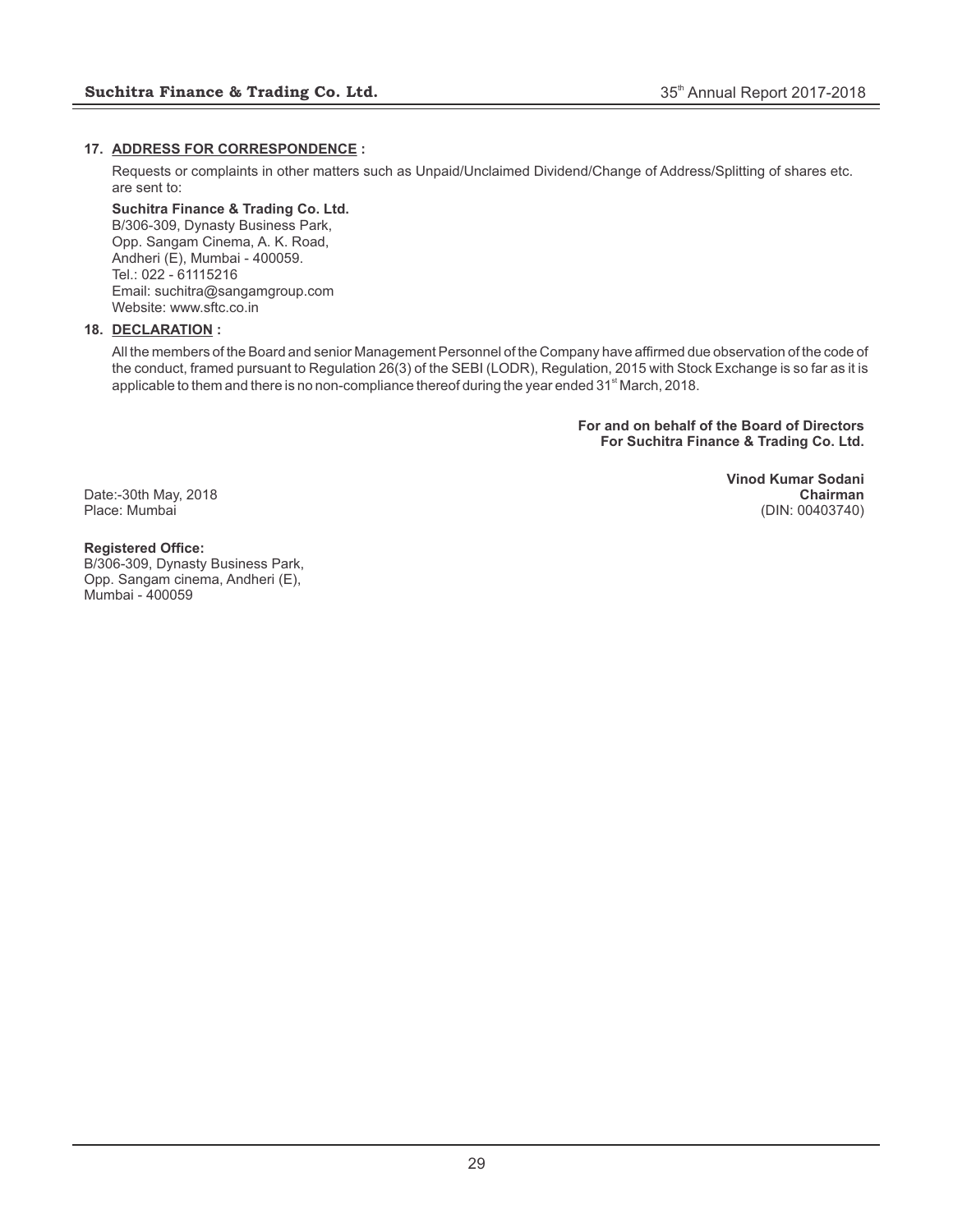# **MANAGEMENT DISCUSSION AND ANALYSIS REPORT**

#### **OVERVIEW :**

The financial statements for the year have been prepared in compliance with the requirements of the Companies Act, 2013, guidelines issued by the Securities and Exchange Board of India (SEBI), the Accounting Standards prescribed by the Institute of Chartered Accountants of India and the Generally Accepted Accounting Principles in India. Management accepts responsibility for the integrity and objectivity of these financial reported statements. The estimates and judgments relating to the financial statements have been made on a prudent and reasonable basis, so that the financial statements reflect in a true and fair manner and reasonably present our state of affairs, profits and cash flows for the year.

#### **INDUSTRYSTRUCTURE AND REVIEW :**

Your Company is a NBFC registered with the RBI to carry out NBFC activities under Section 45(IA) of the Reserve Bank of India Act, 1934 and it is engaged primarily in the business of investing / trading in securities and advancing loans. The Company is also involved in providing fund based financial services and funding solutions to the Indian Corporate, institutions, SME's etc.

NBFCs have been playing a complementary role to the other financial institutions including banks in meeting the funding needs of the economy. They help fill the gaps in the availability of financial services that otherwise occur in bank-dominated financial systems. NBFCs have traditionally focused on customer segments which were not served by banks like MSMEs, construction, mining and farm equipment, commercial vehicles (new and used) and plant and machinery; etc. NBFCs typically are specialized vehicles both in terms of products and the geographies in which they operate. This specialization provides them a unique framework to assess the risk in the undertaken business. The ability of NBFCs to produce innovative products in consonance with needs of their clients is well recognized. This, in addition to the proximity to the clients, makes the NBFCs distinct from its banking sector counterparts.

Your Company is keeping a consistent monitoring of all these developments and is continuously exploring new opportunities. Your Company has been the flag bearer for the NBFC sector for the last decade now and has been aggressively taking up the cause of the sector by way of regular interaction with the regulators and the Governments, both at the Centre and the States.

#### **FINANCIAL PERFORMANCE WITH RESPECT TO OPERATIONALPERFORMANCE :**

#### **Share Capital :**

The paid up equity share capital of the Company as on  $31<sup>st</sup>$ March 2018 stands at Rs. 9,32,25,500 divided into 9,322,550 equity shares of Rs. 10/- each fully paid up.

#### **Net Worth :**

The Net Worth of the Company increased from Rs. 7538.94 Lakhs to 8162.89 Lakhs.

#### **Secured Loans :**

The secured loans decreased from Rs. 4210.53 Lakhs to Rs. 3050.85 Lakhs.

#### **Revenue & Profit :**

Company's Revenue from operations as on 31<sup>st</sup> March, 2018 stand at Rs. 2433.51/- Lakhs against Rs. 1269.91/- Lakhs recorded in the previous year.

Considerable increase in the Revenue, the Company has been able to post Net Profit of Rs. 736.15/- Lakhs as against Net Profit of Rs. 436.65/- Lakhs of previous year.

#### **DEBT STRUCTURE :**

The company has taken Secured loan and has taken unsecured loan from Body Corporate.

#### **SEGMENT WISE PERFORMANCE :**

The Company is engaged in the business of financing industrial enterprises and accordingly this is the only single reportable segment.

#### **INTERNAL CONTROLSYSTEMS AND THEIR ADEQUACY :**

The Company has set up internal control procedures commensurate with its size and nature of the business. These business procedures ensure optimum use and protection of the resources and compliance with the policies, procedures and statutes. The internal control systems provide for welldefined policies, guidelines and authorizations and approval procedures. The prime objective of such audits is to test the adequacy and effectiveness of the internal controls lay down by management and to suggest improvements.

An extensive internal audit is carried out by independent firm of Chartered Accountants. Based on the report of internal audit function, the Company undertakes corrective action in their respective areas and thereby strengthens the controls. Significant audit observations and recommendations along with corrective actions thereon are presented to the Audit Committee of the Board.

#### **MATERIAL DEVELOPMENTS IN HUMAN RESOURCES :**

Your Company has senior qualified professionals in the areas of operations and is looking at fresh recruitment to support the growth and diversification of business i.e. planned, Getting fresh talent is a critical input to ensure and equip the organization to deliver a wide variety of products and services to growing customer base of your Company. It is our endeavor to create an environment where people can use all of their capabilities in support of the business. Therefore, your Company encourages its employees to balance their work and personal responsibilities.

#### **OPPORTUNITIES AND THREATS :**

#### **Opportunities:**

Reports from the World Bank indicate that Non Banking Financial Ins turns act as critical pillars contributing to macroeconomic stability and sustained economic growth and prosperity, due to their ability to finance firms and individuals at a reasonable cost, reduce volatility by providing multiple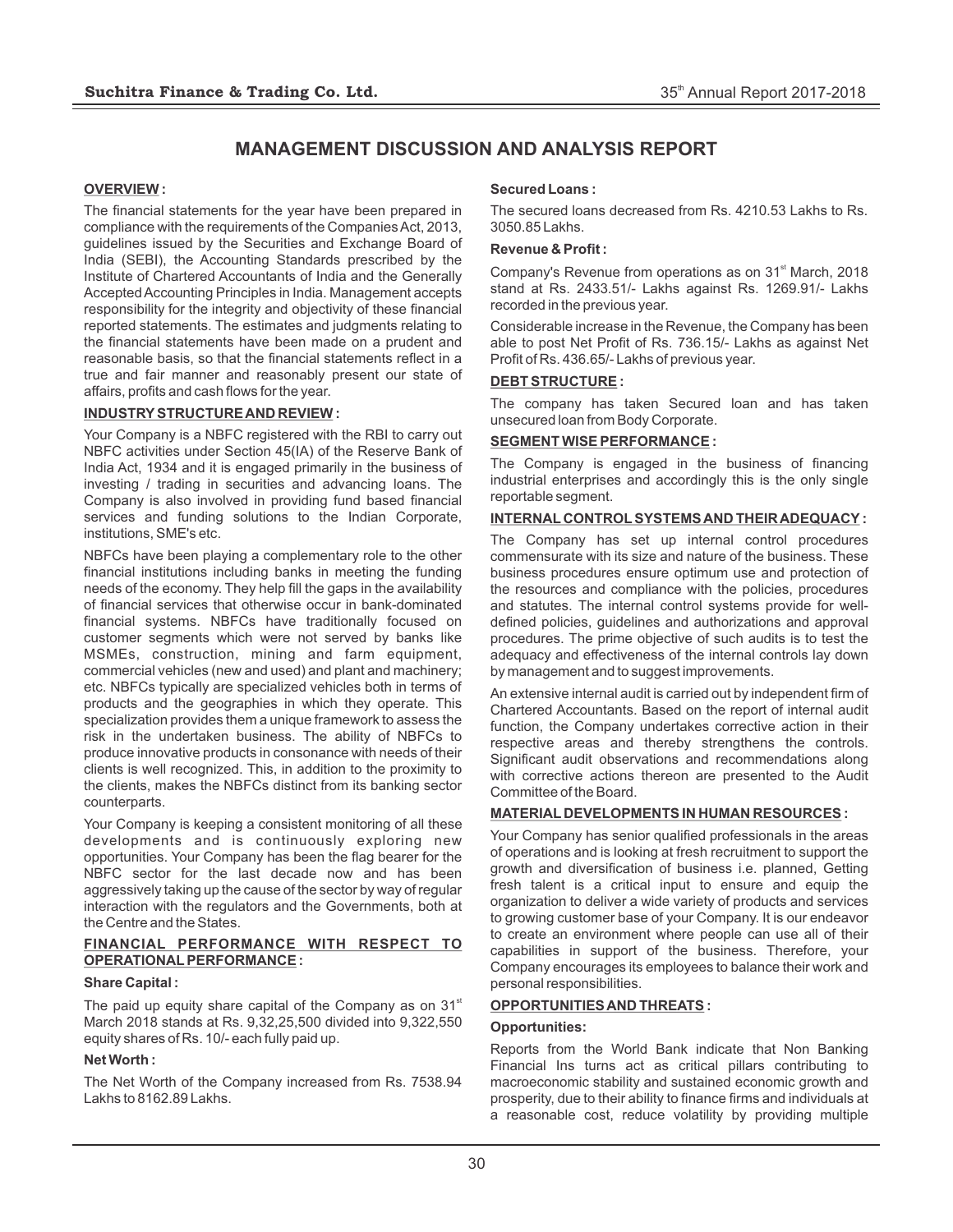sources to finance and park funds and enable creation of a competitive environment characterized by a diverse array of products. This has been proven me and again in developed markets. Non-Banking Finance Companies (NBFCs) continue to play a critical role in making financial Services accessible to a wider set of India's population and are emerging as strong intermediaries in the retail finance space. Going forward, one should expect NBFCs to further strengthen their presence in retail finance and grow at a reasonably healthy pace.

#### **Threats:**

The biggest challenge before NBFCs is that they are facing off competition from banks and financial institutions, due to their ability to raise low cost funds which enables them to provide funds at much cheaper rate. More stringent capital adequacy norms have been stipulated by RBI for NBFCs which is making difficult for them to give cheaper finance. Ever-increasing competition on from commercial counterparts whose capacity to absorb losses is higher, counter-party failures, recommendations being made to increase the purview of monitoring by regulatory authorities increase the threat of losing the essence of Non-banking Finance Companies which are specifically designed to reach out and finance certain target groups.

#### **INDUSTRYOUTLOOK :**

Non-banking finance companies in India are expected to see an 18 per cent compounded annual growth rate (CAGR) for the next two and a half years and raise their share in total credit to 19 per cent by 2020, according to rating agency CRISIL. In 2017, NBFCs increased their share in the total credit market to 16 per cent, from 13 per cent in 2015. The share of public sector banks (PSBs) reduced to 51 per cent, from 57 per cent in 2015. CRISIL says PSBs will see a further shrinking of their share to 47 per cent by 2020 as they battle with capital constraints. NBFCs replicating traditional banking services with innovative products and delivery systems would also chip away at PSBs' share.

The home loans segment, the largest business segment for NBFCs, is expected to grow at a steady CAGR of 18 per cent over the next three years as they focus on self-employed customers and lower ticket size. NBFCs are also set to

increase their market share in the wholesale finance business from 12 per cent in 2014 to 19 per cent in 2020. Currently, they have a market share of 12 per cent of the total real estate and structured credit segment, increasing to 14 per cent in 2020, the rating agency said with regulations and government policy pushing developers to focus on the affordable housing market, there is potential for growth by investing and financing these properties. Since the Pradhan Mantri Awas Yojana provides home buyers with a Credit Linked Subsidy Scheme, the effective rate of interest payment falls below rental yields.

Further, believes there are multiple drivers in the vehicle finance and real estate finance segments that will, in the coming years, pose good opportunities for NBFCs to invest and expand within. The most significant driver of growth will be the ability to create innovative products, delivered efficiently through the use of technology.

#### **CAUTIONARY NOTE :**

Management discussion and analysis report contains Statements which are forward looking based on assumptions. Actual results may differ from those expressed or implied due to risk and uncertainties which have been detailed in this report. Several factors as listed in this report could make significant difference to the Company's operations. Investors, therefore, are requested to make their own independent judgments and seek professional advice before taking any investment decisions.

> **For and on behalf of the Board of Directors For Suchitra Finance & Trading Co. Ltd.**

Date: 30<sup>th</sup> May, 2018<br>Place: Mumbai

Vinod Kumar Sodani (DIN: 00403740)

#### **CIN: L65910MH1981PLC234305**

#### **REGISTERED OFFICE:**

B/306-309, Dynasty Business Park, Opp. Sangam cinema, Andheri (E), Mumbai - 400059 Email id: suchitra@sangamgroup.com, website: www.sftc.co.in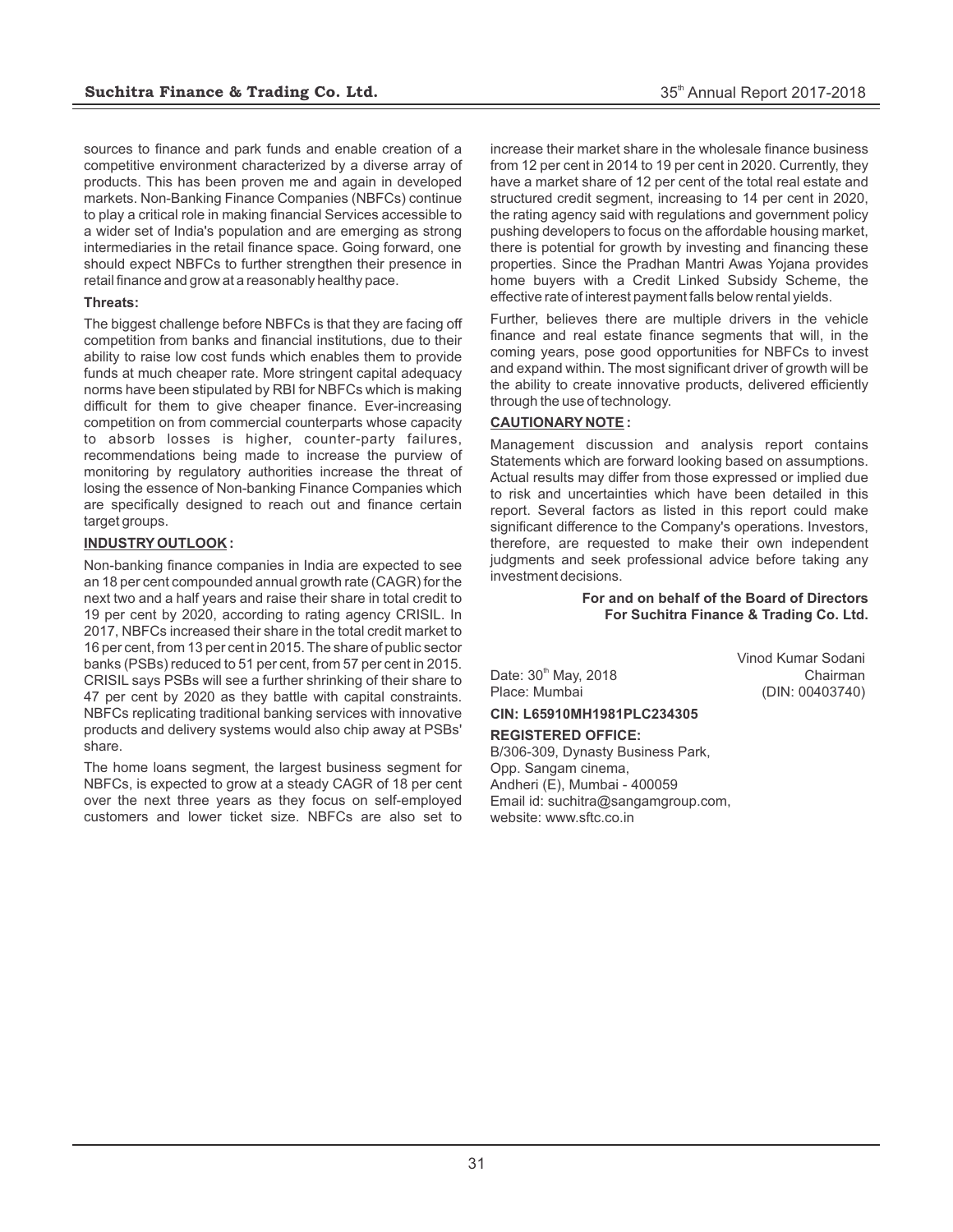# **ANNEXURE TO CORPORATE GOVERNANCE REPORT CHIEF EXECUTIVE OFFICER'S DECLARATION ON CODE OF CONDUCT**

In terms of the requirements of Regulation 26(3) of SEBI (Listing obligation and Disclosure Requirements) Regulations, 2015. This is to confirm that all the members of the Board and the senior managerial personnel have affirmed compliance with the code of conduct for the year ended 31<sup>st</sup> March, 2018.

> **For and on behalf of the Board of Directors For Suchitra Finance & Trading Co. Ltd.**

**Anjana Soni Thakur** th Date:-30 May, 2018 **Whole time Director**

Place: Mumbai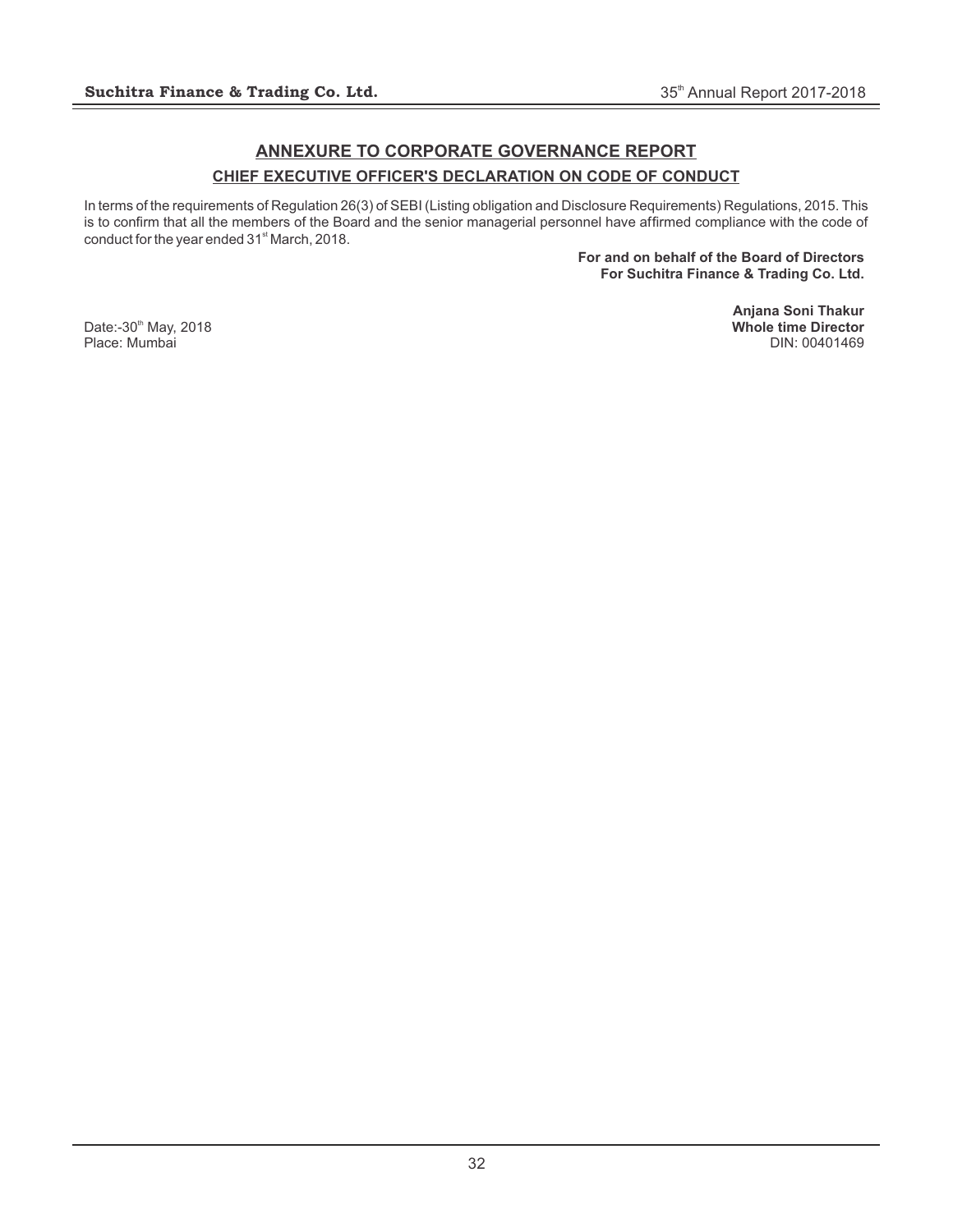## **CERTIFICATE**

## **BY CHIEF EXECUTIVE OFFICER/CHIEF FINANCIAL OFFICER**

To,

The Board of Directors, **Suchitra finance and Trading Co. Limited** B/306-309, Dynasty Business Park, Opp. Sangam Cinema, A.K. Road, Andheri (E) Mumbai - 400059

We, Anjana Soni Thakur, Whole Time Director & Antima Soni, CFO of M/s. Suchitra Finance & Trading Co. Ltd., to the best of my knowledge and belief, certify that:

- a) We have reviewed the Financial statements and the Cash Flow statement of the Company for the year and that to the best of our knowledge and belief:
	- I. These statements do not contain any materially untrue statement or omit any material fact or contain statement that might be misleading.
	- II. These statements together present a true and fair view of the Company' affairs and are in compliance with the existing Accounting standards, applicable laws and regulations.
- b) These are, to the best of our knowledge and belief, no transactions entered into by the Company during the year which are fraudulent, illegal or violate of the Company's code of conduct.
- c) We accept responsibility for establishing and maintaining internal controls for financial reporting and I have evaluated the effectiveness of Internal Control systems of the Company pertaining to financial reporting and we have disclosed to the Auditors and the Audit committee, deficiencies in the design or operation of such internal controls, if any, of which I am aware of the steps taken or propose to take to rectify these deficiencies.
- d) We have indicated to the auditors and the Audit committee:-
	- (i) Significant changes in internal controls over financial reporting during the year.
	- (ii) Significant changes in Accounting Policies during the year and that the same have also been disclosed in the notes to the accounts to the Financial statements; and
	- (iii) Instances of significant fraud of which I have become aware and the Involvement therein, if any of the management or an employee having a significant role in the Company's internal control system over financial reporting.

**For and on behalf of the Board of Directors Suchitra Finance & Trading Co. Ltd.**

**Anjana Soni Thakur Antima Soni** th Date: 30 May, 2018 **Whole Time Director CFO** Place: Mumbai **DIN: 00401469**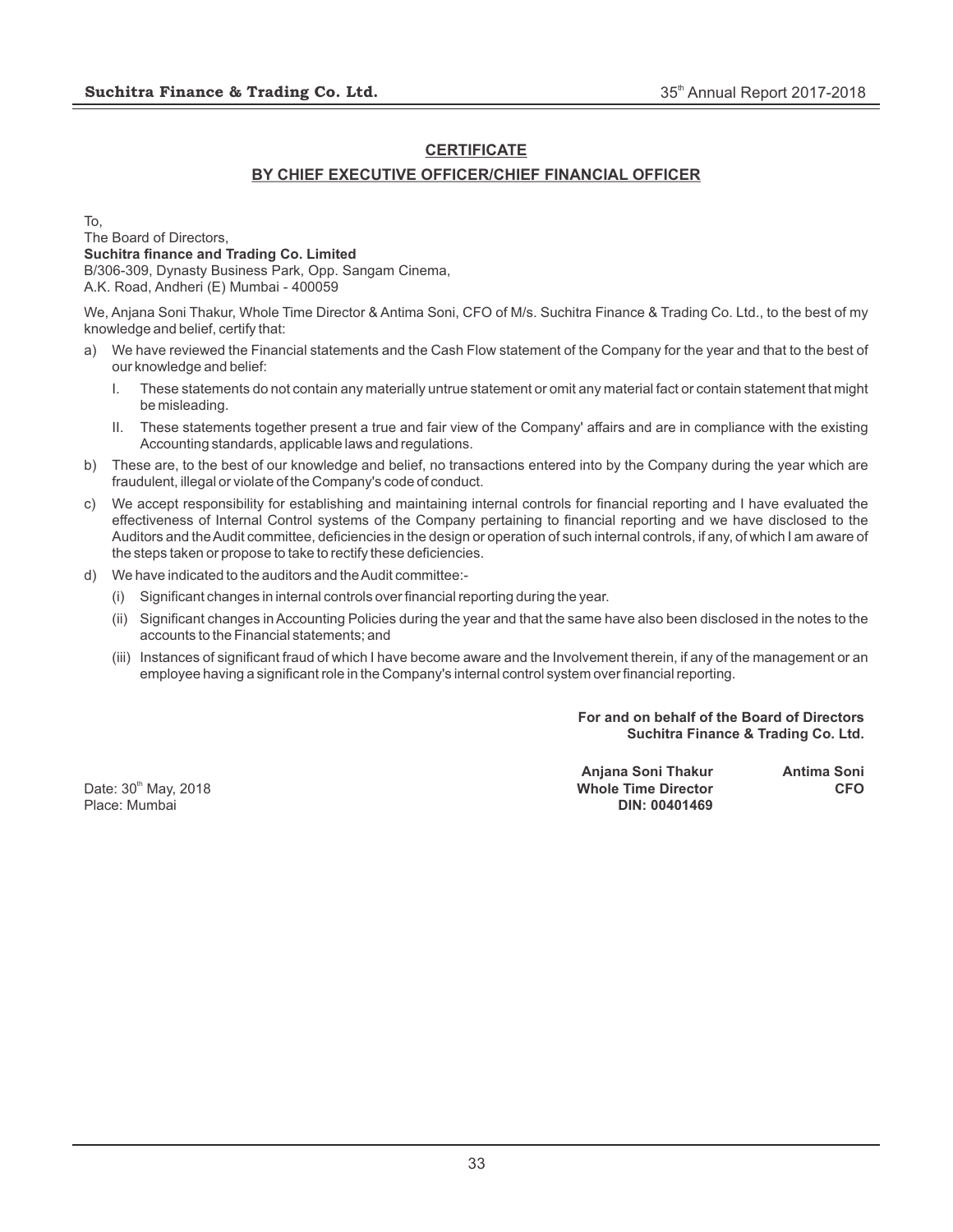# **AUDITOR'S CERTIFICATE ON CORPORATE GOVERNANCE**

To The Members of, **Suchitra Finance & Trading Co. Limited**

We have examined the Compliance of Corporate Governance by M/s. Suchitra Finance & Trading Co. Ltd. for the year ended 31st March, 2018, as stipulated in regulation 17 to 27 , clauses (b) to (i) of subsection (2) of regulation 46 and paragraph C, D and E of Schedule V of the SEBI (Listing obligations & Disclosure Requirements) Regulations, 2015 ("Listing Regulation").

The compliance of conditions of Corporate Governance is the responsibility of the Company's Management. Our examination was limited to the procedures and the implementation thereof, adopted by the Company for ensuring the compliance of the conditions of the Corporate Governance. It is neither an audit nor an expression of opinion on the financial statements of the Company.

In our opinion and to the best of the our information and according to the explanations given to us, we certify that the Company has complied with the conditions of Corporate Governance as stipulated in the above-mentioned Listing Agreement/Listing Regulation as applicable.

We further state that such compliance is neither an assurance as to further viability of the Company nor the efficiency or effectiveness with which the management has conducted the affair of the Company.

> **For S. S. Rathi & Co Chartered Accountants (Firm Regn. No.108726W)**

Place: Mumbai **Partner** th Date: 30 May, 2018 **M.No. 042068**

**D. P. Rathi**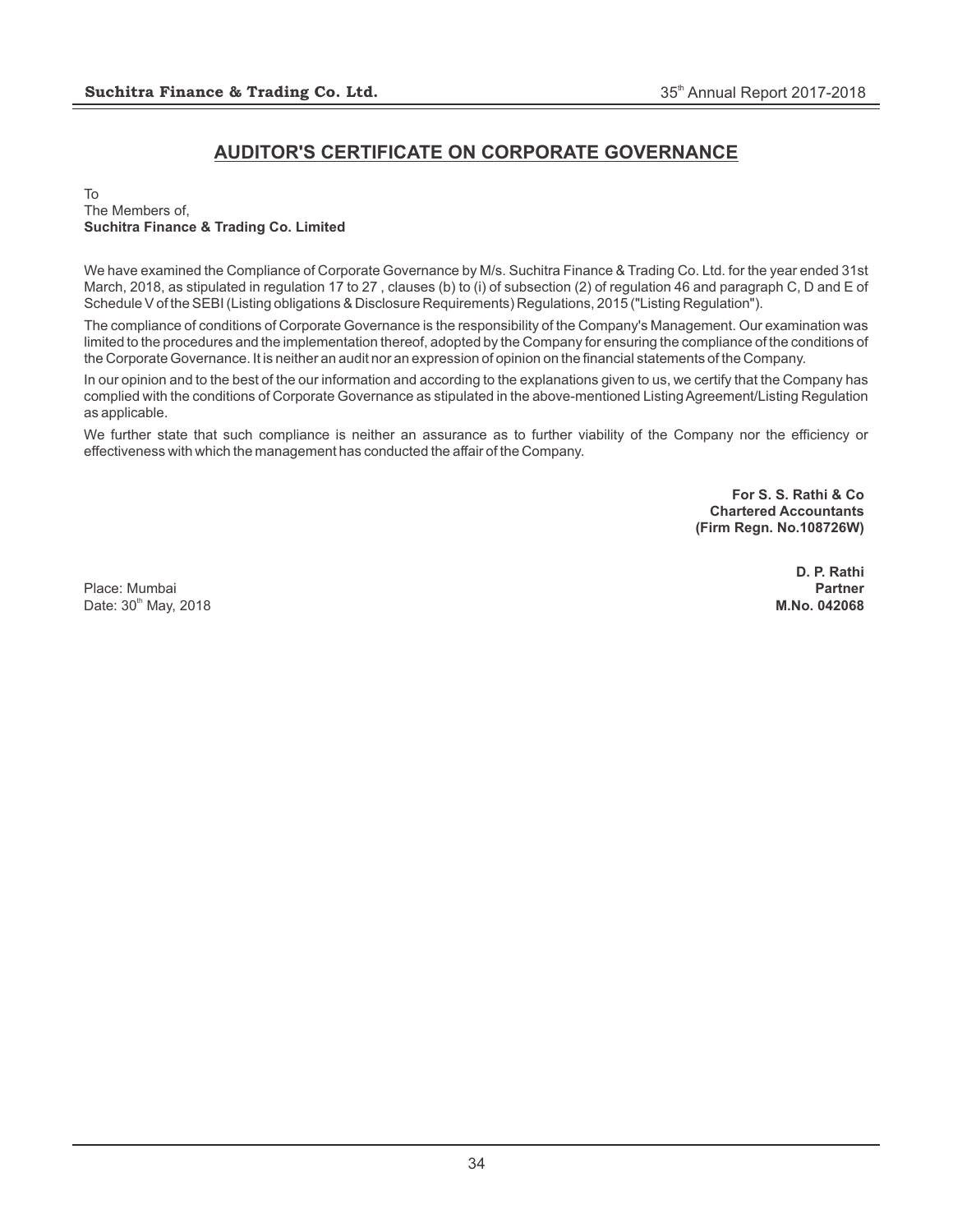# **INDEPENDENT AUDITOR'S REPORT**

#### **TO**

#### **THE MEMBERS OF SUCHITRA FINANCE & TRADING COMPANY LIMITED**

#### **Report on the Financial Statements**

1. We have audited the accompanying financial statements of Suchitra Finance & Trading Company Limited ("the Company"), which comprise the Balance Sheet as at March 31, 2018, the Statement of Profit and Loss, the Cash Flow Statement for the year then ended, and a summary of the significant accounting policies and other explanatory information.

#### **Management's Responsibility for the Financial Statements**

2. The Company's Board of Directors is responsible for the matters stated in section 134(5) of the Companies Act, 2013 ("the Act") with respect to the preparation of these financial statements to give a true and fair view of the financial position, financial performance & cash flows of the Company in accordance with the accounting principles generally accepted in India, including the Accounting Standards specified under section 133 of the Act, read with Rule 7 of the Companies (Accounts) Rules, 2014. This responsibility also includes maintenance of adequate accounting records in accordance with the provisions of the Act for safeguarding of the assets of the Company and for preventing and detecting frauds and other irregularities; selection and application of appropriate accounting policies; making judgments and estimates that are reasonable and prudent; and design, implementation and maintenance of adequate internal financial controls, that were operating effectively for ensuring the accuracy and completeness of the accounting records, relevant to the preparation and presentation of these financial statements that give a true and fair view and are free from material misstatement, whether due to fraud or error.

#### **Auditors' Responsibility**

- 3. Our responsibility is to express an opinion on these financial statements based on our audit.
- 4. We have taken into account the provisions of the Act, the accounting and auditing standards and matters which are required to be included in the audit report under the provisions of the Act and the Rules made thereunder and the Order under Section 143(11) of the Act.
- 5. We conducted our audit in accordance with the Standards on Auditing specified under Section 143(10) of the Act and other applicable authoritative pronouncements issued by the Institute of Chartered Accountants of India. Those Standards and pronouncements require that we comply with ethical requirements and plan and perform the audit to obtain reasonable assurance about whether the financial statements are free from material misstatement.
- 6. An audit involves performing procedures to obtain audit evidence about the amounts and the disclosures in the financial statements. The procedures selected depend on the auditors' judgment, including the assessment of the risks of material misstatement of the financial statements, whether due to fraud or error. In making those risk assessments, the auditor considers internal financial control relevant to the Company's preparation of the financial statements that give a true and fair view in order to design audit procedures that are appropriate in the circumstances. An audit also includes evaluating the appropriateness of the accounting policies used and the reasonableness of the accounting estimates made by the Company's Directors, as well as evaluating the overall presentation of the financial statements.
- 7. We believe that the audit evidence we have obtained is sufficient and appropriate to provide a basis for our audit opinion on the financial statements.

#### **Opinion**

8. In our opinion and to the best of our information and according to the explanations given to us, the aforesaid financial statements give the information required by the Act in the manner so required and give a true and fair view in conformity with the accounting principles generally accepted in India, of the state of affairs of the Company as at 31st March, 2018, and its profit and its cash flows for the year ended on that date.

#### **Report on Other Legal and Regulatory Requirements**

- 9. As required by the Companies (Auditor's Report) Order, 2016 issued by the Central Government of India in terms of subsection (11) of section 143 of the Act, (hereinafter referred to as the "Order"), and on the basis of such checks of the books and records of the Company as we considered appropriate and according to the information and explanations given to us, we give in the Annexure "A" a statement on the matters specified in paragraphs 3 and 4 of the Order.
- 10. As required by Section 143(3) of the Act, we report that:
	- (a) We have sought and obtained all the information and explanations which to the best of our knowledge and belief were necessary for the purposes of our audit.
	- (b) In our opinion, proper books of account as required by law have been kept by the Company so far as it appears from our examination of those books.
	- (c) The Balance Sheet, the Statement of Profit and Loss and the Cash Flow Statement dealt with by this Report are in agreement with the books of account.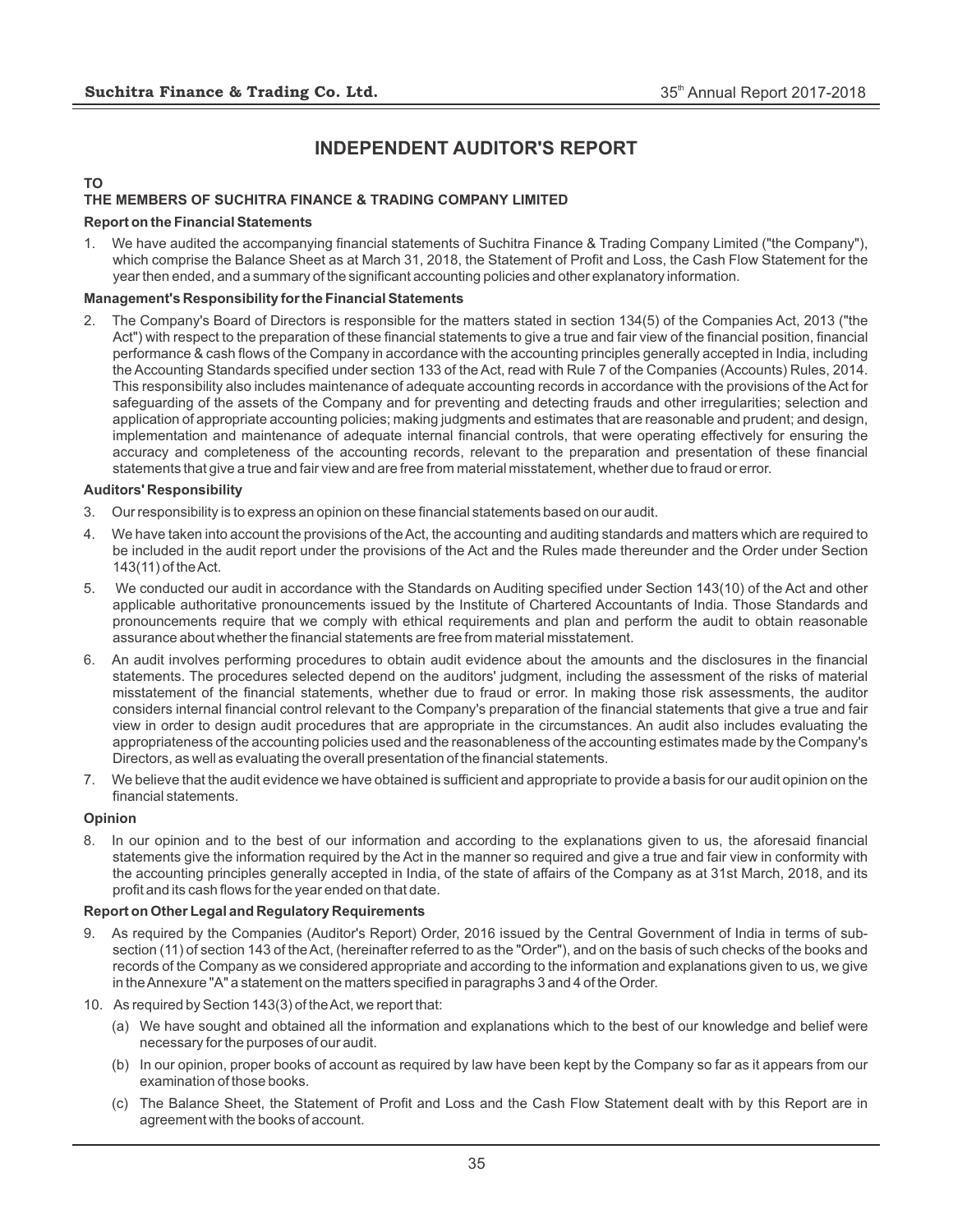- (d) In our opinion, the aforesaid financial statements comply with the Accounting Standards specified under Section 133 of the Act, read with Rule 7 of the Companies (Accounts) Rules, 2014.
- (e) On the basis of the written representations received from the directors as on  $31<sup>st</sup>$  March, 2018 taken on record by the Board of Directors, none of the directors is disqualified as on 31<sup>st</sup> March, 2018 from being appointed as a director in terms of section 164 (2) of the Act.
- (f) With respect to the adequacy of the internal financial controls over financial reporting of the Company and the operating effectiveness of such controls, refer to our separate Report in Annexure "B" .
- (g) With respect to the other matters to be included in the Auditor's Report in accordance with Rule 11 of the Companies (Audit and Auditors) Rules, 2014, in our opinion and to the best of our knowledge and belief and according to the information and explanations given to us:
	- i. The Company does not have any pending litigation which would impact its financial position in its financial statements.
	- ii. The Company did not have any long-term contracts including derivative contracts as at 31 $^{\circ}$  March, 2018.
	- iii. There has not been an occasion in case of the Company during the year under report to transfer any amounts to the Investor Education & Protection Fund and, therefore, the question of delay in transferring such amounts does not arise.

**For S. S. Rathi & Co Chartered Accountants (Firm Regn. No.108726W)**

Place: Mumbai **Partner** th Date: 30 May, 2018 **M.No. 042068**

**D. P. Rathi**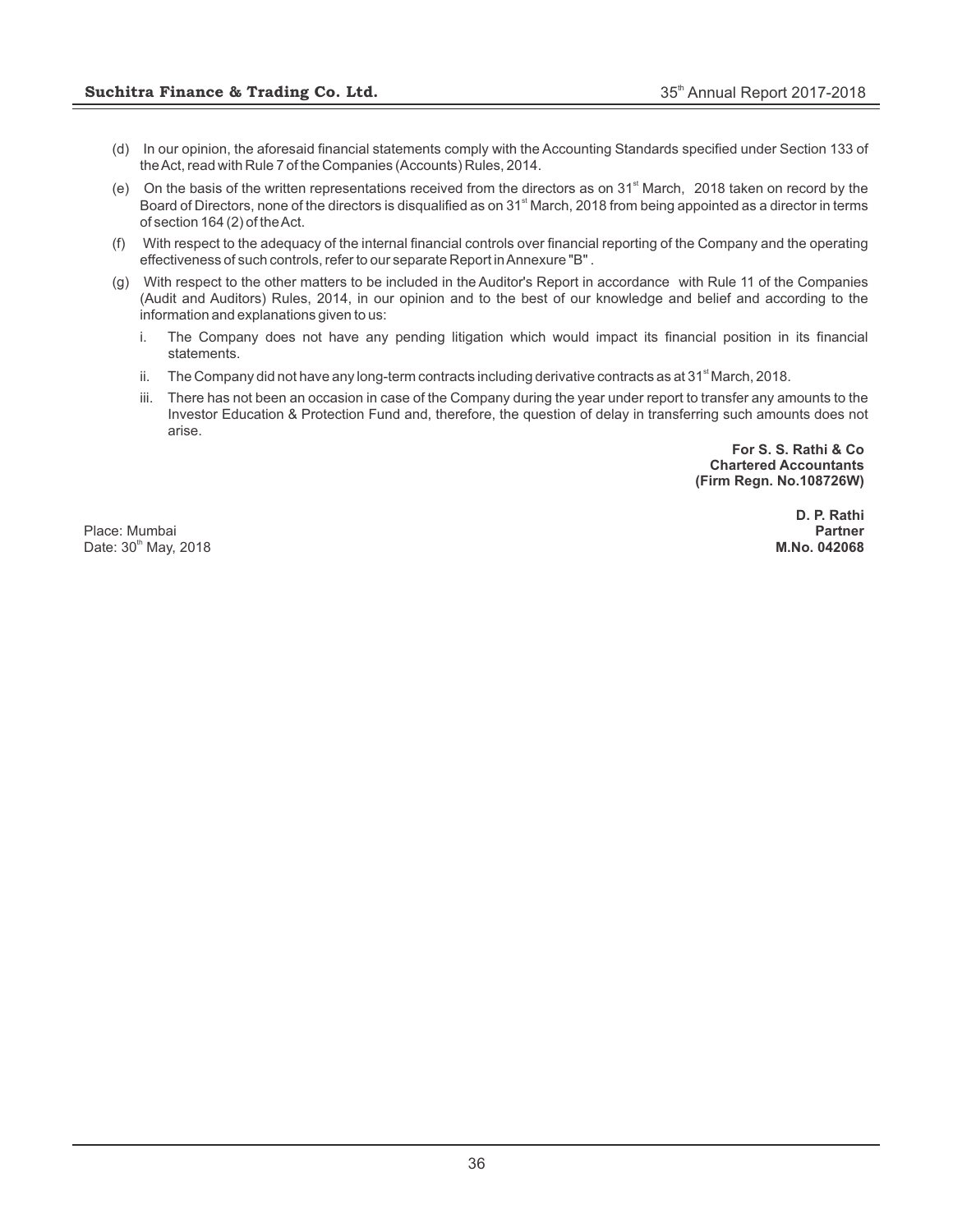#### **ANNEXURE "A" TO INDEPENDENT AUDITORS' REPORT (Referred to in paragraph (9) of our Report of even date)**

- 1. (a) The Company has maintained proper records showing full particulars including quantitative details and situation of fixed assets.
	- (b) As explained to us, the Management has physically verified fixed assets during the year and no discrepancies have been noticed. In our opinion, the frequency of physical verification of fixed assets is reasonable.
	- (c) Reporting under clause 3(i)(c) of the Order is not applicable as the Company does not own any immovable property.
- 2. The Company does not have any inventories. Hence reporting under clause 3(ii) of the Order is not applicable to the Company.
- 3. As informed to us, the Company has not granted any loans, secured or unsecured, to companies, firms, limited liability partnerships or other parties covered in the register maintained under section 189 of the Companies Act, 2013. Therefore, the reporting under Clause 3(iii)(a),(iii)(b) and (iii)(c) of the said Order are not applicable to the Company.
- 4. In our opinion and according to the information and explanations given to us, the provisions of section 185 of the Act are not applicable to the Company. The Company has complied with the provisions of section 186 of the Act to the extent applicable.
- 5. The Company has not accepted any deposits from the public within the meaning of Sections 73 to 76 of the Act and the Rules framed thereunder to the extent notified.
- 6. Reporting under clause 3(vi) of the Order is not applicable as the Company's business activities are not covered by the Companies (Cost Records and Audit) Rules, 2014.
- 7. (a) According to the information and explanations given to us and the records of the Company examined by us, in our opinion, the Company has been regular in depositing undisputed statutory dues applicable to it.
	- (b) According to the information and explanations given to us and the records of the Company examined by us, there are no dues of Income Tax, Sales Tax, Service Tax, Customs Duty, Excise Duty & Value Added Tax that have not been deposited with the appropriate authorities on account of any dispute.
- 8. According to the information and explanations given to us, the Company has not defaulted in repayment of loans or borrowings to financial institution. The Company has not taken any loans or borrowings from Bank and Government nor has it issued any debentures as at the balance sheet date.
- 9. The Company has not raised any moneys by way of initial public offer or further public offer (including debt instruments). The term loan raised by the Company in the preceding year were for the purpose of advancing loans interalia to M/s Kalyan Sangam Infratech Ltd which though initially advanced to the said Company, the major part of the said advances has been received back and advanced to other company during the year. There is no delay or defaults in respect of the term loan so availed by the Company.
- 10. During the course of our examination of the books and records of the Company, carried out in accordance with the generally accepted auditing practices in India, and according to the information and explanations given to us, we have neither come across any instance of material fraud by the Company or on the Company by its officers or employees, noticed or reported during the year, nor have we been informed of any such case by the Management.
- 11. The Company has neither paid nor provided for any managerial remuneration. Accordingly, the provisions of clause 3(xi) of the Order are not applicable to the Company.
- 12. In our opinion and according to the information and explanations given to us, the Company is not a Nidhi Company. Accordingly, the provisions of clause 3(xii) of the Order are not applicable to the Company.
- 13. The Company has not entered into any transactions with related parties during the financial year as defined under section 188 of the Act. Accordingly, the provisions of clause 3(xiii) of the order are not applicable to the Company.
- 14. According to the information and explanations given to us, the Company has not made any preferential allotment or private placement of shares or fully or partly convertible debentures during the year. Accordingly, the provisions of clause 3(xiv) of the Order are not applicable to the Company.
- 15. According to the information and explanations given to us, the Company has not entered into any non-cash transactions with its directors or persons connected with him. Accordingly, the provisions of clause  $3(xv)$  of the Order are not applicable to the Company.
- 16. On examination of relevant records and according to the information and explanations given to us, the Company is required to be registered under section 45-IA of Reserve Bank of India Act, 1934 and holds a valid certificate of registration under the same.

**For S. S. Rathi & Co Chartered Accountants (Firm Regn. No.108726W)**

**D. P. Rathi**

Place: Mumbai **Partner** th Date: 30 May, 2018 **M.No. 042068**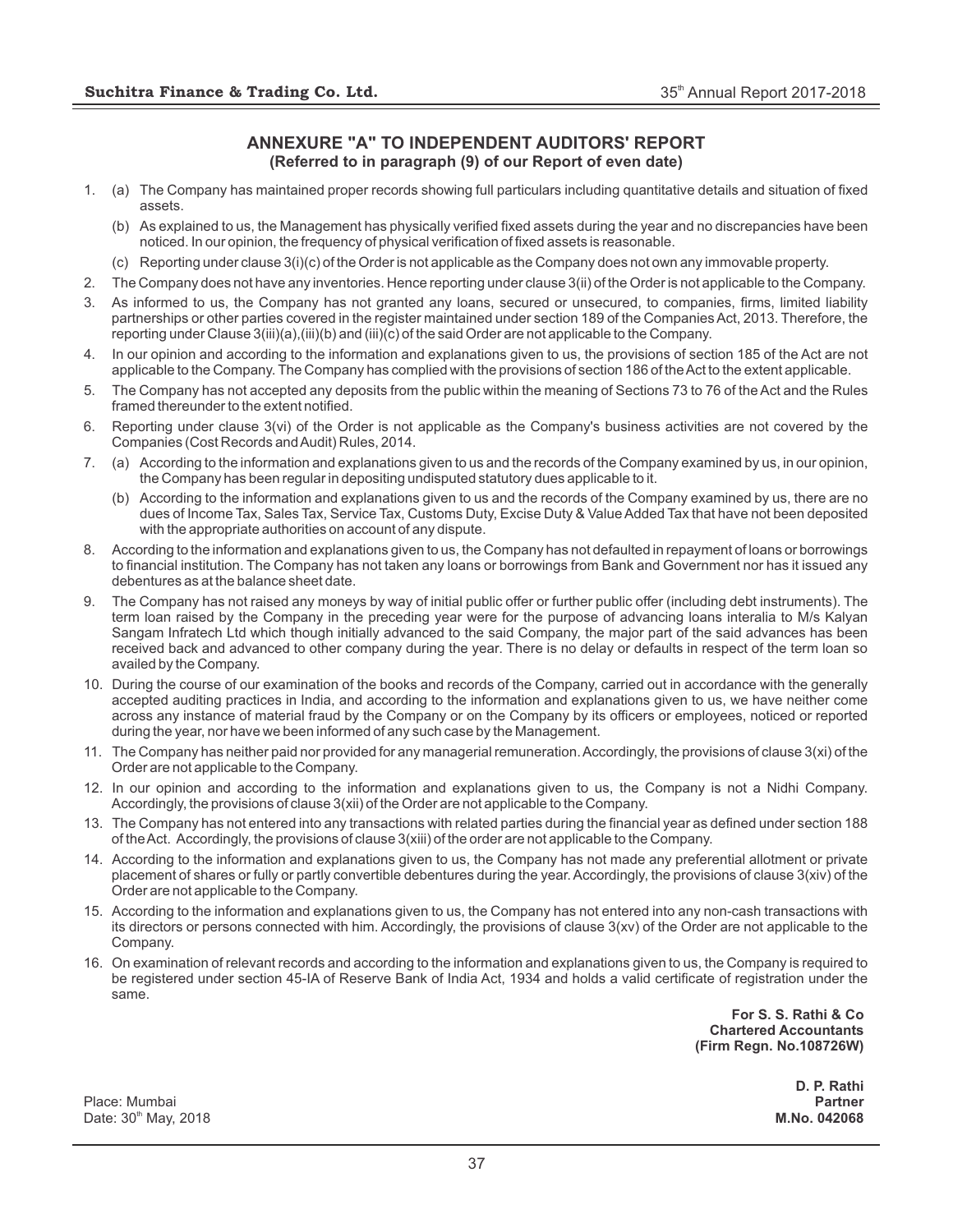## **ANNEXURE "B" TO THE INDEPENDENT AUDITOR'S REPORT**

**Referred to in paragraph 10(f) of the Independent Auditor's Report of even date to the members of Suchitra Finance & Trading Company Limited on the financial statements for the year ended 31st March, 2018**

#### **Report on the Internal Financial Controls under Clause (i) of Sub-section 3 of Section 143 of the Companies Act, 2013 ("the Act")**

1. We have audited the internal financial controls over financial reporting of Suchitra Finance & Trading Company Limited ("the Company") as of March 31, 2018 in conjunction with our audit of the financial statements of the Company for the year ended on that date.

#### **Management's Responsibility for Internal Financial Controls**

2. The Company's management is responsible for establishing and maintaining internal financial controls based on the internal control over financial reporting criteria established by the Company considering the essential components of internal control stated in the Guidance Note on Audit of Internal Financial Controls Over Financial Reporting issued by the Institute of Chartered Accountants of India (the "Guidance Note"). These responsibilities include the design, implementation and maintenance of adequate internal financial controls that were operating effectively for ensuring the orderly and efficient conduct of its business, including adherence to Company's policies, the safeguarding of its assets, the prevention and detection of frauds and errors, the accuracy and completeness of the accounting records, and the timely preparation of reliable financial information, as required under the Act.

#### **Auditors' Responsibility**

- 3. Our responsibility is to express an opinion on the Company's internal financial controls over financial reporting based on our audit. We conducted our audit in accordance with the Standards on Auditing prescribed under section 143(10) of Act and the Guidance Note, to the extent applicable to an audit of internal financial controls. Those Standards and the Guidance Note require that we comply with ethical requirements and plan and perform the audit to obtain reasonable assurance about whether adequate internal financial controls over financial reporting was established and maintained and if such controls operated effectively in all material respects.
- 4. Our audit involves performing procedures to obtain audit evidence about the adequacy of the internal financial controls system over financial reporting and their operating effectiveness. Our audit of internal financial controls over financial reporting included obtaining an understanding of internal financial controls over financial reporting, assessing the risk that a material weakness exists, and testing and evaluating the design and operating effectiveness of internal control based on the assessed risk. The procedures selected depend on the auditor's judgment, including the assessment of the risks of material misstatement of the financial statements, whether due to fraud or error.
- 5. We believe that the audit evidence we have obtained is sufficient and appropriate to provide a basis for our audit opinion on the Company's internal financial controls system over financial reporting.

#### **Meaning of Internal Financial Controls over Financial Reporting**

6. A company's internal financial control over financial reporting is a process designed to provide reasonable assurance regarding the reliability of financial reporting and the preparation of financial statements for external purposes in accordance with generally accepted accounting principles. A company's internal financial control over financial reporting includes those policies and procedures that (1) pertain to the maintenance of records that, in reasonable detail, accurately and fairly reflect the transactions and dispositions of the assets of the company; (2) provide reasonable assurance that transactions are recorded as necessary to permit preparation of financial statements in accordance with generally accepted accounting principles, and that receipts and expenditures of the company are being made only in accordance with authorisations of management and directors of the company; and (3) provide reasonable assurance regarding prevention or timely detection of unauthorised acquisition, use, or disposition of the company's assets that could have a material effect on the financial statements.

#### **Inherent Limitations of Internal Financial Controls over Financial Reporting**

7. Because of the inherent limitations of internal financial controls over financial reporting, including the possibility of collusion or improper management override of controls, material misstatements due to error or fraud may occur and not be detected. Also, projections of any evaluation of the internal financial controls over financial reporting to future periods are subject to the risk that the internal financial control over financial reporting may become inadequate because of changes in conditions, or that the degree of compliance with the policies or procedures may deteriorate.

#### **Opinion**

8. In our opinion, the Company has, in all material respects, an adequate internal financial controls system over financial reporting and such internal financial controls over financial reporting were operating effectively as at March 31, 2018, based on the internal control over financial reporting criteria established by the Company considering the essential components of internal control stated in the Guidance Note.

> **For S. S. Rathi & Co Chartered Accountants (Firm Regn. No.108726W)**

Place: Mumbai **Partner** th Date: 30 May, 2018 **M.No. 042068**

**D. P. Rathi**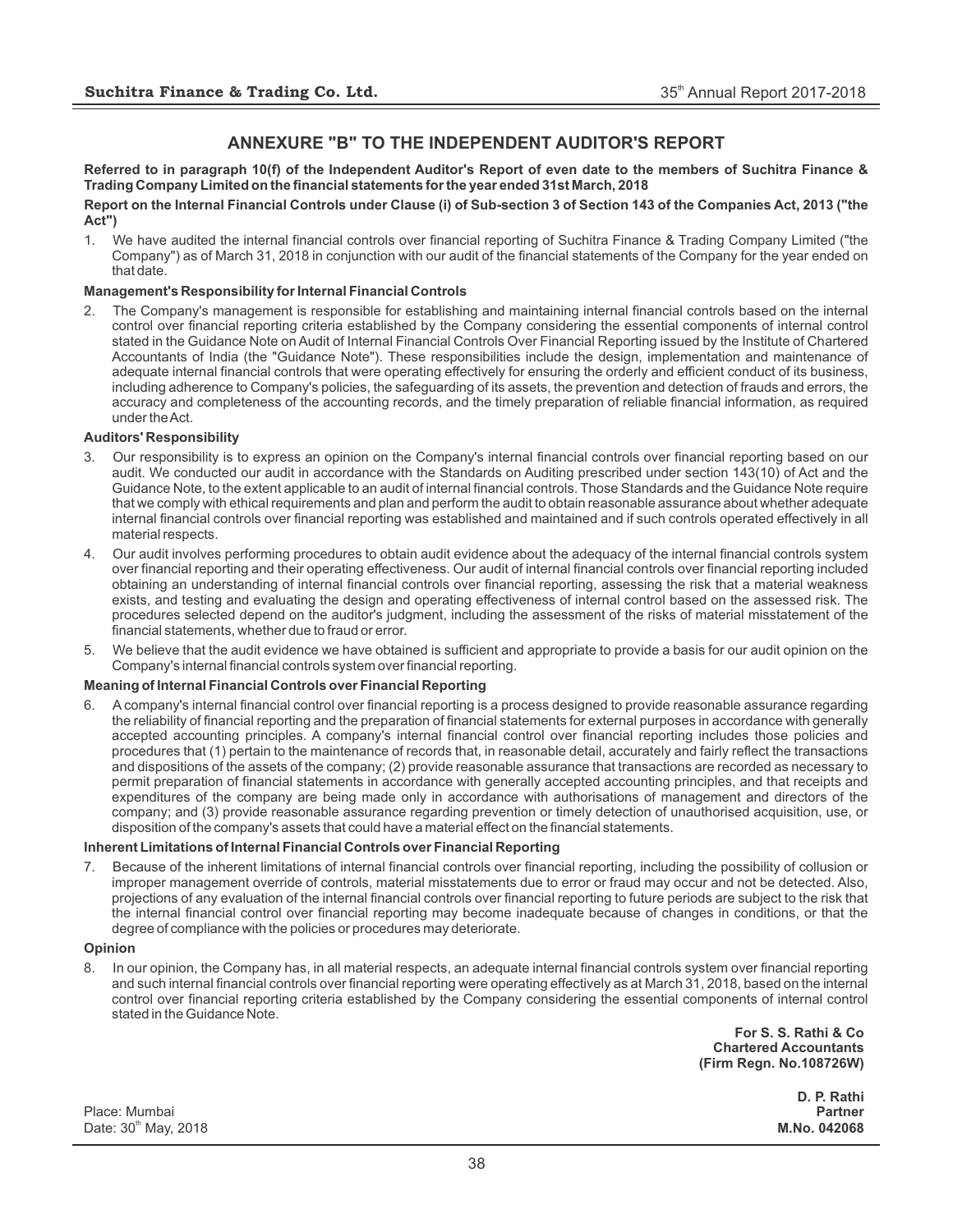# **BALANCE SHEET AS AT 31ST MARCH, 2018**

(Amounts in  $\bar{z}$ )

| <b>Particulars</b>                                                        | Note No.                                 | As at<br>31st March, 2018               | As at<br>31st March, 2017                     |
|---------------------------------------------------------------------------|------------------------------------------|-----------------------------------------|-----------------------------------------------|
| <b>EQUITY AND LIABILITIES</b>                                             |                                          |                                         |                                               |
| <b>Shareholders' Funds</b>                                                |                                          |                                         |                                               |
| Share Capital                                                             | $\overline{2}$                           | 9,32,25,500                             | 9,32,25,500                                   |
| Reserves & Surplus                                                        | 3                                        | 72,30,63,007                            | 66,06,68,162                                  |
|                                                                           |                                          | 81,62,88,507                            | 75,38,93,662                                  |
| <b>Non-current Liabilities</b>                                            |                                          |                                         |                                               |
| Long-term Borrowings                                                      | 4                                        | 30,50,85,365                            | 42, 10, 52, 633                               |
| Long-term Provisions                                                      | 5                                        | 76,56,873                               | 37,05,215                                     |
|                                                                           |                                          | 31,27,42,238                            | 42, 47, 57, 848                               |
| <b>Current Liabilities</b>                                                |                                          |                                         |                                               |
| Short-term Borrowings                                                     | 6                                        | 2,02,84,16,890                          | 55, 58, 75, 352                               |
| <b>Short-term Provisions</b>                                              | $\overline{7}$                           | 78,19,297                               | 53,98,702                                     |
| <b>Other Current Liabilities</b>                                          | 8                                        | 11,23,36,536                            | 8,47,22,877                                   |
|                                                                           |                                          | 2, 14, 85, 72, 723                      | 64,59,96,931                                  |
| <b>TOTAL</b>                                                              |                                          | 3,27,76,03,468                          | 1,82,46,48,442                                |
| <b>ASSETS</b>                                                             |                                          |                                         |                                               |
| <b>Non-current Assets</b>                                                 |                                          |                                         |                                               |
| <b>Fixed Assets</b>                                                       |                                          |                                         |                                               |
| Tangible                                                                  | 9                                        | 4,071                                   | 8,721                                         |
| Non-current Investments                                                   | 10                                       | 20,49,99,675                            | 20,49,99,675                                  |
| Deferred Tax Asset                                                        | 11                                       | 2,663                                   | 2,363                                         |
| Long-term Loans & Advances                                                | 12                                       | 14,97,693                               | 17,34,587                                     |
|                                                                           |                                          | 20,65,04,102                            | 20,67,45,346                                  |
| <b>Current Assets</b>                                                     |                                          |                                         |                                               |
| Cash and Bank Balances                                                    | 13                                       | 83,50,016                               | 2,17,065                                      |
| Short-term Loans & Advances                                               | 14                                       | 3,06,27,49,348                          | 1,48,20,86,031                                |
| <b>Other Current Assets</b>                                               | 15                                       | <b>NIL</b>                              | 13,56,00,000                                  |
|                                                                           |                                          | 3,07,10,99,364                          | 1,61,79,03,096                                |
| <b>TOTAL</b>                                                              |                                          | 3,27,76,03,468                          | 1,82,46,48,442                                |
| Summary of Significant Accounting Policies                                | 1                                        |                                         |                                               |
| The accompanying notes form an integral part of the Financial Statements. |                                          |                                         |                                               |
| As per our report of even date                                            |                                          | For and on behalf of the Board          |                                               |
| For S. S. Rathi & Co.                                                     |                                          | For Suchitra Finance & Trading Co. Ltd. |                                               |
| <b>Chartered Accountants</b><br>(Firm Regn. No.108726W)                   |                                          |                                         |                                               |
| D. P. Rathi                                                               | Vinod K. Sodani                          |                                         | Anjana Soni Thakur                            |
| Partner                                                                   | Chairman                                 |                                         | Whole Time Director                           |
| Mem. No. 042068                                                           | DIN: 00403740                            |                                         | DIN: 00401469                                 |
| <b>Place: Mumbai</b><br>Dated: 30th May, 2018                             | Govinda Soni<br><b>Company Secretary</b> |                                         | Antima Soni<br><b>Chief Financial Officer</b> |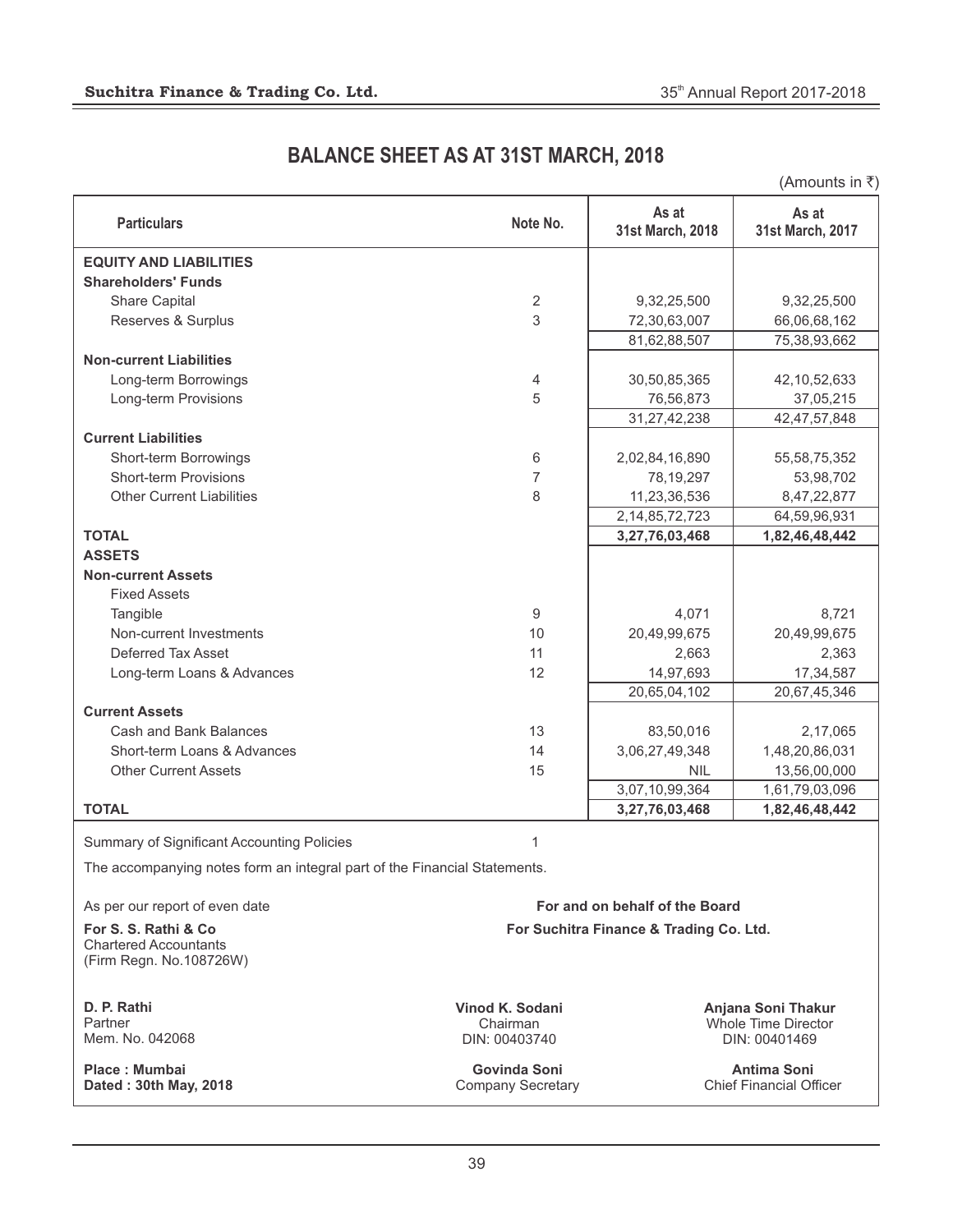# **STATEMENT OF PROFIT AND LOSS FOR THE YEAR ENDED 31ST MARCH, 2018**

|                                                                                  |                                              |                                                                   | (Amounts in ₹)                                       |  |
|----------------------------------------------------------------------------------|----------------------------------------------|-------------------------------------------------------------------|------------------------------------------------------|--|
| <b>Particulars</b>                                                               | Note No.                                     | <b>Year Ended</b><br>31st March, 2018                             | <b>Year Ended</b><br>31st March, 2017                |  |
| <b>Revenue</b>                                                                   |                                              |                                                                   |                                                      |  |
| Revenue from Operations                                                          | 16                                           | 24, 33, 51, 360                                                   | 12,69,90,749                                         |  |
| Other Income                                                                     | 17                                           | 15,847                                                            | <b>NIL</b>                                           |  |
| <b>Total Revenue</b>                                                             |                                              | 24, 33, 67, 207                                                   | 12,69,90,749                                         |  |
|                                                                                  |                                              |                                                                   |                                                      |  |
| <b>Expenses</b>                                                                  |                                              |                                                                   |                                                      |  |
| <b>Employee Benefits Expenses</b>                                                | 18                                           | 12,67,794                                                         | 11,01,290                                            |  |
| <b>Finance Costs</b>                                                             | 19                                           | 12,83,55,479                                                      | 5,31,76,916                                          |  |
| Depreciation                                                                     | 9                                            | 4,650                                                             | 11,906                                               |  |
| <b>Other Expenses</b>                                                            | 20                                           | 44,64,325                                                         | 43,41,627                                            |  |
| Increase in Contingent Provision<br>against Standard Assets                      |                                              | 39,51,658                                                         | 26,64,525                                            |  |
| <b>Total Expenses</b>                                                            |                                              | 13,80,43,906                                                      | 6,12,96,264                                          |  |
| <b>Profit Before Tax</b>                                                         |                                              | 10,53,23,301                                                      | 6,56,94,485                                          |  |
| Tax Expense:                                                                     |                                              |                                                                   |                                                      |  |
| - Current Tax                                                                    |                                              | 3, 17, 08, 354                                                    | 2,20,29,952                                          |  |
| - Deferred Tax                                                                   |                                              | (300)                                                             | (17)                                                 |  |
| <b>Profit For The Year</b>                                                       |                                              | 7,36,15,247                                                       | 4,36,64,550                                          |  |
| Earnings per equity share of face value of Rs.10/-each                           |                                              |                                                                   |                                                      |  |
| Basic and Diluted (Rs.)                                                          | 23                                           | 7.90                                                              | 4.68                                                 |  |
| Summary of Significant Accounting Policies                                       | 1                                            |                                                                   |                                                      |  |
| The accompanying notes form an integral part of the Financial Statements.        |                                              |                                                                   |                                                      |  |
| As per our report of even date                                                   |                                              | For and on behalf of the Board                                    |                                                      |  |
| For S. S. Rathi & Co.<br><b>Chartered Accountants</b><br>(Firm Regn. No.108726W) |                                              | For Suchitra Finance & Trading Co. Ltd.                           |                                                      |  |
| D. P. Rathi<br>Partner<br>Mem. No. 042068                                        | Vinod K. Sodani<br>Chairman<br>DIN: 00403740 | Anjana Soni Thakur<br><b>Whole Time Director</b><br>DIN: 00401469 |                                                      |  |
| Place: Mumbai<br>Dated: 30th May, 2018                                           | Govinda Soni<br><b>Company Secretary</b>     |                                                                   | <b>Antima Soni</b><br><b>Chief Financial Officer</b> |  |

40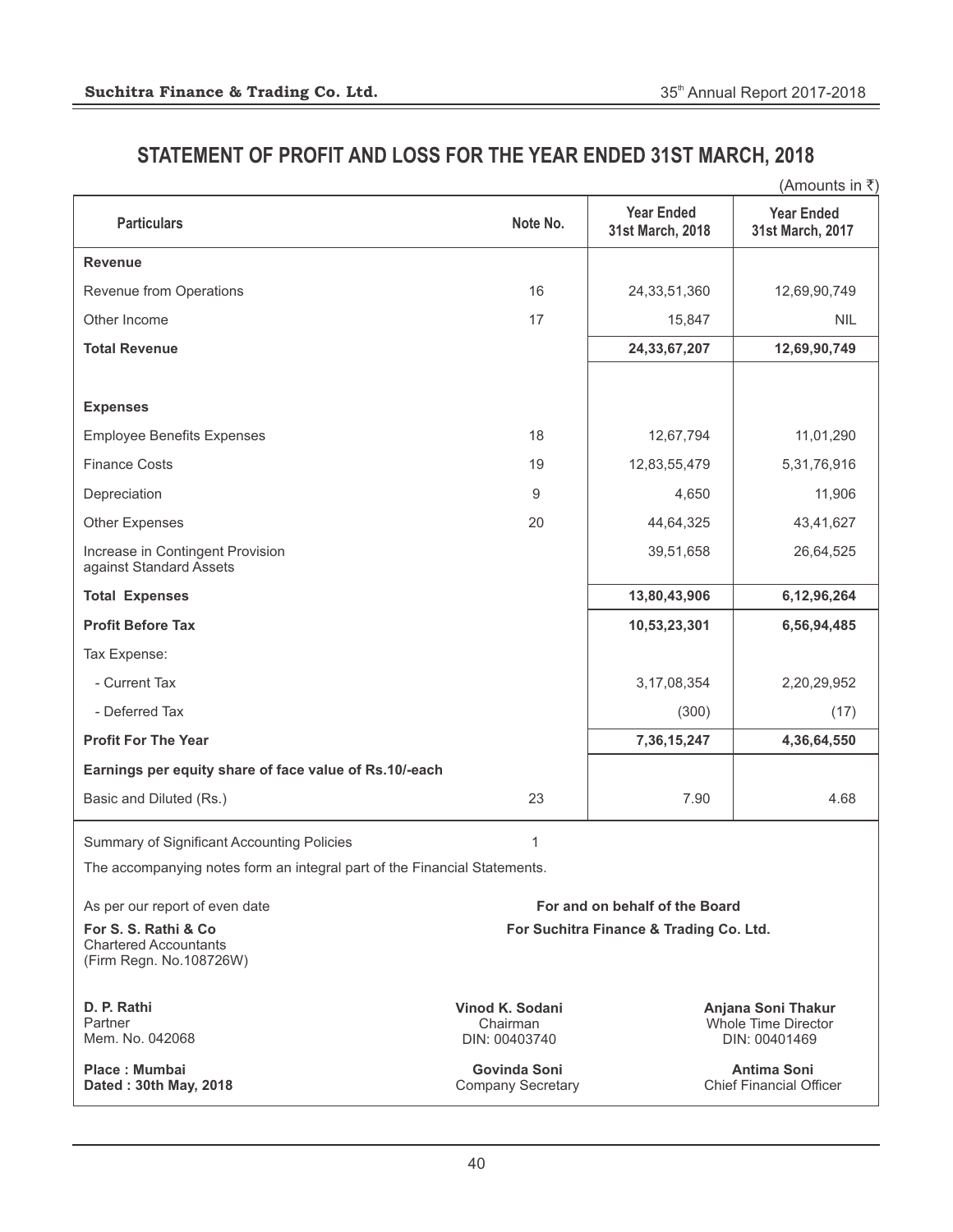# **CASH FLOW STATEMENT FOR THE YEAR ENDED 31ST MARCH, 2018**

(Amounts in  $\bar{z}$ )

|                | <b>Particulars</b>                                                                                                                              | Note No.        | As at<br>31st March, 2018               | As at<br>31st March, 2017 |
|----------------|-------------------------------------------------------------------------------------------------------------------------------------------------|-----------------|-----------------------------------------|---------------------------|
|                | A. CASH FLOW FROM OPERATING ACTIVITIES :                                                                                                        |                 |                                         |                           |
| a)             | Net Profit before taxes                                                                                                                         |                 | 10,53,23,301                            | 6,56,94,485               |
|                | Adjustments for:                                                                                                                                |                 |                                         |                           |
|                | Depreciation                                                                                                                                    |                 | 4,650                                   | 11,906                    |
|                | Interest on deferrement of Advance Tax                                                                                                          |                 | 6,70,225                                | 5,67,827                  |
|                | Interest on IT Refund                                                                                                                           |                 | (15, 847)                               | <b>NIL</b>                |
|                | <b>General Provision of Standard Assets</b>                                                                                                     |                 | 39,51,658                               | 26,64,525                 |
| b)             | OPERATING PROFIT BEFORE WORKING CAPITAL CHANGES<br>Adjustments for:                                                                             |                 | 10,99,33,987                            | 6,89,38,743               |
|                | Decrease/(Increase) in Short-term Loans and Advances                                                                                            |                 | (1,58,06,63,317)                        | (1,06,58,10,087)          |
|                | Decrease/(Increase) in Long-term Loans and Advances                                                                                             |                 | (6,958)                                 | (10, 441)                 |
|                | Increase/(Decrease) in Other Current Liabilities                                                                                                |                 | 12,81,026                               | 43,62,931                 |
|                | Decrease/(Increase) in Other Current Assets                                                                                                     |                 | 13,56,00,000                            | 7,38,99,970               |
|                | CASH GENERATED FROM OPERATIONS                                                                                                                  |                 | (1,33,38,55,262)                        | (83, 96, 71, 517)         |
|                | Direct Tax (Paid)/Refund                                                                                                                        |                 | (2,96,98,287)                           | (1,71,99,075)             |
|                | NET CASH FROM/(USED IN) OPERATING ACTIVITIES                                                                                                    |                 | (1, 36, 35, 53, 549)                    | (85, 68, 70, 592)         |
| <b>B.</b>      | <b>CASH FLOW FROM INVESTING ACTIVITIES:</b>                                                                                                     |                 |                                         |                           |
|                | Sale of Investments                                                                                                                             |                 | <b>NIL</b>                              | 20,65,00,000              |
|                | NET CASH FROM/(USED IN) INVESTING ACTIVITIES                                                                                                    |                 | <b>NIL</b>                              | 20,65,00,000              |
| $\mathbf{C}$ . | <b>CASH FLOW FROM FINANCING ACTIVITIES</b>                                                                                                      |                 |                                         |                           |
|                | Increase/(decrease) in Long-term Borrowings                                                                                                     |                 | (8,96,34,635)                           | 5,00,00,000               |
|                | Increase/(decrease) in Short-term Borrowings                                                                                                    |                 | 1,47,25,41,538                          | 22,72,37,469              |
|                | Dividend Paid                                                                                                                                   |                 | (93, 22, 550)                           | <b>NIL</b>                |
|                | <b>Tax on Distributed Profits</b>                                                                                                               |                 | (18, 97, 852)                           | <b>NIL</b>                |
|                | NET CASH FROM/(USED IN) FINANCING ACTIVITIES                                                                                                    |                 | 1,37,16,86,501                          | 64,82,90,102              |
|                | <b>NET INCREASE IN CASH AND CASH EQUIVALENTS</b>                                                                                                |                 | 81,32,952                               | (20, 80, 490)             |
|                | CASH AND CASH EQUIVALENTS                                                                                                                       |                 | 2,17,065                                | 22,97,555                 |
|                | (At the beginning of the year)                                                                                                                  |                 |                                         |                           |
|                | CASH AND CASH EQUIVALENTS<br>(At the end of the year)                                                                                           |                 | 83,50,016                               | 2,17,065                  |
| 1.             | The above cash flow statement has been prepared under the "Indirect Method" as set out in the Accounting Standard -3 on                         |                 |                                         |                           |
|                | Cash Flow Statement issued by The Institute of Chartered Accountants of India.                                                                  |                 |                                         |                           |
| 2.             | Previous Year's figure have been regrouped/ rearranged, wherever necessary, to correspond with the current year's<br>classification/disclosure. |                 |                                         |                           |
|                | As per our report of even date                                                                                                                  |                 | For and on behalf of the Board          |                           |
|                | For S. S. Rathi & Co.<br><b>Chartered Accountants</b><br>(Firm Regn. No.108726W)                                                                |                 | For Suchitra Finance & Trading Co. Ltd. |                           |
|                | D. P. Rathi                                                                                                                                     | Vinod K. Sodani |                                         | Anjana Soni Thakur        |
|                | Partner                                                                                                                                         | Chairman        |                                         | Whole Time Director       |
|                | Mem. No. 042068                                                                                                                                 | DIN: 00403740   |                                         | DIN: 00401469             |

**Place : Mumbai Dated : 30th May, 2018**

**Govinda Soni** Company Secretary

**Antima Soni** Chief Financial Officer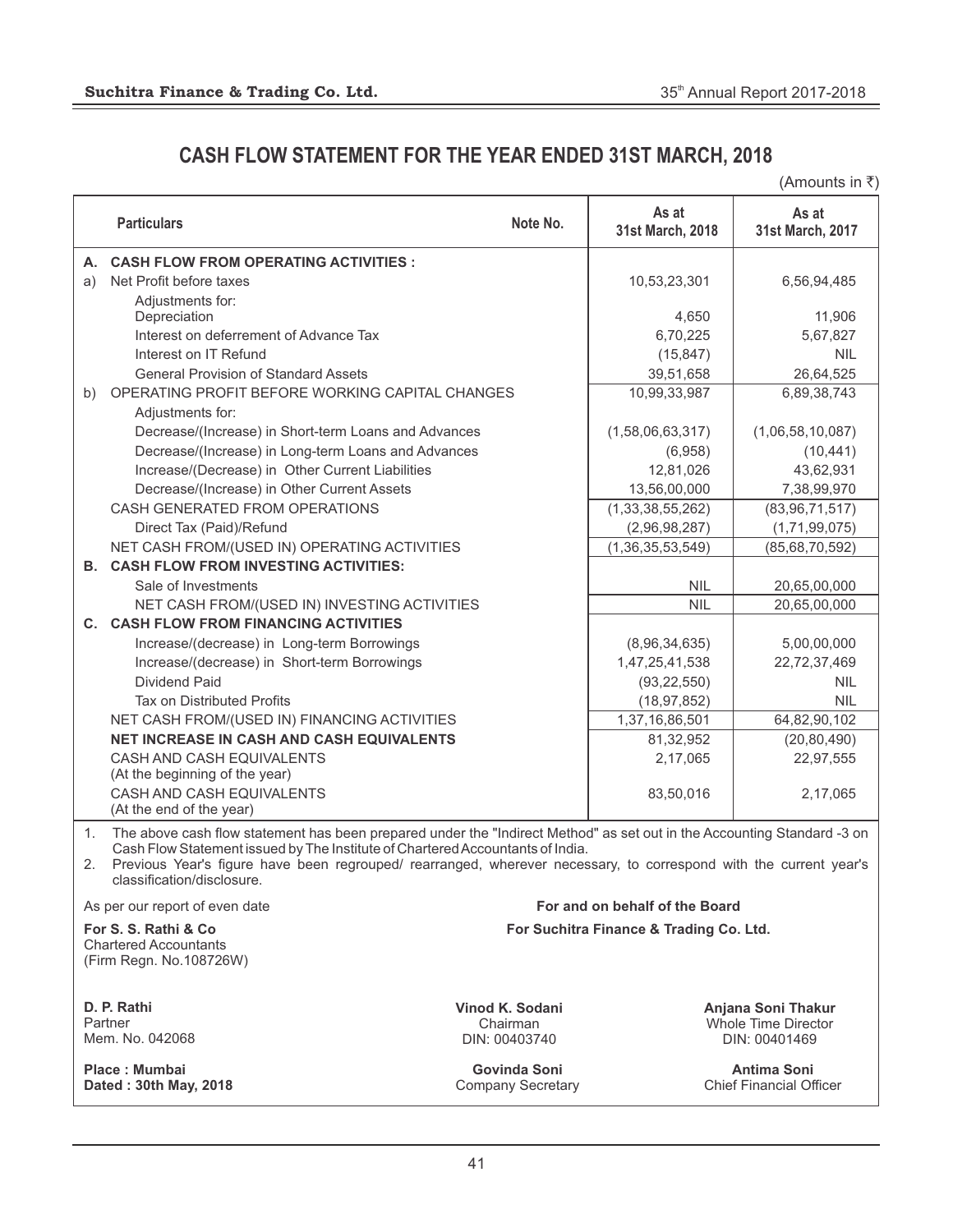#### **1 Summary of Significant Accounting Policies :-**

a. These financial statements have been prepared in accrodance with the Generally Accepted Accounting Principles in India under the historical cost convention under accrual basis. Pursuant to Section 133 of the Companies Act, 2013 read with Rule 7 of the Companies (Accounts) Rules, 2014, till the standards of accounting or an addendum thereto are prescribed by Central Government in consultation and recommendation of the National Financial Reporting Authority (NFRA), the existing Accounting Standards notified under the Companies Act, 1956 shall continue to apply. Till the NFRA is constituted, the Central Government in consultation with the National Advisory Committee on Accounting Standards has notified the Companies (Indian Accounting Standards) Rules, 2017 vide MCA's notification dated 16.02.15 as amended vide notification dated 30.03.16 which Accounting Standards are not yet applicable to the Company and will be applicable for the accounting period beginning on or after  $1<sup>st</sup>$  April, 2019.

Consequently, these financial statements have been prepared to comply in all material aspects with the accounting standards including the Accounting Standards notified under Section 211 (3C) of the Companies Act, 1956 (Companies (Accounting Standards), Rules, 2006, as amended) and other relevant provisions of the Companies Act, 2013.

- b. The Company follows the Prudential Norms for Asset Classification, Income Recognition, Accounting Standards, and Provisioning for bad and doubtful debts as prescribed by the Reserve Bank of India for Non Banking Financial Companies.
- c. Interest Income is recognised on a time proportion basis taking into account the amount outstanding and applicable interest rate.
- d. Fixed Assets are stated at cost less depreciation. The Company capitalises all the cost relating to acquisition and installation of fixed assets.
- e. Depreciation on Fixed Assets is provided to the extent of depreciable amount on the Written Down Value Method. Depreciation is provided based on the useful life of the assets as prescribed in Schedule II to the Companies Act, 2013.
- f. Long-term Investments are stated at cost after deducting provision made for permanent diminution in the value, if any.
- g. Income-tax expense comprises current tax and deferred tax charge or credit. The deferred tax asset and deferred tax liability is calculated by applying tax rate and tax laws that have been enacted or substantively enacted by the Balance Sheet date. Deferred tax asset arising mainly on account of brought forward losses and unabsorbed depreciation under tax laws, are recognised, only if there is a virtual certainty of its realisation, supported by convincing evidence. Deferred tax asset on account of other timing differences are recognised only to the extent there is a reasonable certainty of its realisation. At each Balance Sheet date, the carrying amount of deferred tax asset is reviewed to reassure realisation.
- h. Provisions are recognised for present obligations of uncertain timing or amount as a result of a past event where a reliable estimate can be made and it is probable that an outflow of resources embodying economic benefits will be required to settle the obligation.

When the Company expects some or all of a provision to be reimbursed, reimbursement is recognized as a separate asset, but only when the reimbursement is virtually certain. The expense relating to a provision is presented in the statement of profit and loss net of any reimbursement.

A contingent liability is a possible obligation that arises from past events whose existence will be confirmed by the occurrence or non-occurrence of one or more uncertain future events beyond the control of the Company or a present obligation that is not recognized because it is not probable that an outflow of resources will be required to settle the obligation. A contingent liability also arises in extremely rare cases where there is a liability that cannot be recognized because it cannot be measured reliably. The Company does not recognize a contingent liability but discloses its existence in the financial statements.

i. Statutory Reserve represents the reserve created pursuant to the Reserve Bank of India Act, 1934 ("the RBI Act"). In terms of Section 45-IC of the RBI Act, a NBFC is required to transfer an amount not less than 20% of its net profits to reserve fund before declaring any dividend.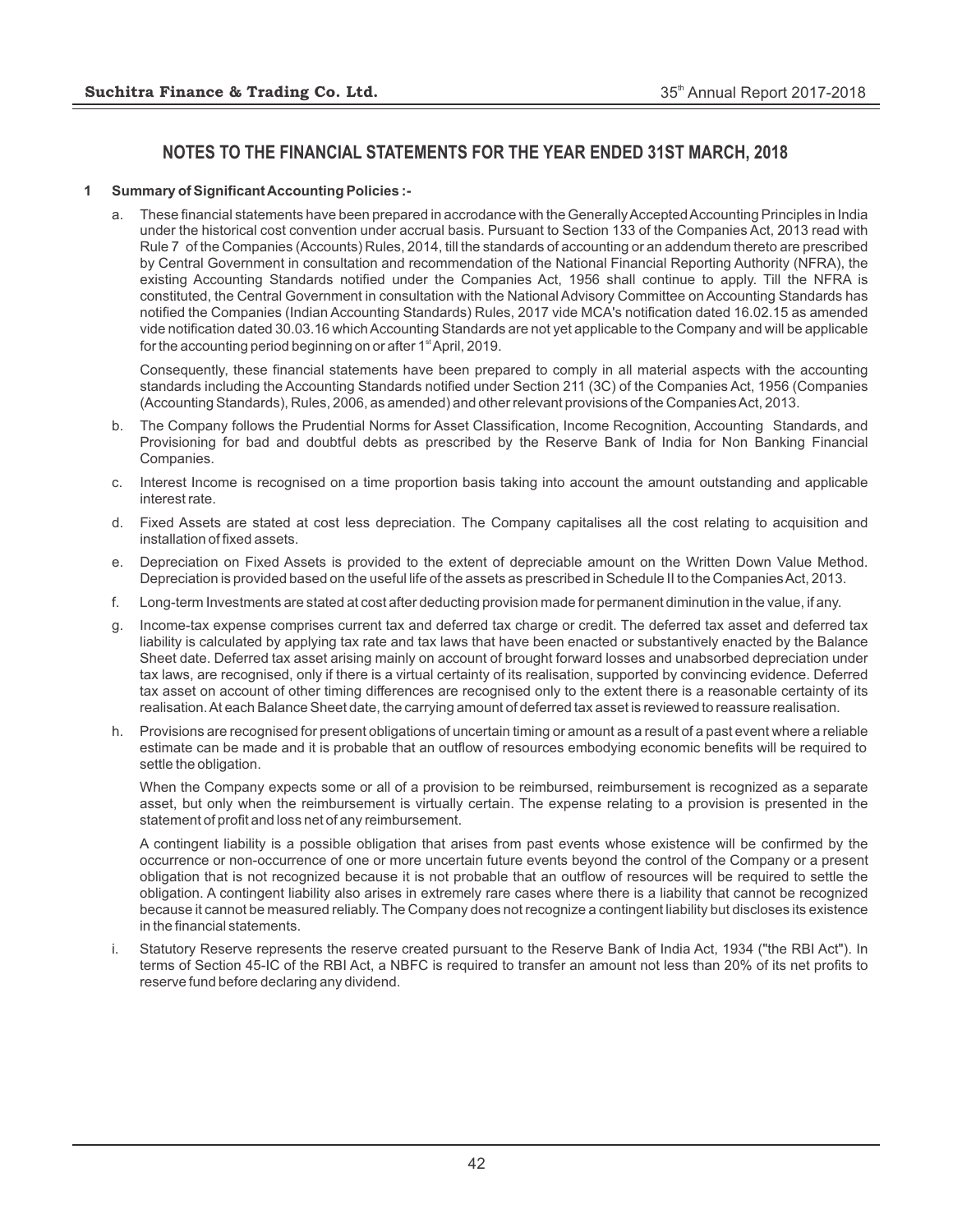|                    |    |                                                                                                                                                                          |                                                | (Amounts in ₹)                                 |
|--------------------|----|--------------------------------------------------------------------------------------------------------------------------------------------------------------------------|------------------------------------------------|------------------------------------------------|
| <b>Note</b><br>No. |    | <b>Particulars</b>                                                                                                                                                       | As at<br>31st March, 2018                      | As at<br>31st March, 2017                      |
| $\overline{2}$     |    | <b>Share Capital</b>                                                                                                                                                     |                                                |                                                |
|                    |    | Authorised:                                                                                                                                                              |                                                |                                                |
|                    |    | 9500000 (P.Y. 9500000) Equity Shares of Rs. 10/- each                                                                                                                    | 9,50,00,000                                    | 9,50,00,000                                    |
|                    |    | Issued, Subscribed and Paid-up:                                                                                                                                          |                                                |                                                |
|                    |    | 9322550 (P.Y. 9322550) Equity Shares of Rs. 10/- each                                                                                                                    | 9,32,25,500                                    | 9,32,25,500                                    |
|                    |    |                                                                                                                                                                          | 9,32,25,500                                    | 9,32,25,500                                    |
|                    | a. | The number of shares and amount outstanding at the beginning<br>and at the end of the reporting year is same.                                                            |                                                |                                                |
|                    | b. | The Company has only one class of equity shares having a par<br>value of Rs. 10/- per share. Each holder of equity share is entitled<br>to same right in all the assets. |                                                |                                                |
|                    | C. | Detail of shares held by the holding company                                                                                                                             |                                                |                                                |
|                    |    | <b>Particulars</b>                                                                                                                                                       | No. of Shares Held                             | <b>No. of Shares Held</b>                      |
|                    |    | Marigold Investrade Private Limited                                                                                                                                      | 5880250                                        | 5505850                                        |
|                    | d. | Shares in the Company held by each shareholders holding<br>more than 5% shares:                                                                                          |                                                |                                                |
|                    |    | No. of Shareholders each holding<br>more than 5% of the share capital                                                                                                    | No. of Shares Held<br>Percentage of<br>holding | No. of Shares Held<br>Percentage of<br>holding |
|                    |    | One shareholder (P.Y. One shareholder)                                                                                                                                   | 5880250                                        | 5505850                                        |
|                    |    |                                                                                                                                                                          | 63.08%                                         | 59.06%                                         |
| 3                  |    | <b>Reserves &amp; Surplus</b>                                                                                                                                            |                                                |                                                |
|                    | а. | Statutory Reserve / Special reserve as per RBI Act                                                                                                                       | 1,95,000                                       | 1,95,000                                       |
|                    |    | Add: Set aside during the year                                                                                                                                           | 1,47,24,000                                    | <b>NIL</b>                                     |
|                    |    | <b>Closing Balance</b>                                                                                                                                                   | 1,49,19,000                                    | 1,95,000                                       |
|                    |    |                                                                                                                                                                          |                                                |                                                |
|                    | b. | <b>Amalgamation Reserve</b><br>(Opening & Closing Balance)                                                                                                               | 61,26,51,582                                   | 61,26,51,581                                   |
|                    | C. | <b>General Reserve</b>                                                                                                                                                   |                                                |                                                |
|                    |    | <b>Opening Balance</b>                                                                                                                                                   | <b>NIL</b>                                     | <b>NIL</b>                                     |
|                    |    | Add: Addition during the year                                                                                                                                            | 1,84,04,000                                    | <b>NIL</b>                                     |
|                    |    | <b>Closing Balance</b>                                                                                                                                                   | 1,84,04,000                                    | <b>NIL</b>                                     |
|                    | d. | Surplus in Statement of Profit and Loss                                                                                                                                  |                                                |                                                |
|                    |    | Opening Balance                                                                                                                                                          | 4,78,21,580                                    | 41,57,030                                      |
|                    |    | Add: Net Profit for the current year                                                                                                                                     | 7,36,15,247                                    | 4,36,64,550                                    |
|                    |    | Amount Available for appropriations                                                                                                                                      | 12, 14, 36, 828                                | 4,78,21,580                                    |
|                    |    | Less: Transfer to Reserve Fund in terms of section 45-IC(1)                                                                                                              |                                                |                                                |
|                    |    | of the Reserve Bank of India Act, 1934                                                                                                                                   | 1,47,24,000                                    | <b>NIL</b>                                     |
|                    |    | Less: Transfer to General Reserve                                                                                                                                        | 1,84,04,000                                    | <b>NIL</b>                                     |
|                    |    | <b>Dividend</b>                                                                                                                                                          | 93,22,550                                      | <b>NIL</b>                                     |
|                    |    | Tax on Dividend                                                                                                                                                          | 18,97,852                                      | <b>NIL</b>                                     |
|                    |    | <b>Closing Balance</b>                                                                                                                                                   | 7,70,88,426                                    | 4,78,21,580                                    |
|                    |    |                                                                                                                                                                          | 72,30,63,007                                   | 66,06,68,162                                   |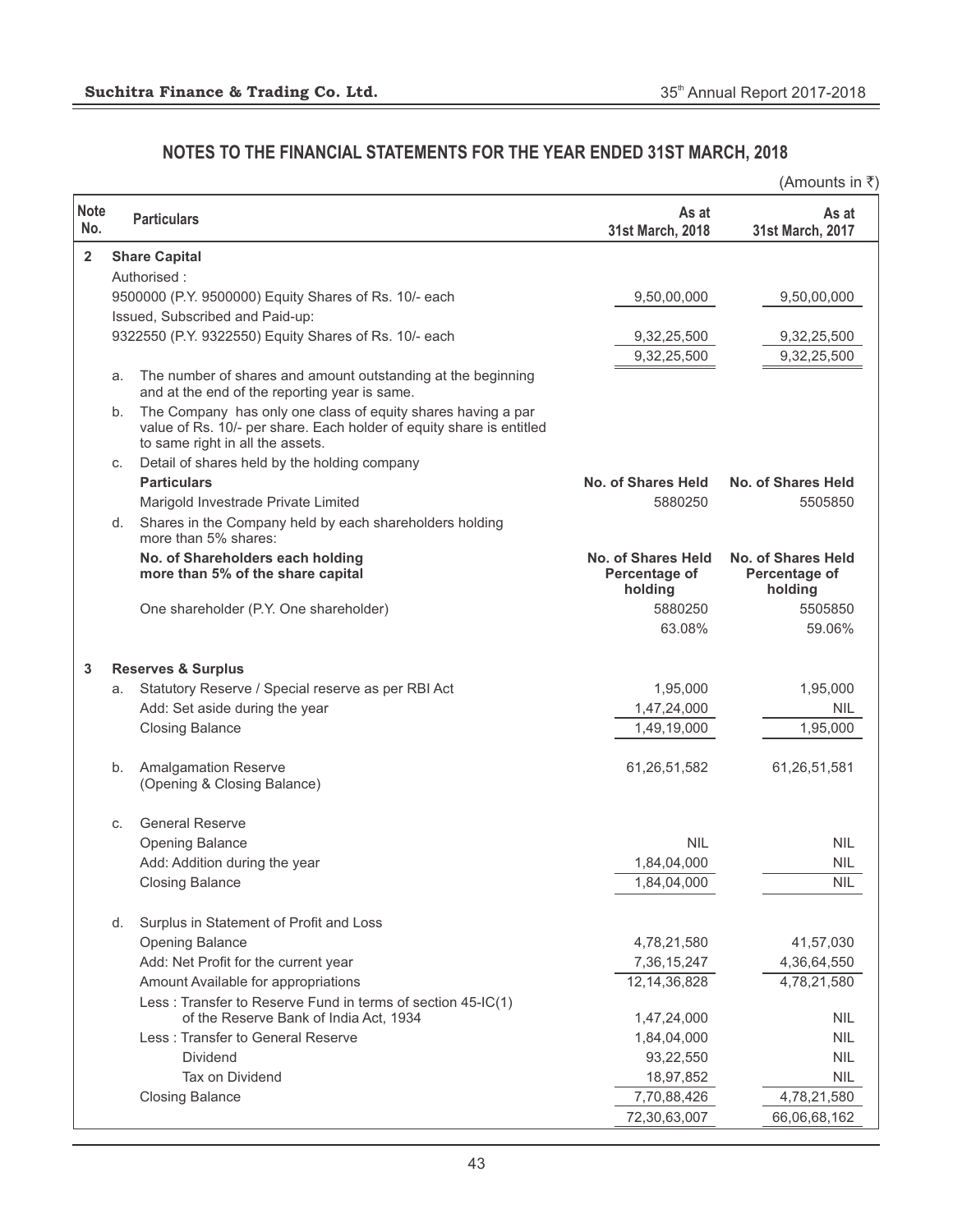|                    |                                                                                                                                                                                                                                                                                                                                                                                                                        |                           | (Amounts in ₹)            |
|--------------------|------------------------------------------------------------------------------------------------------------------------------------------------------------------------------------------------------------------------------------------------------------------------------------------------------------------------------------------------------------------------------------------------------------------------|---------------------------|---------------------------|
| <b>Note</b><br>No. | <b>Particulars</b>                                                                                                                                                                                                                                                                                                                                                                                                     | As at<br>31st March, 2018 | As at<br>31st March, 2017 |
| 4                  | <b>Long-term Borrowings</b>                                                                                                                                                                                                                                                                                                                                                                                            |                           |                           |
|                    | Secured*                                                                                                                                                                                                                                                                                                                                                                                                               |                           |                           |
|                    | - Term Loan from IL&FS Financial Services Ltd                                                                                                                                                                                                                                                                                                                                                                          | 41,03,65,365              | 50,00,00,000              |
|                    | Less: Amount disclosed under the head                                                                                                                                                                                                                                                                                                                                                                                  | 10,52,80,000              | 7,89,47,367               |
|                    | Other Current Liabilities (Refer Note 8)                                                                                                                                                                                                                                                                                                                                                                               |                           |                           |
|                    |                                                                                                                                                                                                                                                                                                                                                                                                                        | 30,50,85,365              | 42, 10, 52, 633           |
|                    | $^\star$<br>The term loan from financial institution is repayable in 19 equated quarterly instalments starting from 1 <sup>st</sup> July, 2017. The loan<br>is secured against hypothecation of receivables of loans advanced to Kalyan Sangam Infratech Ltd. and Kalyan Toll<br>Infrastructure Ltd. Current maturity of loan due and payable within a year is classified as other current liabilities (Refer Note 8). |                           |                           |
| 5                  | <b>Long-term Provisions</b>                                                                                                                                                                                                                                                                                                                                                                                            |                           |                           |
|                    | <b>Contingent Provision against Standard Assets</b>                                                                                                                                                                                                                                                                                                                                                                    | 76,56,873                 | 37,05,215                 |
|                    |                                                                                                                                                                                                                                                                                                                                                                                                                        | 76,56,873                 | 37,05,215                 |
| 6                  | <b>Short-term Borrowings</b>                                                                                                                                                                                                                                                                                                                                                                                           |                           |                           |
|                    | Unsecured                                                                                                                                                                                                                                                                                                                                                                                                              |                           |                           |
|                    | --Loans from Others                                                                                                                                                                                                                                                                                                                                                                                                    | 2,02,84,16,890            | 55, 58, 75, 352           |
|                    |                                                                                                                                                                                                                                                                                                                                                                                                                        | 2,02,84,16,890            | 55,58,75,352              |
| $\overline{7}$     | <b>Short-term Provisions</b>                                                                                                                                                                                                                                                                                                                                                                                           |                           |                           |
|                    | Provision for Tax (net of taxes paid)                                                                                                                                                                                                                                                                                                                                                                                  | 78,19,297                 | 53,98,702                 |
|                    |                                                                                                                                                                                                                                                                                                                                                                                                                        | 78,19,297                 | 53,98,702                 |
| 8                  | <b>Other Current Liabilities</b>                                                                                                                                                                                                                                                                                                                                                                                       |                           |                           |
|                    | Current maturity of long-term borrowings (Refer Note 4)                                                                                                                                                                                                                                                                                                                                                                | 10,52,80,000              | 7,89,47,367               |
|                    | <b>Statutory Dues</b>                                                                                                                                                                                                                                                                                                                                                                                                  | 66,61,385                 | 54, 13, 453               |
|                    | Other Payables                                                                                                                                                                                                                                                                                                                                                                                                         | 3,22,705                  | 3,62,057                  |
|                    | <b>Unclaimed Dividend</b>                                                                                                                                                                                                                                                                                                                                                                                              | 72,446                    | Nil                       |
|                    |                                                                                                                                                                                                                                                                                                                                                                                                                        | 11,23,36,536              | 8,47,22,877               |
|                    |                                                                                                                                                                                                                                                                                                                                                                                                                        |                           |                           |
| 9                  | <b>Tangible Fixed Assets</b>                                                                                                                                                                                                                                                                                                                                                                                           |                           | (Amounts in ₹)            |

## **9 Tangible Fixed Assets**

|                          |                   | <b>GROSS BLOCK</b>                        |                   |                   | <b>DEPRECIATION</b>           |                   |                   | <b>NET BLOCK</b>  |  |
|--------------------------|-------------------|-------------------------------------------|-------------------|-------------------|-------------------------------|-------------------|-------------------|-------------------|--|
| <b>Description</b>       | As AT<br>01/04/17 | <b>ADDITIONS/</b><br><b>((DEDUCTIONS)</b> | As At<br>31/03/18 | As At<br>01/04/17 | <b>FOR THE</b><br><b>YEAR</b> | As At<br>31/03/18 | As At<br>31/03/18 | As At<br>31/03/17 |  |
| <b>COMPUTER/ PRINTER</b> | 53.025            | <b>NIL</b>                                | 53.025            | 46.639            | 3.490                         | 50.129            | 2.896             | 6,386             |  |
| AIR CONDITIONER          | 23.500            | NIL.                                      | 23,500            | 21.165            | 1,160                         | 22.325            | 1.175             | 2,335             |  |
|                          |                   |                                           |                   |                   |                               |                   |                   |                   |  |
| Total                    | 76.525            | <b>NIL</b>                                | 76.525            | 67.804            | 4.650                         | 72.454            | 4.071             | 8.721             |  |
| Previous Year            | 76.525            | <b>NIL</b>                                | 76.525            | 55,898            | 11,906                        | 67,804            | 8.721             | 20,627            |  |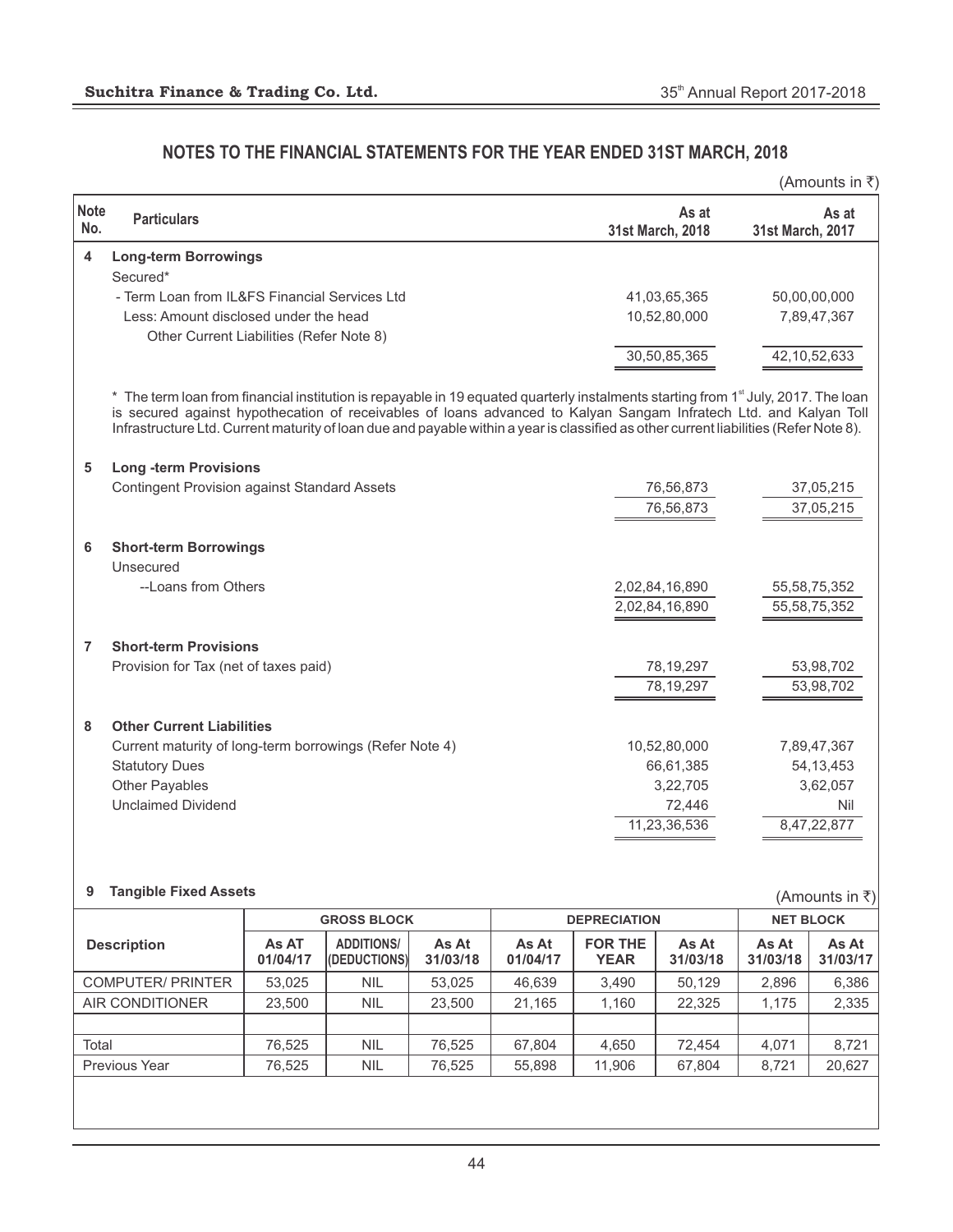|                    |                                                                                                               |                           | (Amounts in ₹)            |
|--------------------|---------------------------------------------------------------------------------------------------------------|---------------------------|---------------------------|
| <b>Note</b><br>No. | <b>Particulars</b>                                                                                            | As at<br>31st March, 2018 | As at<br>31st March, 2017 |
| 10                 | <b>Non-current Investments</b>                                                                                |                           |                           |
|                    | <b>Non-trade Investments</b>                                                                                  |                           |                           |
|                    | <b>Unquoted</b>                                                                                               |                           |                           |
|                    | <b>Investment in Equity Instruments</b>                                                                       |                           |                           |
|                    | 1200 (1200) Eq. Shares of Rs.100/- each of Finworth Investment Pvt. Ltd.                                      | 12,00,000                 | 12,00,000                 |
|                    | 10000 (10000) Eq. Shares of Rs.10/- each of Parishray Elegancy Pvt. Ltd.                                      | 10,00,000                 | 10,00,000                 |
|                    | 10000 (10000) Eq. Shares of Rs.10/- each of Pisces Securities Pvt. Ltd.                                       | 10,00,000                 | 10,00,000                 |
|                    | 6665 (6665) Eq. Shares of Rs. 10/- each of Shiv Shivam Developers Pvt. Ltd.                                   | 12,99,675                 | 12,99,675                 |
|                    |                                                                                                               | 44,99,675                 | 44,99,675                 |
|                    | <b>Investment in Preference Shares</b>                                                                        |                           |                           |
|                    | 2000000 (2000000) Pref. Sh. of Rs. 10/- each of Keti Sangam                                                   |                           |                           |
|                    | Infrastructure (India) Limited                                                                                | 20,05,00,000              | 20,05,00,000              |
|                    |                                                                                                               | 20,05,00,000              | 20,05,00,000              |
|                    | <b>Total Non -current Investments</b>                                                                         | 20,49,99,675              | 20,49,99,675              |
| 11                 | <b>Deferred Tax Asset</b>                                                                                     |                           |                           |
|                    | Major components of Deferred Tax Asset arising on account of temporary<br>timing differences are given below: |                           |                           |
|                    | <b>Deferred Tax Asset</b>                                                                                     |                           |                           |
|                    | Difference between Book & Tax Depreciation                                                                    | 2,663                     | 2363                      |
|                    | <b>Deferred Tax Liability</b>                                                                                 |                           |                           |
|                    | Difference between Book & Tax Depreciation                                                                    | <b>NIL</b>                | <b>NIL</b>                |
|                    | Deferred Tax Asset (net)                                                                                      | 2,663                     | 2,363                     |
|                    | 12 Long-term Loans & Advances                                                                                 |                           |                           |
|                    | (Unsecured, considered good)                                                                                  |                           |                           |
|                    | <b>Security Deposits</b>                                                                                      | 10,00,000                 | 10,00,000                 |
|                    | Other Loans & Advances                                                                                        |                           |                           |
|                    | -- Advance Income Tax (net of Provision)                                                                      | 4,80,294                  | 7,24,146                  |
|                    | --Service Tax Credit Available                                                                                | <b>NIL</b>                | 10,441                    |
|                    | --GST Credit Available                                                                                        | 17,399                    | <b>NIL</b>                |
|                    |                                                                                                               | 14,97,693                 | 17,34,587                 |
|                    | 13 Cash & Bank Balances                                                                                       |                           |                           |
|                    |                                                                                                               |                           |                           |
|                    | Cash & Cash Equivalents<br>--Cash on Hand                                                                     | 33,061                    | 58,038                    |
|                    | --Balance with Bank                                                                                           |                           |                           |
|                    | in Current Account                                                                                            | 82,44,509                 | 1,59,027                  |
|                    | <b>Other Bank Balances</b>                                                                                    |                           |                           |
|                    | -- in Unpaid Dividend Accounts                                                                                | 72,446                    | <b>NIL</b>                |
|                    |                                                                                                               | 83,50,016                 | 2,17,065                  |
|                    |                                                                                                               |                           |                           |
|                    |                                                                                                               |                           |                           |
|                    |                                                                                                               |                           |                           |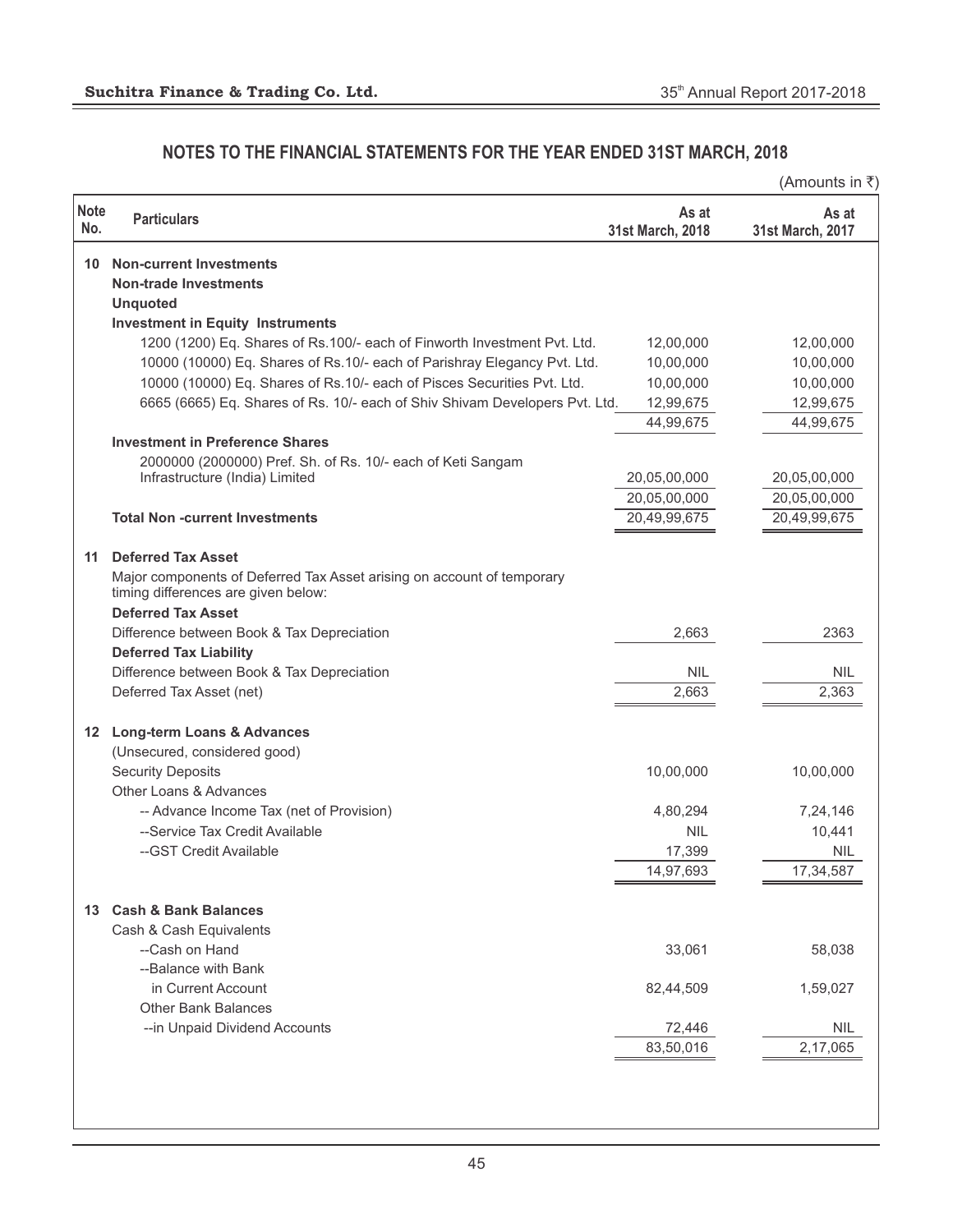|                    |                                        |                           | (Amounts in ₹)            |
|--------------------|----------------------------------------|---------------------------|---------------------------|
| <b>Note</b><br>No. | <b>Particulars</b>                     | As at<br>31st March, 2018 | As at<br>31st March, 2017 |
| 14                 | <b>Short-term Loans &amp; Advances</b> |                           |                           |
|                    | (Unsecured, considered good)           |                           |                           |
|                    | Loans and Advances                     |                           |                           |
|                    | to Staff                               | <b>NIL</b>                | 21,500                    |
|                    | to Others                              | 3,06,27,49,348            | 1,48,20,64,531            |
|                    |                                        | 3,06,27,49,348            | 1,48,20,86,031            |
| 15                 | <b>Other Current Assets</b>            |                           |                           |
|                    | <b>Other Receivables</b>               | NIL                       | 13,56,00,000              |
|                    |                                        | <b>NIL</b>                | 13,56,00,000              |
|                    | <b>16 Revenue From Operations</b>      |                           |                           |
|                    | Interest on Loan                       | 21,58,35,560              | 9,08,88,000               |
|                    | <b>Syndication Fees</b>                | 2,75,15,800               | 3,61,02,749               |
|                    |                                        | 24, 33, 51, 360           | 12,69,90,749              |
| 17                 | <b>Other Income</b>                    |                           |                           |
|                    | Interest on I.T.Refund                 | 15,847                    | <b>NIL</b>                |
|                    |                                        | 15,847                    | <b>NIL</b>                |
| 18                 | <b>Employee Benefits Expenses</b>      |                           |                           |
|                    | Salary, bonus etc.                     | 12,64,736                 | 10,99,865                 |
|                    | <b>Staff Welfare</b>                   | 3,058                     | 1,425                     |
|                    |                                        | 12,67,794                 | 11,01,290                 |
| 19                 | <b>Finance Costs</b>                   |                           |                           |
|                    | Interest on Loan                       | 12,66,27,914              | 4,62,50,769               |
|                    | Interest on deferement of advance tax  | 6,70,225                  | 5,67,827                  |
|                    | Franking Charges and Stamp Duty        | 10,57,340                 | 10,31,820                 |
|                    | Processing Fees for Loan               | <b>NIL</b>                | 53,26,500                 |
|                    |                                        | 12,83,55,479              | 5,31,76,916               |
| 20                 | <b>Other Expenses</b>                  |                           |                           |
|                    | <b>Listing Fees</b>                    | 2,88,359                  | 2,49,038                  |
|                    | <b>Professional Fees</b>               | 33,75,806                 | 35,29,330                 |
|                    | <b>Legal Fees</b>                      | 53,875                    | 1,00,500                  |
|                    | Depository Charges                     | 48,488                    | 68,701                    |
|                    | Advertisement                          | 35,681                    | 54,743                    |
|                    | <b>Auditors' Remuneration</b>          |                           |                           |
|                    | - For Statuory Audit                   | 38,625                    | 25,125                    |
|                    | - For Tax Audit                        | 16,450                    | 10,050                    |
|                    | - For Income Tax Matters               | Nil                       | 2,512                     |
|                    | - For Certification & Other Matters    | 10,700                    | 13,754                    |
|                    | <b>Internal Audit Fees</b>             | 32,700                    | 17,250                    |
|                    | <b>Secretarial Audit Fees</b>          | 63,100                    | 29,500                    |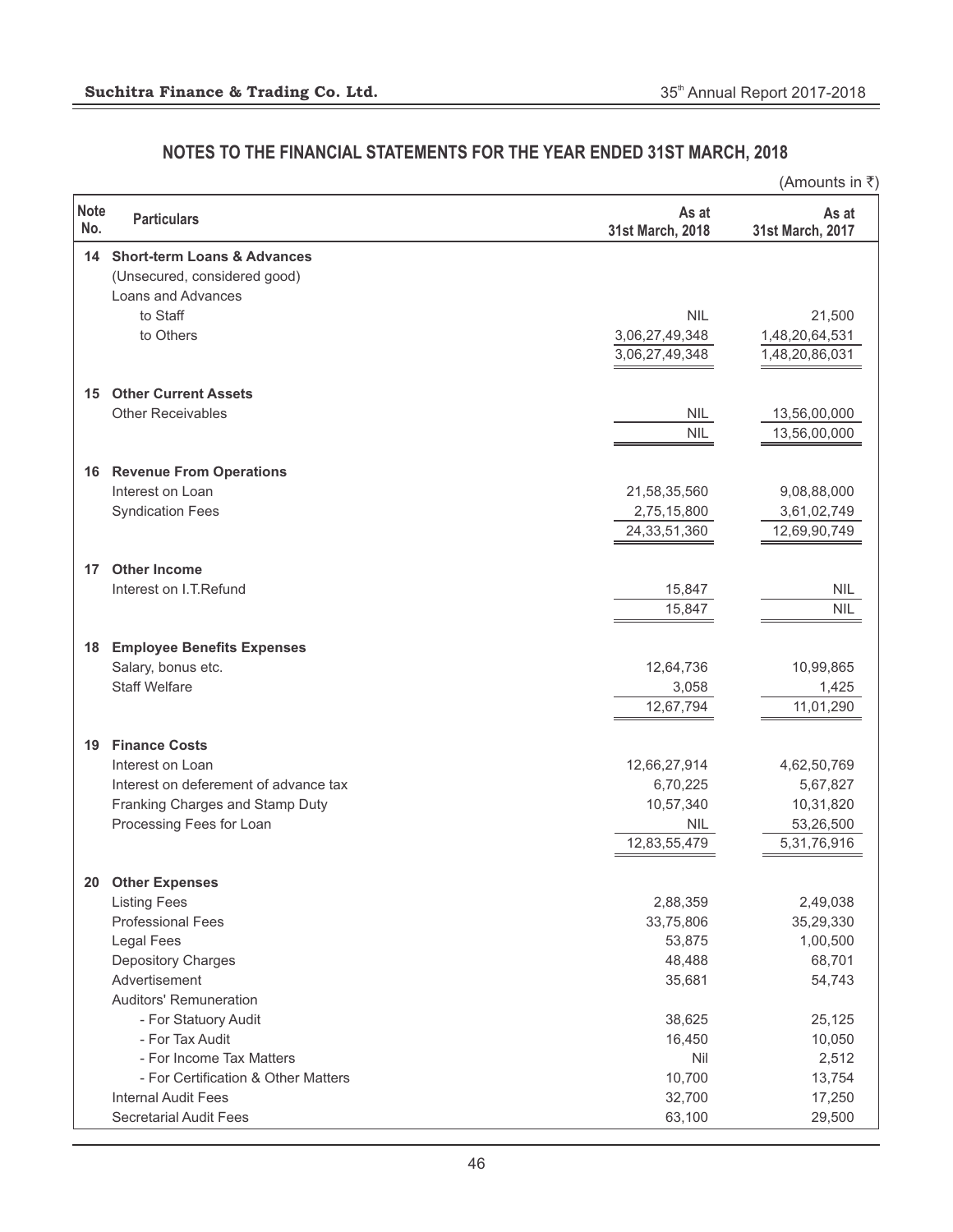|                    |                                  |                           | (Amounts in ₹)            |
|--------------------|----------------------------------|---------------------------|---------------------------|
| <b>Note</b><br>No. | <b>Particulars</b>               | As at<br>31st March, 2018 | As at<br>31st March, 2017 |
|                    | <b>Filing Fees</b>               | 1,000                     | 10,885                    |
|                    | <b>Printing &amp; Stationery</b> | 4,307                     | 5,461                     |
|                    | Office Rent                      | 3,26,063                  | 1,26,300                  |
|                    | <b>Membership Fees</b>           | 21,800                    | 26,525                    |
|                    | <b>Sundry Expenses</b>           | 1,14,528                  | 57,214                    |
|                    | Postage and Courier Charges      | 15,026                    | 4,739                     |
|                    | <b>Profession Tax</b>            | 2,500                     | 2,500                     |
|                    | Web Designing Charges            | 7,750                     | 7,500                     |
|                    | <b>Telephone Expenses</b>        | 3,188                     | Nil                       |
|                    | <b>Travelling Expenses</b>       | 4,380                     | Nil                       |
|                    |                                  | 44,64,325                 | 43,41,627                 |
| 21                 | <b>Segment Reporting</b>         |                           |                           |

The Company is engaged solely in financial & investment activity segment and all activities of the Company revolve around this business. As such there are no other reportable segment as defined by Accounting Standard - 17 on "Segment Reporting" issued by the Institute of Chartered Accountants of India.

**22** As per Accounting Standard - 18 on " Related Party Disclosure" issued by the Institute of Chartered Accountants of India, there were no transactions and outstanding year end balance with related parties during the year.

#### **23 Earnings Per Share (EPS)**

|    |                                                                      | 2017-18     | 2016-17     |
|----|----------------------------------------------------------------------|-------------|-------------|
| a) | Weighted Average Number of Equity Shares outstanding during the year | 9322550     | 9322550     |
|    | b) Net Profit after tax available for Equity Shareholders (Rs.)      | 7.36.15.247 | 4.36.64.550 |
| C) | Basic and Diluted Earnings Per Share (Rs.)                           | 7.90        | 4.68        |
| d) | Nominal Value Per Share (Rs.)                                        | $10/-$      | $10/-$      |
|    |                                                                      |             |             |

The Company does not have any outstanding dilutive potential equity shares.

**24** A dividend at the rate of Rs. 1.20 per share for the year 2017-18 has been recommended by the Board of Directors for declaration at the ensuing Annual General Meeting. The said dividend and dividend distribution tax on such dividend aggregating to Rs. 1,34,86,593/- is not provided in the accounts in conformity with the Accounting standard (AS 4) as revised.

#### **25 Previous year figures**

Previous Year's figures have been regrouped/reclassified, wherever necessary, to correspond with the current year's classification/disclosures.

**For S. S. Rathi & Co** Chartered Accountants (Firm Regn. No.108726W)

**D. P. Rathi** Partner Mem. No. 042068

**Place : Mumbai Dated : 30th May, 2018** **Vinod K. Sodani** Chairman DIN: 00403740

**Govinda Soni** Company Secretary **Anjana Soni Thakur** Whole Time Director DIN: 00401469

**For and on behalf of the Board For Suchitra Finance & Trading Co. Ltd.**

> **Antima Soni** Chief Financial Officer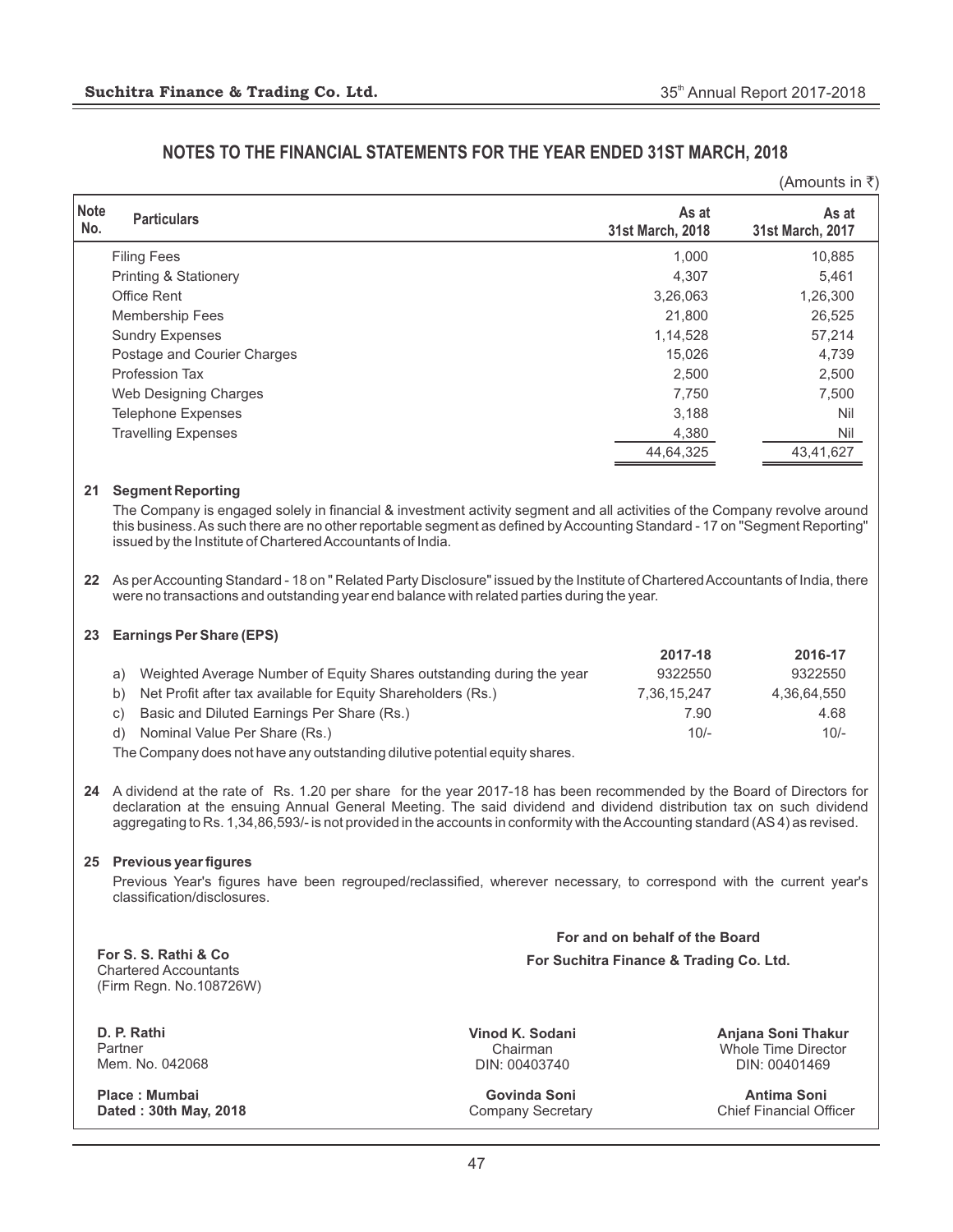# **Suchitra Finance & Trading Co. Limited**

**REGISTERED OFFICE ADD.:** B/306-309, Dynasty Business Park, Opp. Sangam Cinema, A. K. Road, Andheri (E), Mumbai (M.H.) - 400059. | Phone No: 022-61115222 | Fax No: 022-28227865 CIN No.: L65910MH1981PLC234305 | Email Id:- suchitra@sangamgroup.com | Website: www.sftc.co.in

#### **ATTENDANCE SLIP THIRTY FIFTH ANNUAL GENERAL MEETING th Friday, September 28 , 2018**

| Registered Folio/<br>DP ID and Client ID          |  |
|---------------------------------------------------|--|
| Name and address of the<br>Sole/First Shareholder |  |
| Joint Holder 1                                    |  |
| Joint Holder 2                                    |  |

I/ We hereby record my /our presence at the **THIRTY FIFTH ANNUAL GENERAL MEETING** of the Company at B/306-309, Dynasty Business Park, Opp. Sangam Cinema, Andheri (E), Mumbai - 400059 on Friday, September 28th, 2018 at 11:00 a.m.

| <b>Member's /Proxy name in Block Letters</b> | <b>Members/Proxy Signature</b> |
|----------------------------------------------|--------------------------------|
|                                              |                                |
|                                              |                                |

#### **NOTES:**

1. Please complete the folio /DP ID/ Client ID No. and the name of the Member/ Proxy, sign this Attendance slip and hand it over, duly signed, at the entrance of the Meeting Hall.

2. Shareholder/ Proxy holder desiring to attend the meeting should bring his/ her copy of the Annual Report for reference at the meeting.

#### **(Annexure to the Notice for the 35<sup>th</sup> Annual General Meeting of the Company to be held on 28<sup>th</sup> September, 2018)**

Name & Registered Address of Sole/First named Member: Joint Holders Name (If any) : Folio No. / DPID & Client ID : No. of Equity Shares Held :

Dear Shareholder,

#### **Subject: Process and manner for availing E-voting facility:**

Pursuant to Provisions of Section 108 of the Companies Act, 2013, Rule 20 of the Companies (Management and Administration) Rules, 2014 as amended by the Companies (Management and Administration) Amendment Rules, 2015 and Regulation 44 of the SEBI (Listing obligations and Disclosure Requirements) Regulations, 2015, the Company is pleased to provide E-voting facility to the members to cast **th** their votes electronically on all resolutions proposed to be considered at the Annual General Meeting (AGM) to be held **Friday, the 28 September, 2018 at 11.00 a.m.** registered office of the Company at B/306-309, Dynasty Business Park, Opp. Sangam cinema, Andheri (E), Mumbai (M.H.) - 400 059 and at any adjournment thereof.

The Company has engaged the services of Central Depository Services (India) Limited (CDSL) to provide the e-voting facility. The e-voting facility is available at the link https://www.evotingindia.com.

The Electronic Voting Particulars are set out below:

| <b>EVSN (Electronic Voting Sequence Number)</b> | User ID | PAN / Sequence No. |
|-------------------------------------------------|---------|--------------------|
| RO824014                                        |         |                    |

The E-voting facility will be available during the following voting period:

| <b>Remote e-Voting Start On</b>           | <b>Remote e-Voting End On</b>             |  |
|-------------------------------------------|-------------------------------------------|--|
| $25th$ September, 2018 at 9:00 A.M. (IST) | $27th$ September, 2018 at 5:00 P.M. (IST) |  |

Please read the instructions mentioned in the Notice of the AGM before exercising your vote.

**Place: Mumbai** Date: 01<sup>st</sup> September, 2018

**For and on behalf of the Board For M/s Suchitra Finance & Trading Co. Ltd.**

**Vinod Kumar Sodani Chairman (DIN: 00403740)**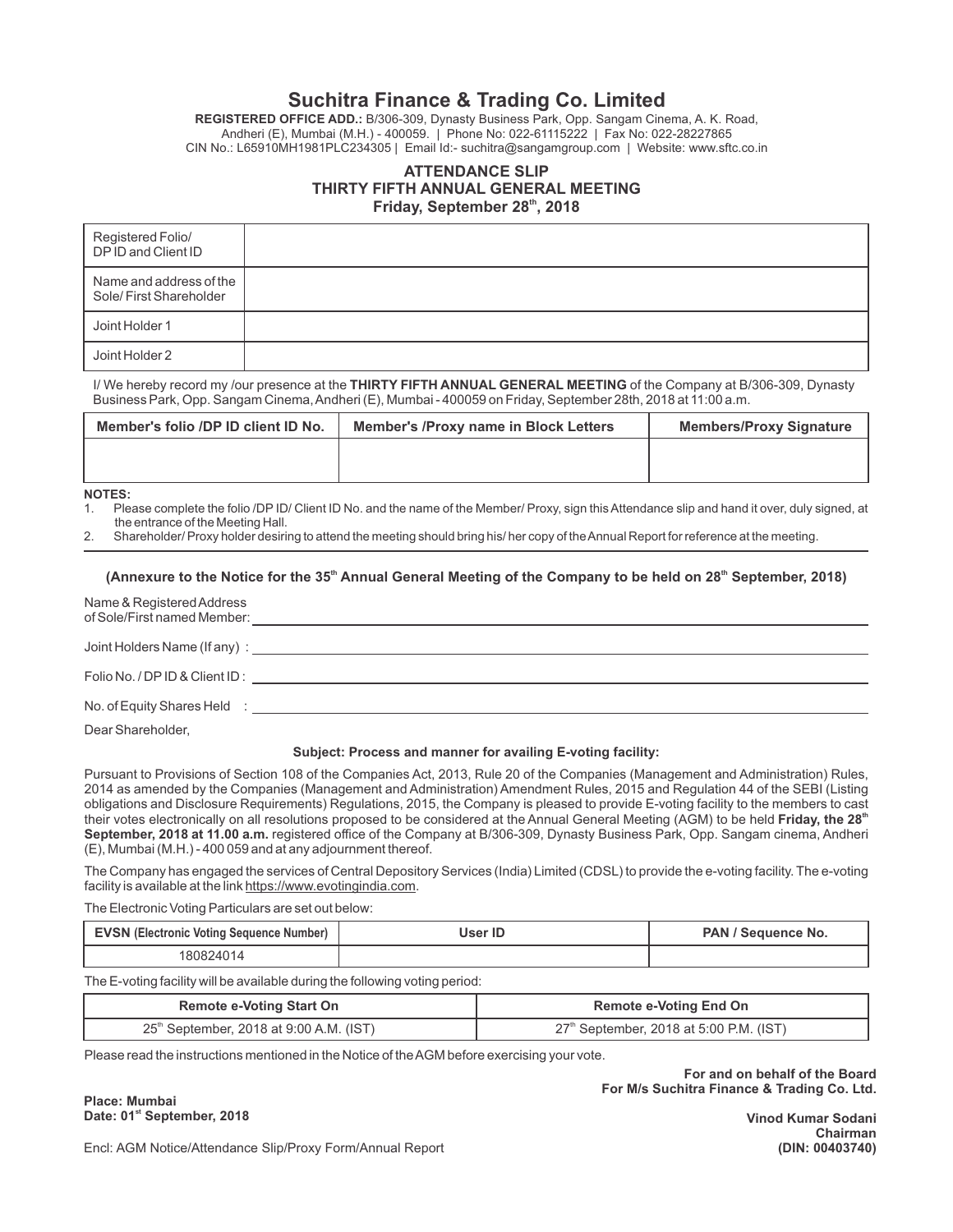| REGISTERED OFFICE ADD.: B/306-309, Dynasty Business Park, Opp. Sangam Cinema, A. K. Road,                                                                                                                                            |
|--------------------------------------------------------------------------------------------------------------------------------------------------------------------------------------------------------------------------------------|
| Andheri (E), Mumbai (M.H.) - 400059.   Phone No: 022-61115222   Fax No: 022-28227865<br>CIN No.: L65910MH1981PLC234305   Email Id:- suchitra@sangamgroup.com   Website: www.sftc.co.in                                               |
| Form MGT-11                                                                                                                                                                                                                          |
| <b>PROXY FORM</b>                                                                                                                                                                                                                    |
| [Pursuant to Section 105 (6) of the Companies Act, 2013 read with rule 19 (3) of the Companies (Management and Administration) Rules, 2014]<br>THIRTY FIFTH ANNUAL GENERAL MEETING (Friday, September 28th, 2018)                    |
|                                                                                                                                                                                                                                      |
|                                                                                                                                                                                                                                      |
|                                                                                                                                                                                                                                      |
|                                                                                                                                                                                                                                      |
|                                                                                                                                                                                                                                      |
|                                                                                                                                                                                                                                      |
|                                                                                                                                                                                                                                      |
|                                                                                                                                                                                                                                      |
|                                                                                                                                                                                                                                      |
|                                                                                                                                                                                                                                      |
|                                                                                                                                                                                                                                      |
| E mail id: <u>contract and contract and contract and contract and contract and contract and contract and contract and contract and contract and contract and contract and contract and contract and contract and contract and co</u> |
|                                                                                                                                                                                                                                      |

**th** As my/or proxy to attend and vote (on a poll) for me/us and on my/our behalf at the **35 Annual General Meeting** of the Company, to **th** be held on **Friday, September 28 , 2018 at 11:00 a.m.** at the registered office of the Company and any adjournment thereof in respect of the resolutions as are indicated below:-

| <b>Description of Resolution</b>                                                                                                               | For                                   | <b>Against</b> |  |  |  |
|------------------------------------------------------------------------------------------------------------------------------------------------|---------------------------------------|----------------|--|--|--|
| <b>Ordinary Business</b>                                                                                                                       |                                       |                |  |  |  |
| Adoption of the Audited Financial statement for the year ended 31st March, 2018 and reports<br>of the Board of Directors and Auditors thereon. |                                       |                |  |  |  |
| Declaration of dividend on equity shares of the Company for the financial year ended 31st<br>March, 2018.                                      |                                       |                |  |  |  |
| Re-appointment of Mr. Vinod Kumar Sodani (DIN: 00403740), who retires by rotation.                                                             |                                       |                |  |  |  |
| Appointment of M/s. S. S. Rathi & Co., Chartered Accountant (FRN: 108726W) as statutory<br>auditors of the Company.                            |                                       |                |  |  |  |
|                                                                                                                                                |                                       |                |  |  |  |
| Authorization to take approval of Borrowing Limit under Section 180(1)(c).                                                                     |                                       |                |  |  |  |
| Authorization to take approval of Loan & Investment under Section 186.                                                                         |                                       |                |  |  |  |
| Re-appointment of Mrs. Anjana Soni Thakur as a Whole Time Director of the Company for a<br>period of 5 (five) years.                           |                                       |                |  |  |  |
|                                                                                                                                                | Resolution<br><b>Special Business</b> |                |  |  |  |

Signed this \_\_\_\_\_\_\_\_\_\_\_\_\_\_\_\_\_\_\_\_day of \_\_\_\_\_\_\_\_\_\_\_\_\_\_\_\_\_\_\_\_\_\_\_\_\_\_\_, 2018.

Signature of the shareholder: \_\_\_\_\_\_\_\_\_\_\_\_\_\_\_\_\_\_\_\_\_\_\_\_\_\_\_\_\_\_\_\_\_\_

Signature of the proxy holder

**NOTE:** A MEMBER ENTITLED TO ATTEND AND VOTE AT THE MEETING IS ENTITLED TO APPOINTA PROXY TO ATTEND AND VOTE INSTEAD OF HIMSELF/HERSELF AND THE PROXY NEED BE A MEMBER OF THE COMPANY. PROXIES IN ORDER TO BE EFFECTIVE MUST BE RECEIVED AT THE REGISTERED OFFICE OF THE COMPANY WITHIN 48 HOURS FROM THE COMMENCEMENTOF THE MEETING.

Affixed Revenue Stamp of Rs. 1

# **Suchitra Finance & Trading Co. Limited**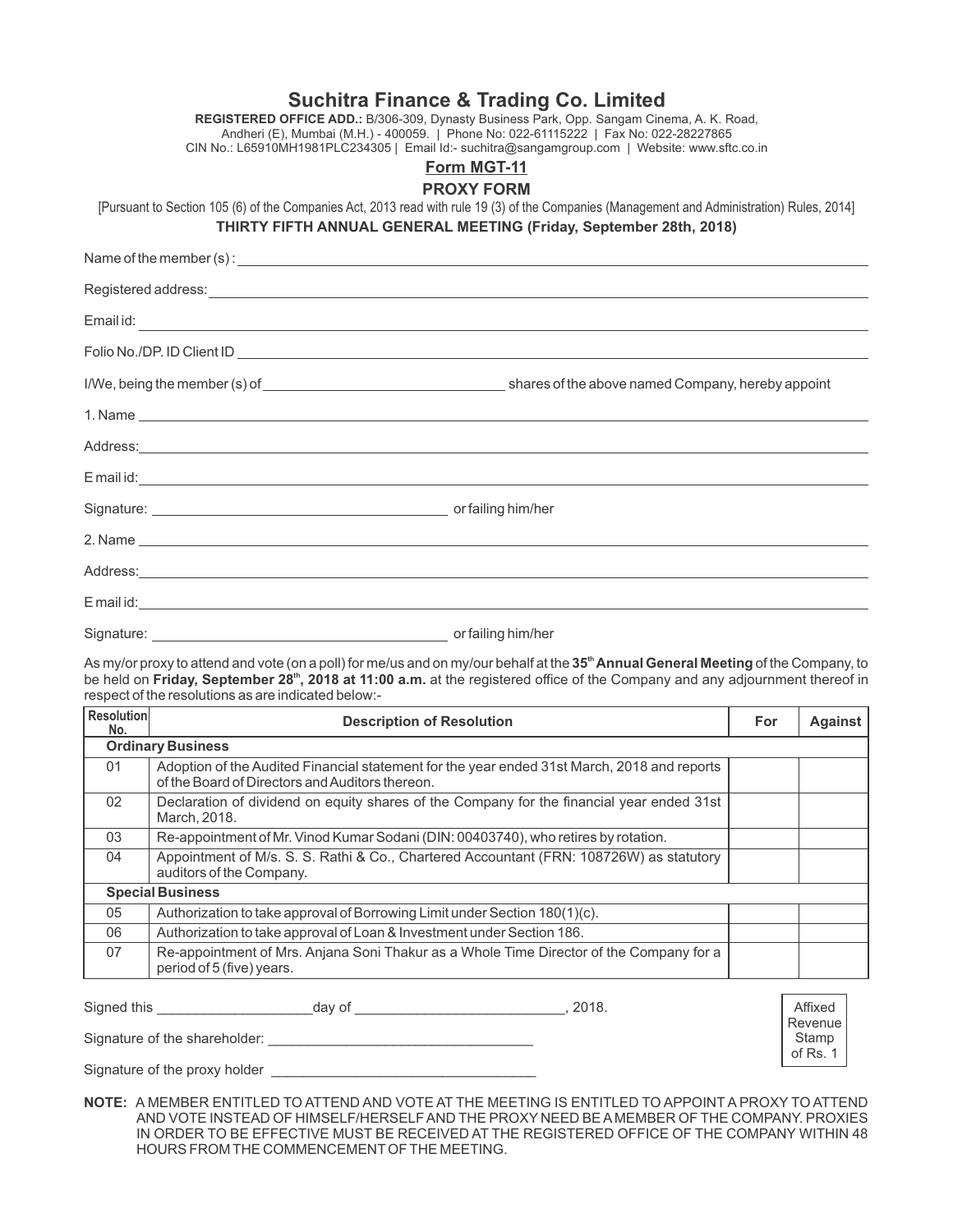## **Form No. MGT- 12**

## **Polling Paper**

[Pursuant to section 109(5) of the Companies Act, 2013 and rule 21(1) (c) of the Companies (Management and Administration) Rules, 2014]

|                                                                                     | <b>Name of the Company</b>             | ÷  | <b>SUCHITRA FINANCE &amp; TRADING COMPANY LIMITED</b>                                                    |                |  |
|-------------------------------------------------------------------------------------|----------------------------------------|----|----------------------------------------------------------------------------------------------------------|----------------|--|
|                                                                                     | <b>Registered Office</b>               | ÷. | B/306-309, Dynasty Business Park, Opp. Sangam Cinema, A.K. Road, Andheri (E),<br>Mumbai (M.H.) - 400 059 |                |  |
| <b>CIN</b>                                                                          |                                        | ÷  | L65910MH1981PLC234305                                                                                    |                |  |
| <b>BALLOT PAPER</b><br>(To be returned to the Scrutinizer appointed by the Company) |                                        |    |                                                                                                          |                |  |
| Sr. No.                                                                             | <b>Particulars</b>                     |    |                                                                                                          | <b>Details</b> |  |
| 1.                                                                                  | Name (s) of the Member(s)              |    |                                                                                                          |                |  |
| 2.                                                                                  | Registered Address of the Members      |    |                                                                                                          |                |  |
| 3.                                                                                  | Registered Folio No/ DP ID/ Client ID: |    |                                                                                                          |                |  |

I/We hereby exercise my/our vote in respect of the following resolution(s) to be passed at the 35<sup>th</sup> Annual General Meeting of the **th** Company to be held on **Friday, September 28 , 2018 at 11.00 a.m.** at B/306-309, Dynasty Business Park, Opp. Sangam Cinema, A.K. Road, Andheri (E), Mumbai (M.H.) - 400 059 in respect of the businesses as stated in the Notice dated September 01<sup>st</sup>, 2018 by conveying my / our assent or dissent to said resolution (s) by placing the tick ( $\checkmark$ ) mark in the box against the respective matters.

| Sr.<br>No.               | <b>Resolutions</b>                                                                                                                                | No. of<br><b>Shares</b><br>held | I/We assent to<br>the resolution<br>(For) | I/We dissent to<br>the resolution<br>(Against) |  |
|--------------------------|---------------------------------------------------------------------------------------------------------------------------------------------------|---------------------------------|-------------------------------------------|------------------------------------------------|--|
|                          | <b>Ordinary Business:</b>                                                                                                                         |                                 |                                           |                                                |  |
| 1 <sub>1</sub>           | Adoption of the Audited Financial statement for the year ended 31st<br>March, 2018 and reports of the Board of Directors and Auditors<br>thereon. |                                 |                                           |                                                |  |
| 2.                       | Declaration of dividend on equity shares of the Company for the financial<br>year ended 31st March, 2018.                                         |                                 |                                           |                                                |  |
| 3.                       | Re-appointment of Mr. Vinod Kumar Sodani (DIN: 00403740), who<br>retires by rotation.                                                             |                                 |                                           |                                                |  |
| 4.                       | Appointment of M/s. S. S. Rathi & Co., Chartered Accountant (FRN:<br>108726W) as statutory auditors of the Company.                               |                                 |                                           |                                                |  |
| <b>Special Business:</b> |                                                                                                                                                   |                                 |                                           |                                                |  |
| 5.                       | Authorization to take approval of Borrowing Limit under Section<br>$180(1)(c)$ .                                                                  |                                 |                                           |                                                |  |
| 6.                       | Authorization to take approval of Loan & Investment under Section 186.                                                                            |                                 |                                           |                                                |  |
| 7.                       | Re-appointment of Mrs. Anjana Soni Thakur as a Whole Time Director of<br>the Company for a period of 5 (five) years.                              |                                 |                                           |                                                |  |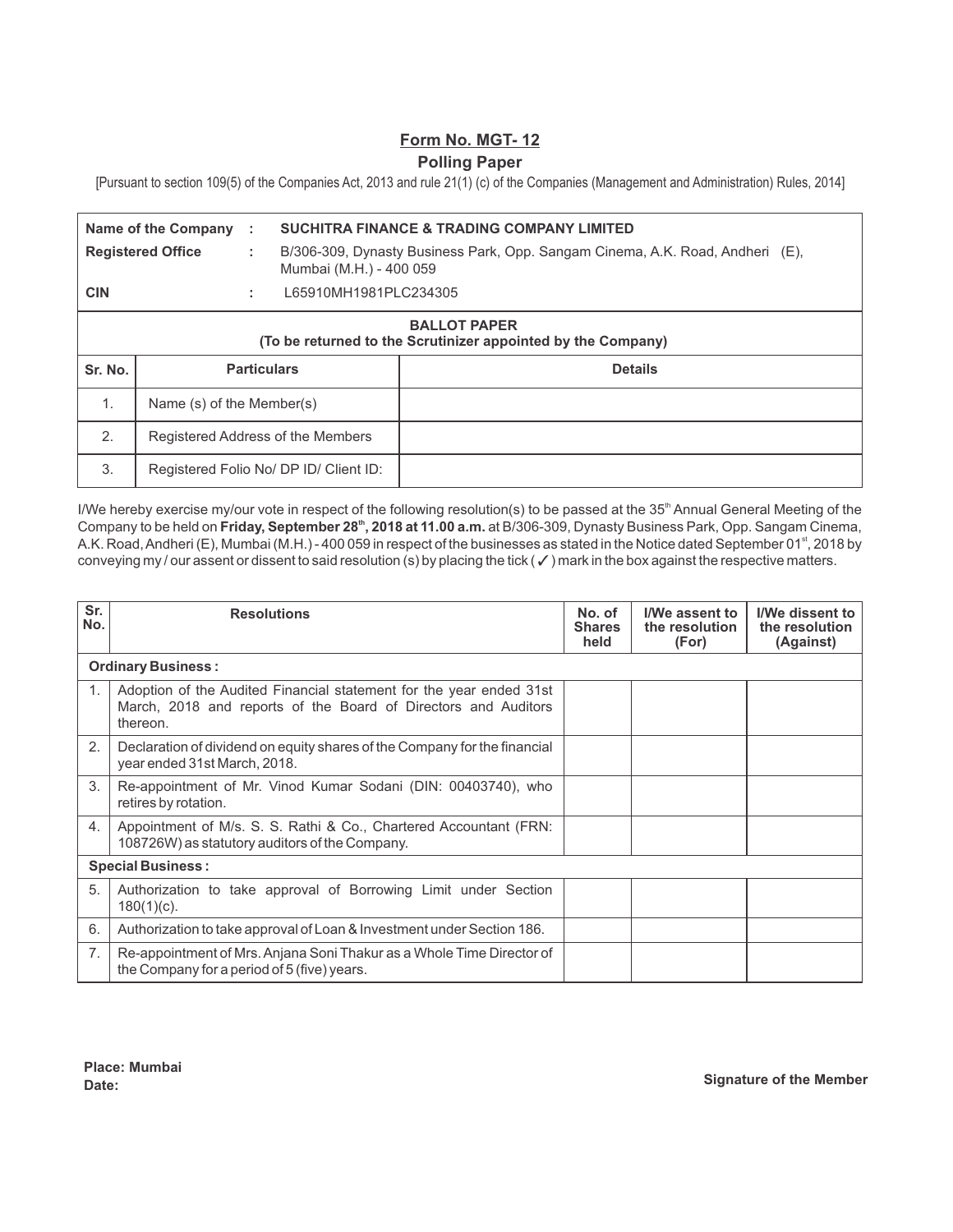# **FOR KIND ATTENTION OF SHAREHOLDERS**

#### **Dear Shareholders,**

As per the provisions of Section 88 of the Companies Act, 2013 read with Companies (Management & Administration) Rules, 2014, the Company needs to update its 'Register of Members' to incorporate certain new details, as are required under the said provisions. Further, as per the "Green Initiative in the Corporate Governance" initiated by the Ministry of Corporate Affairs (MCA), vide its Circular No. 17/2011 dated 21/04/2011, the Company proposes to send all the notices, documents including Annual Report in electronic form to its members.

We, therefore request you to furnish the following details for updation of Register of Members and enable the Company to send all communication to you through electronic mode:

| Folio No.                                                                     |  |
|-------------------------------------------------------------------------------|--|
| Name of the Member                                                            |  |
| Father's/Mother's/Spouse's Name                                               |  |
| Address (Registered Office Address<br>in case the Member is a Body Corporate) |  |
| E-mail Id                                                                     |  |
| PAN or CIN                                                                    |  |
| <b>UIN (Aadhar Number)</b>                                                    |  |
| Occupation                                                                    |  |
| <b>Residential Status</b>                                                     |  |
| Nationality                                                                   |  |
| In case member is a minor,<br>name of the guardian                            |  |
| Date of birth of the Member                                                   |  |

**Place: Mumbai**